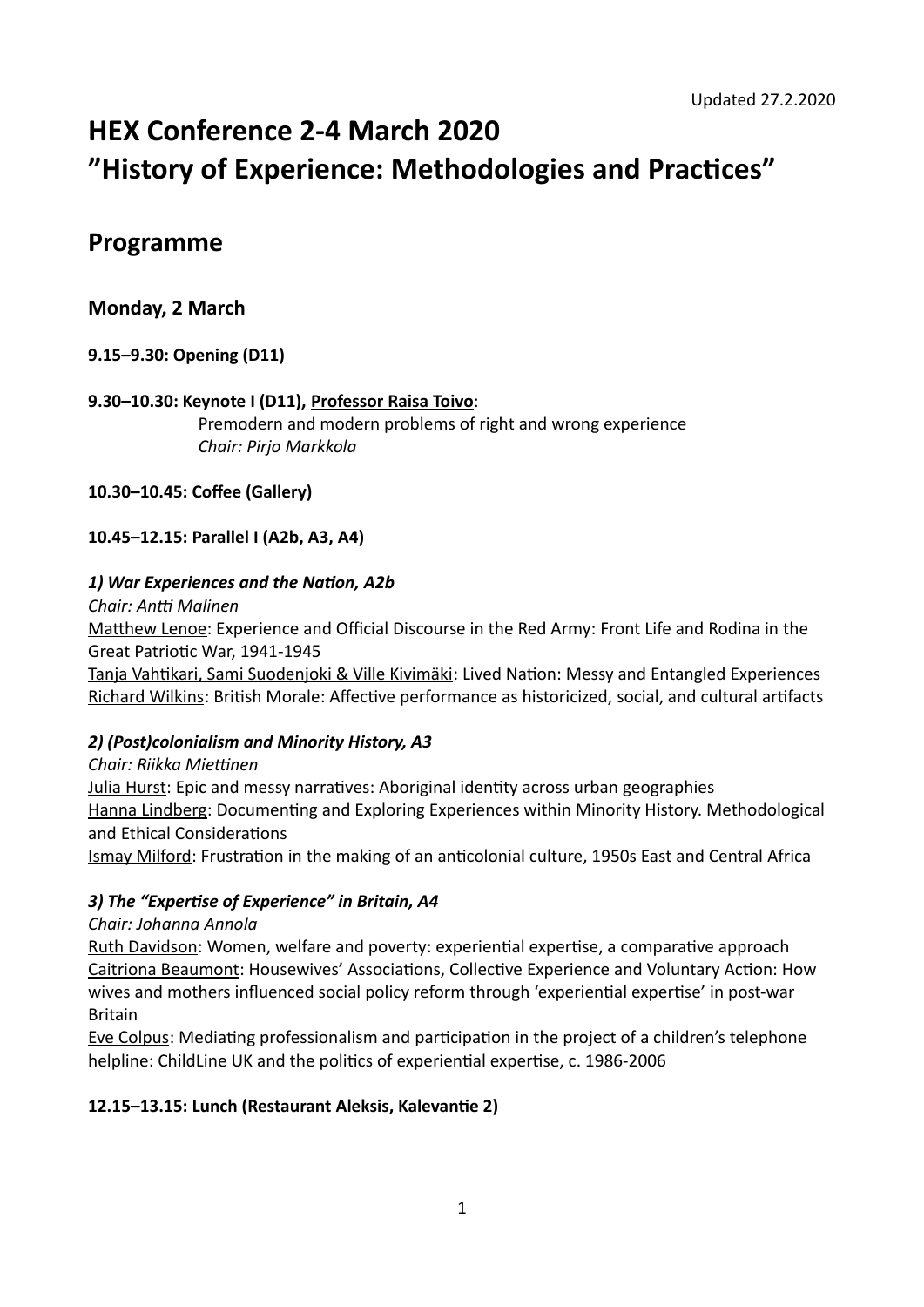# **13.15–15.15: Parallel II (A2b, A3, A4)**

# *4) Experiences and Hagiography, A2b*

*Chair: Päivi Räisänen-Schröder*

Jenni Kuuliala: Hagiography and Religious Experience of Infirmity in Catholic Reformation Era Italy Rose-Marie Peake: Saints' Vitae and Identity-Shaping in an Early Modern Catholic Community in France

Thomas Devaney: Feeling with Miracles: Emotional Management in Early Modern Spain Päivi Räisänen-Schröder: Commentator

# *5) Witnessing Conflict and Repression, A3*

*Chair: Marko Tikka*

Eileen Groth Lyon: Lived religion in Dachau: analyzing the multiplicity of witnesses in the 'priest barracks'

Virva Liski: In-between: role conflicts and intersecting identities in experiences of the Finnish civil war

Pablo Toro-Blanco: The experience of political fear in three critical junctures: Chile, 1905, 1957, 2019

# *6) Senses and the Archives, A4*

*Chair: Rob Boddice*

Laura Nissin: Gone with the wind — studying the ancient olfactory sensations

Ilaria Scaglia: The Source and I: Archival Emotions (or Experiences?) in the Age of Mechanical Reproduction, 1850–1950

Viliina Silvonen: Performed and experienced emotions on archival audio recordings of Karelian laments

# **15.15–15.30: Coffee (Gallery)**

# **15.30–17.30: Parallel III (A2b, A3, A4)**

# *7) Experiences of Everyday Life, A2b*

*Chair: Sami Suodenjoki* Kalle Kallio: Like one big family Ilona Pajari: Secular Finnish funeral – a good death or a bad one? Ann-Catrin Östman: Respectable enough? Understandings of mobility, community and edification in early life stories of migrant men

# *8) Languages, Narrative and Experience, A3*

*Chair: Ville Vuolanto* Xavier Biron-Ouellet: From experientia to sentimentum: the semantics of religious experience in the Middle Ages Outi Lehtipuu: Lived Scriptures in Late Antiquity Liv Helene Willumsen: A Narratological Approach to Witchcraft Trials: A Contribution to the History of Experience and Emotion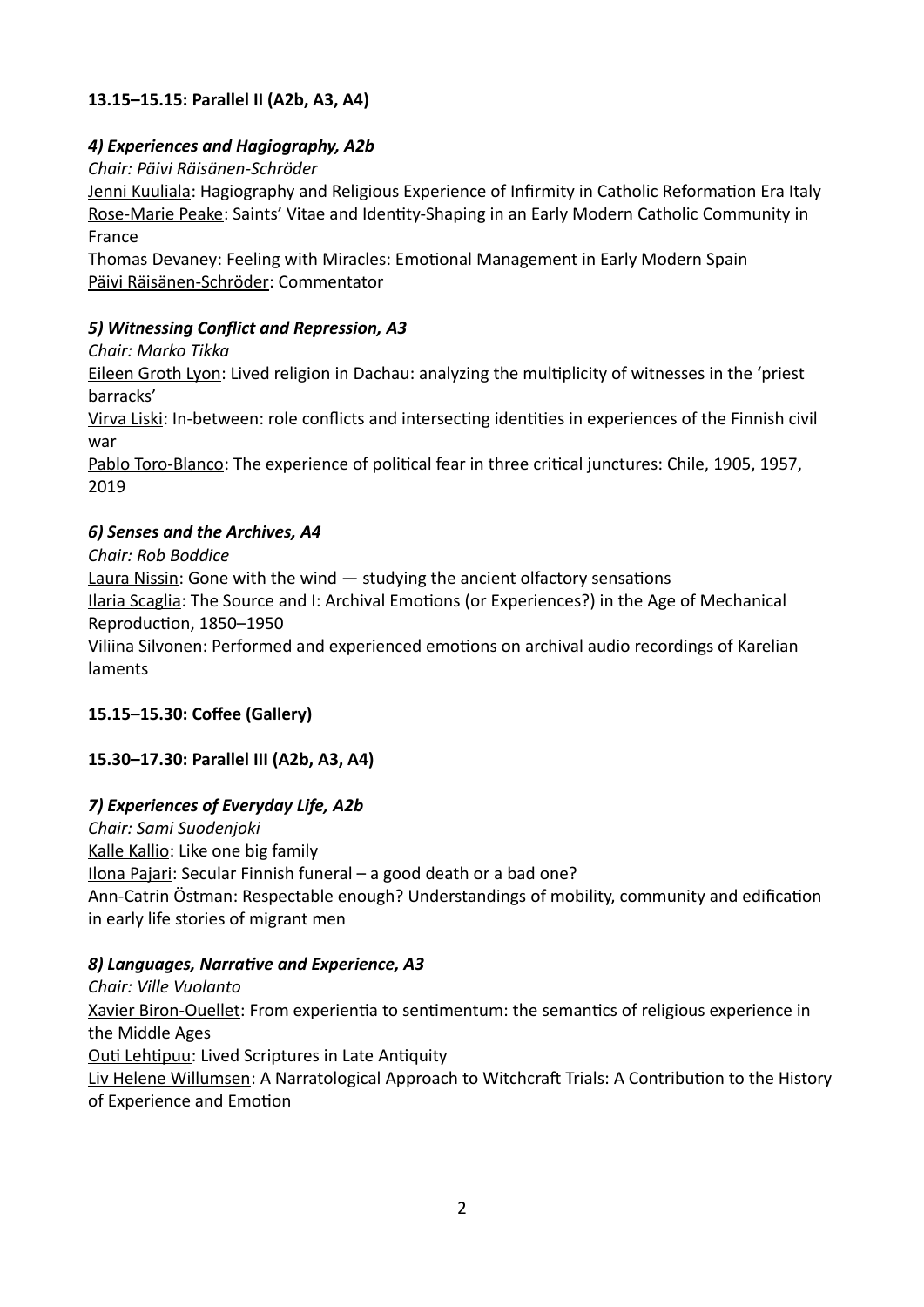# *9) Experience as an Analytical Category, A4*

*Chair: Pertti Haapala* Georg Gangl: The History of Experiences: A history like anything else? Minna Harjula & Heikki Kokko: Experience as social construction: towards a structural approach Klaudia Muca: Between Criticism and Affirmation. Experience Studies in Poland in 20th and 21st **Century** Andreas Rydberg: Inner Experience

**19.00 – Gettogether (Restaurant Telakka, Tullikamarinaukio 3)**

# **Tuesday, 3 March**

# **9.30–10.30: Keynote II (D11), Professor Javier Moscoso**

Local Rhetoric and Global Experiences: the Forgotten History of the Swing *Chair: Ville Kivimäki*

# **10.30–10.45: Coffee (Gallery)**

# **10.45–12.15: Parallel IV (A2b, A3)**

# *10) Experience and Emotion in Legal and Judicial Sources, A2b*

*Chair: Raisa Toivo*

Sari Katajala Peltomaa: Experiencing Demonic Presence: corporeality, emotions and the sensate in late medieval canonization processes

Louise Nyholm Kallestrup: Methodological Considerations in the Emotions and Experience of Witchcraft

Emilie Luther Søby: How to be(come) the perfect inmate: Feeling rules as basis for emotional labour within an eighteenth-century prison workhouse

# *11) Childhood Experiences, A3*

*Chair: Stephanie Olsen* Ulla Aatsinki: Chilhood Experiences in Politicians' Memoirs Kirsi-Maria Hytönen: Interviewing on experiences of difficult childhood Heidi Morrison: Portraiture as a Method of Capturing Past Human Experience: A case study of war trauma in Palestinian history

# **12.15–13.15: Lunch (Restaurant Aleksis, Kalevantie 2)**

# **13.15–15.15: Parallel V (A2b, A3, A4)**

# *12) Institutions and Margins, A2b*

*Chair: Minna Harjula* Johanna Annola: Tracing spiritual experiences in poorhouse inspection records, 1890s–1910s Sophy Bergenheim: Preserving the 'welfare spirit': Explorations into a professional-personalpolitical concept in social welfare, 1940–1950s Finland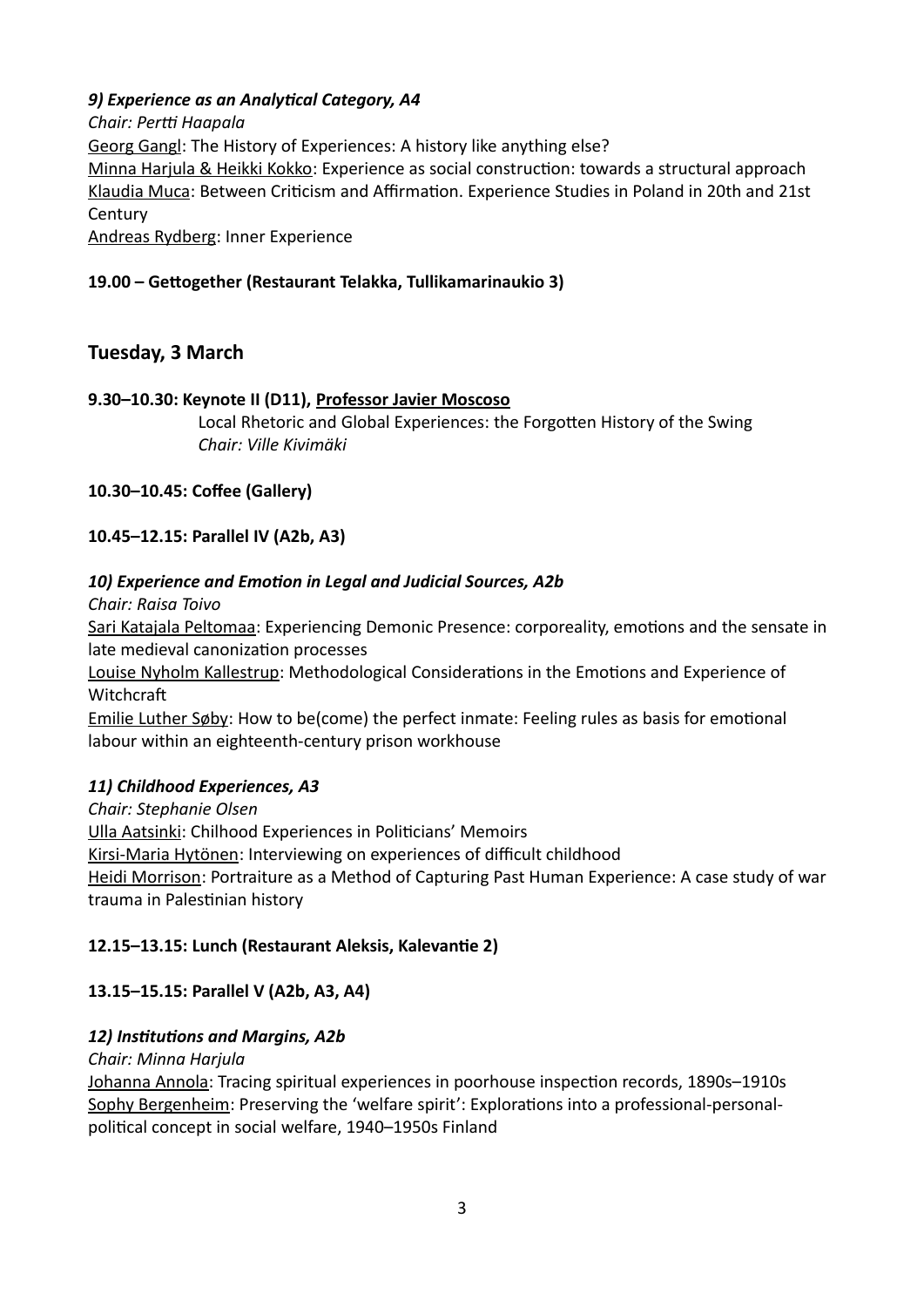Jesper Vaczy Kragh & Stine Grønbak Jensen: Living with Coercion: Past and Present Experiences in Danish Residential Institutions Katariina Parhi: Using drugs in Finland in the 1960s and 70s

# *13) Experiencing Intimacy, A3*

*Chair: Reetta Eiranen*

Eva Johanna Holmberg: Nightmarish travel experiences in the journal of Richard Norwood (1590- 1670)

Ina Lindblom: Making sense of romantic jealousy in late 18th-century Sweden Ulla Ijäs: Mobile people and mobile goods – The urban experience in the Great Northen War Tomasz Wiślicz: The experience of intimacy in pre-modern peasant societies

# *14) Experience and Idealism, A4*

*Chair: Pertti Haapala*

Ville Erkkilä: "The peculiar experience of law". 'Experience' in German legal science and legal history

Tuukka Brunila: War and the origin of contemporary sovereignty: Re-examining Carl Schmitt's writings during the First World War

Pedro Magalhaes: Can Ideology Be Meaningfully Experienced?

Ville Suuronen: Debating the twentieth-century experience of crisis and the new concept of human rights

# **15.15–15.30: Coffee (Gallery)**

# **15.30–17.30: Parallel VI (A2b, A3, A4)**

# *15) Experiences of War, Mass Violence and Persecution, A2b*

*Chair: Ville Kivimäki*

Ismee Tames: Liminality and the Use of Digitized Sources: How to Explore the Experiences of the **Stateless** 

Thijs Bouwknegt: Re-Experiencing Atrocity in Ethiopia Through Transitional Justice Peter Romijn: Colonial War as a "Prefab Experience"

Marleen van der Berg: Describing the persecution, return and redress of 'the' Jewish Community in Rotterdam

# *16) Sources and Methods of Studying Experience, A3*

*Chair: Tanja Vahtikari*

Anneleen Arnout: Fishwrap: The digitized newspaper as a source for the history of emotional experience

Girija Kizhakke Pattathil: The Transgressive potential of Narrative Tropes: Interplay of Knowledge and Experience

Pia Koivunen: Autoethnographic approach to experience: what can we historians learn from it? Bruno Lefort: Documenting and conceptualizing experiences in postwar societies through collaborative methods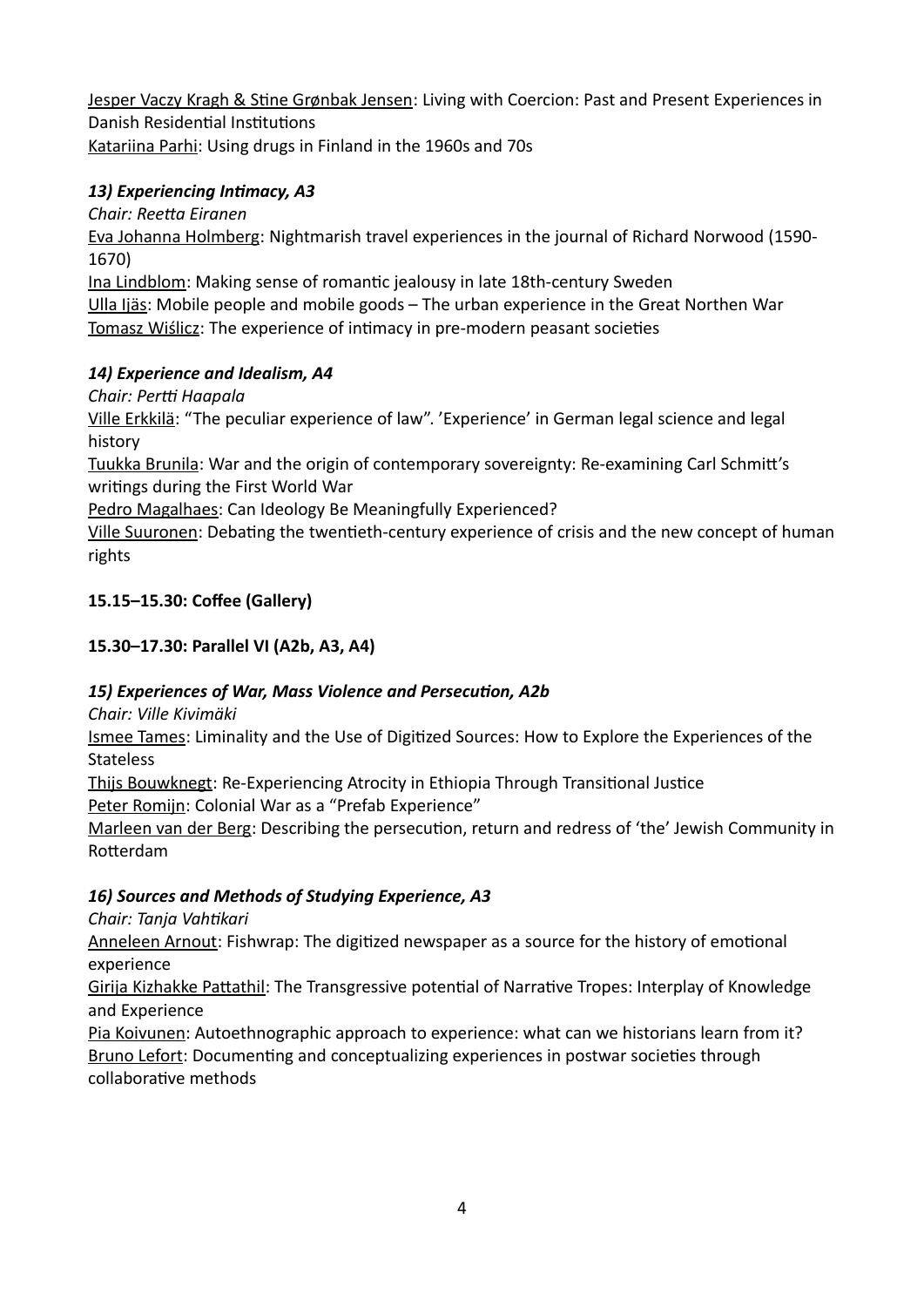# *17) Immigration and Cultural Encounters, A4*

# *Chair: Hanna Lindberg*

Laurence Prempain: "Je vous prie d'agréer mes salutations les plus respectueuses": Migrants' letters to the French administration: strategies versus control. 1930s-1940s

Kirsti Salmi-Niklander: Exploring the immigrant experience through narrative analysis of archival materials

Samira Saramo: Feeling Places of Historical Inquiry

Mirko Sardelić: The Influence of Culture and Identity on the Experience and Expression of Emotions: Historical Examples from Southeast Europe

# **19.00 – Dinner (Restaurant Tampella, Kelloportinkatu 1)**

# **Wednesday, 4 March**

# **9.30–11.30: Parallel VII (A3, A4)**

# *18) Contingency of Emotion and Experience, A3*

*Chair: Ville Kivimäki & Tuomas Tepora*

Rob Boddice: Neuroscience and History: Fellow Travellers in the New Turn to Experience Jeremy Burman: Further toward 'histories from within': Lessons worth remembering from forgotten developmental theories Tsiona Lida: Emotions at the Intersection of Science and History

Ville Kivimäki & Tuomas Tepora: Commentators

# *19) Norms, Regulations and Breaches, A4*

# *Chair: Mervi Kaarninen*

Lucy Brown: 'Honest, Authentic, and Modern': The Experience of Marital Conflict in Mid-Twentieth-Century Britain

Heini Hakosalo: 'Cheerfulness is the best remedy!' The significance and means of emotion regulation in tuberculosis sanatoria (Finland c. 1900–60)

Antti Malinen: Seeking Safety in an Insecure World: Role of Everyday Mobilities in Children's Experience of Distress in post-WWII Finland

Anna Kantanen: Intimate partner violence as a continued historical experience

# **11.30–12.30: Lunch (Restaurant Aleksis, Kalevantie 2)**

# **12.30–14.00: Parallel VIII (A2a, A3, A4)**

# *20) Experiences and Politics, A2a*

*Chair: Kati Katajisto*

Jenni Karimäki: Presentation: Heckler, rival, friend or foe? - Trust and the stabilization of a new political force

Vesa Vares: The question of trust and competency

Kati Katajisto: Experiences and trust in politics – the case Paavo Väyrynen in 1980s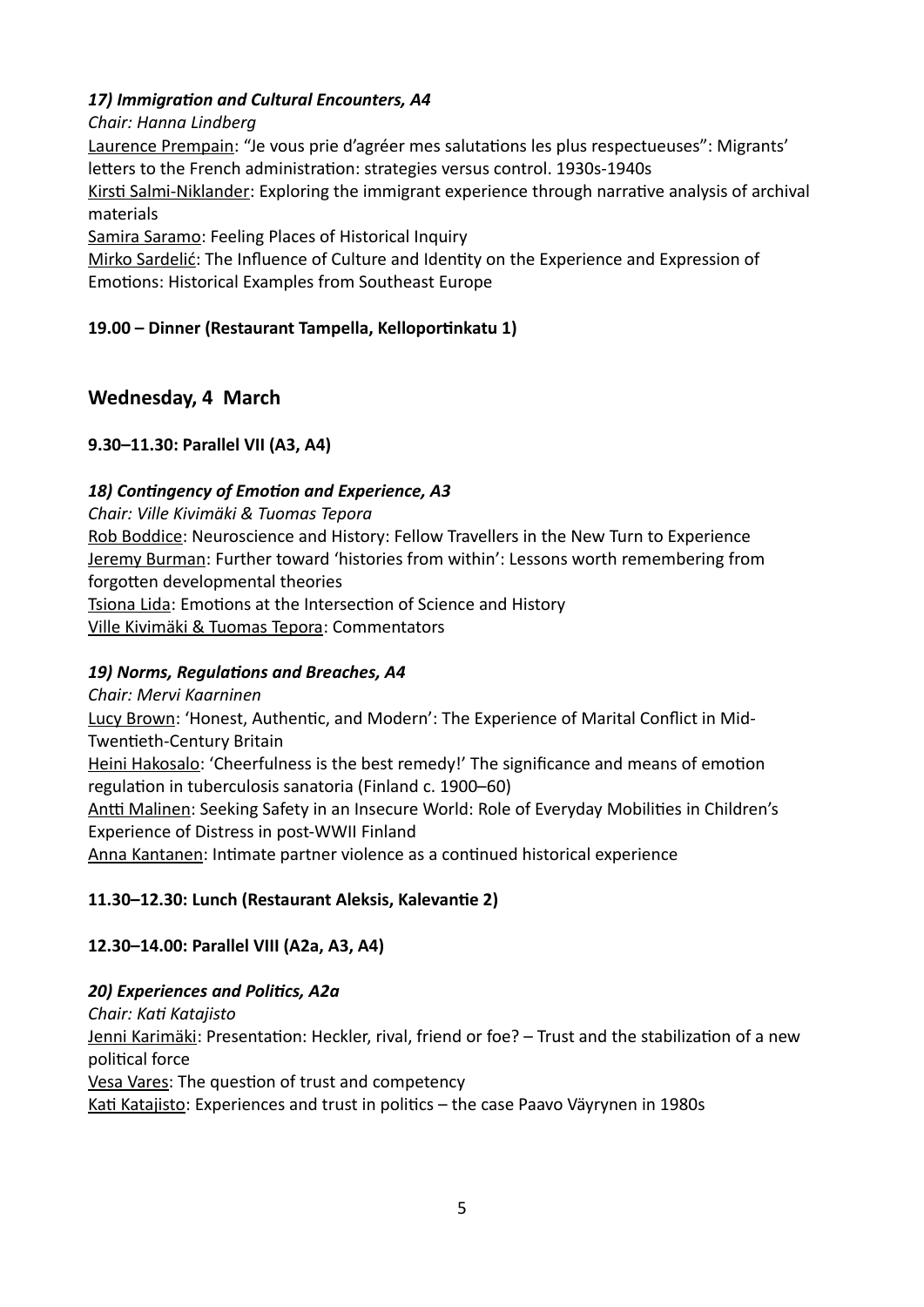# *21) Experiences of Sound and Voice in History, A3*

# *Chair: Josephine Hoegaerts*

Ludovic Marionneau: 'The president shakes the bell to no avail': a study of performance in the parliamentary debates leading to Jacques-Antoine Manuel's exclusion (February-March 1823) Karen Lauwers: Mapping acoustic spaces of loyalty and resistance by using institutional documents. The case of the Arab bureaus in French colonial Algeria (1846-1871) Josephine Hoegaerts: The historian's ear: a challenge for those who love the silence of the archives

# *22) Experiences of Refuge and Terror, A4*

## *Chair: Heikki Kokko*

Outi Kähäri: Transnational Insecurity among the Ingrian Community – Oral History from Sweden Johanna Leinonen: Refugee Journey as an Experience, Memory, and a Metaphor Ulla Savolainen: Approaching Memory Ideologies: Ingrian Finnish Experiences and Testimonies of the Soviet Terror

# **14.00–14.30: Coffee (Gallery)**

# **14.30–16.00: Joint Session (D11)**

# *23) Panel discussion: Methodologies and Practices in Studying Experience Chair: Pertti Haapala*

Josephine Hoegaerts Stephanie Olsen Javier Moscoso Ann-Catrin Östman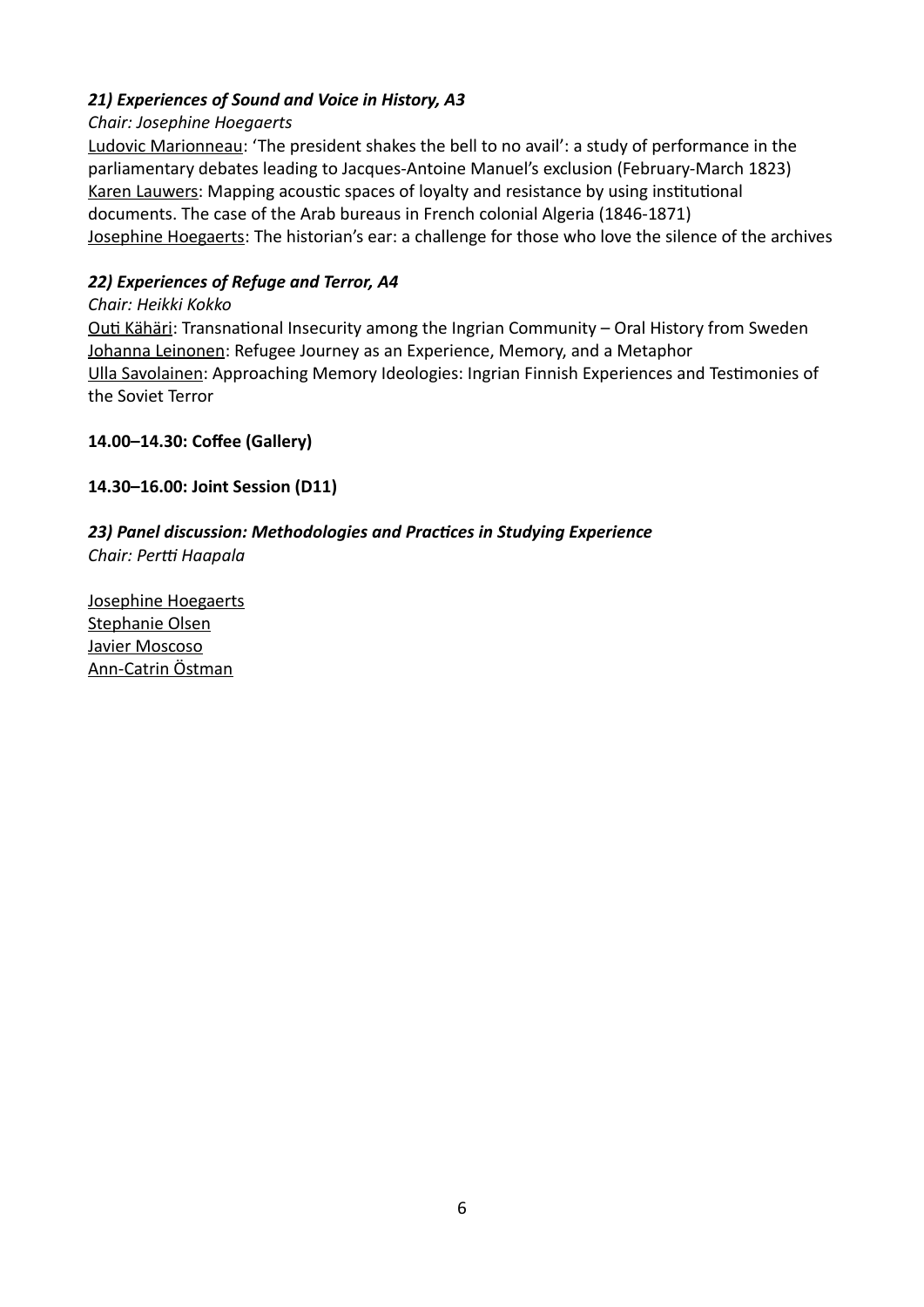# **Keynote lectures**

**Mon, 2 March, 9.30–10.30: Keynote I (D11) Professor Raisa Toivo "Premodern and modern problems of right and wrong experience"**

**Tue, 3 March, 9.30–10.30: Keynote II (D11)**

**Professor Javier Moscoso**

## **"Local Rhetoric and Global Experiences: the Forgotten History of the Swing"**

In this presentation, I will address the limitations of traditional history of emotions when it comes to explain trans-cultural and trans-historial experiences. I will focus on some of the cultural variations of the almost universal practice of swinging. The mechanical excitation of the vestibular system, a neglected chapter within the history of the senses, has been however at the core of many social practices worldwide. As part of rituals of status reversal, the history of the swing, mainly associated today (wrongly) with a children's game, can shed some light about how and why some experiences were so widely spread and why and how they were forgotten.

# **Parallel sessions**

# **Parallel I**

**Mon, 2 March, 10.45–12.15 (A2b, A3, A4)**

# *1) War Experiences and the Nation, A2b*

*Chair: Antti Malinen*

# **Matthew Lenoe:**

# **Experience and Official Discourse in the Red Army: Front Life and Rodina in the Great Patriotic War, 1941-1945**

The term *rodina* (literally, "birthland", though usually translated as "motherland") was ubiquitous both in Soviet state propaganda during World War II and in Red Army soldiers' personal writings – letters, diaries and memoirs. Within the universe of state discourse, it had for the most part two possible referents, which might bleed into one another – the Soviet Union as a whole (the "soviet" or "socialist" *rodina*) and/or Russia. However, in individual vernacular speech the word had a wider range of meanings. It often referred to one's home village or region, and it applied in a very concrete way to the landscape itself – to local crossroads, copses, fields, wells and other features.

My paper will explore the relationship between the experiences soldiers at the front associated with *rodina* – viewing a grove of birch trees from a moving train, digging a grave for a comrade on a hillock, eating breakfast with their mothers at home - and the official deployment of the word. To use the terminology of the conference statement of purpose, I aim to "bridge the gap" between soldiers' individual experiences and state-generated discourse. How did official propaganda's employment of *rodina* and soldiers' uses influence one another? Did soldiers find that the experiences they associated with the word confirmed or disconfirmed meanings intended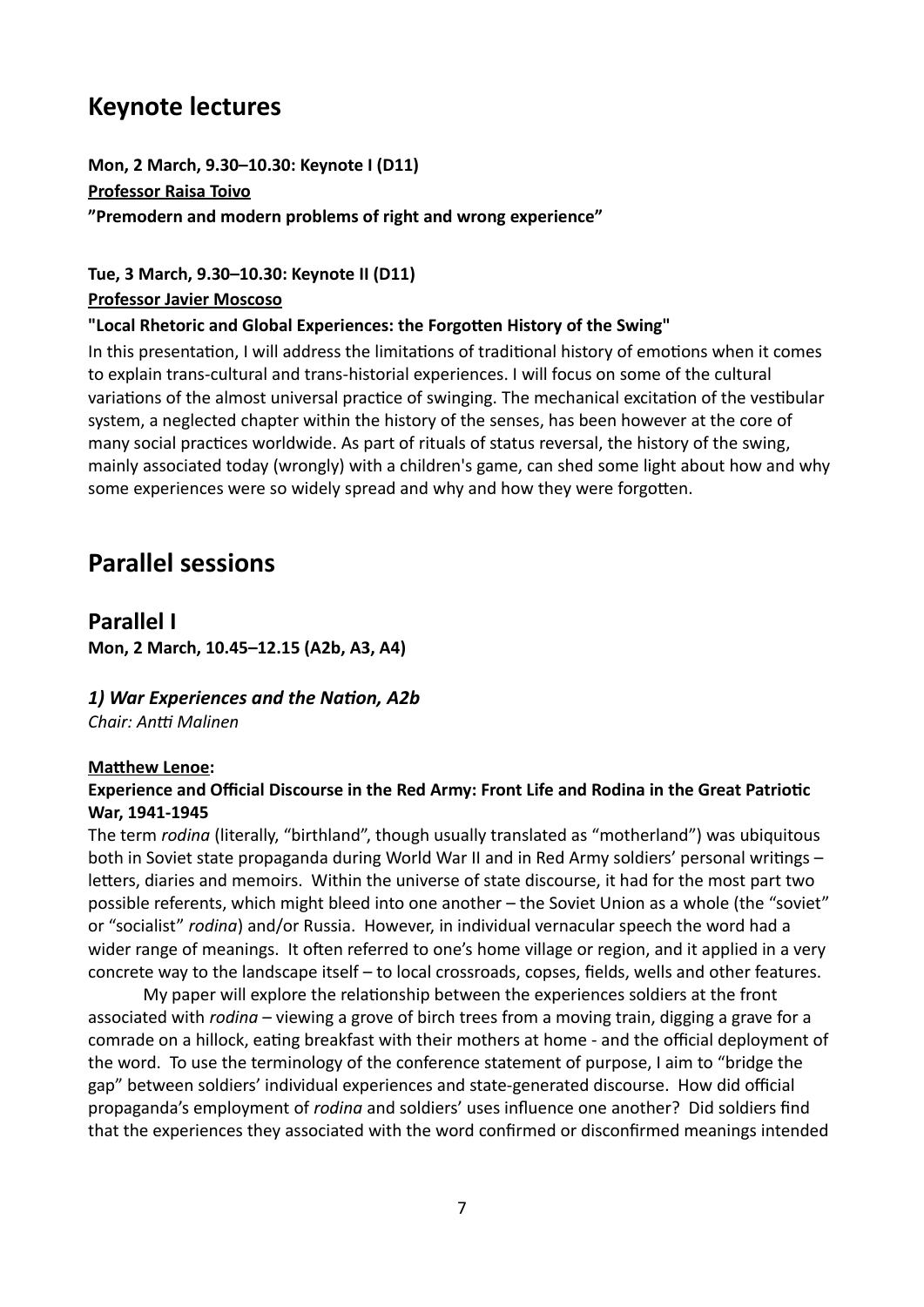by state propaganda officials and writers? Can we speak of the many uses of *rodina* as part of the experience of a "lived nation"?

Central to my analysis of soldiers' experiences will be David Carr's argument (based on Edmund Husserl's phenomenology) that individual human experience is inherently narrative in character, and his analysis of the way in which higher order narratives emerge from such "primitive" narrative experience.<sup>[1](#page-7-0)</sup> I hope to operationalize Carr's account to demonstrate that soldiers' embodied experiences (including those emerging not just from passive perception but from taking action in the world) impacted their understandings of the word *rodina*, which were not simply determined by official discourse.

### **Tanja Vahtikari, Sami Suodenjoki & Ville Kivimäki:**

### **Lived Nation: Messy and Entangled Experiences**

Since the nineteenth century, nations and nation-states have been one of the major contexts for collective and subjective experiences and emotions. National systems of meaning have consigned social and political substance to individual experiences, and nations have become an important object of action, thoughts, and emotions. Furthermore, one can see nation states as institutionalized experiences which, in turn, create new experiences and emotions for different groups of citizens. Over the course of two centuries, this system has produced multi-layered, transgenerational, gendered, as well as socially and regionally divergent matrices of "national" experiences: often complex and conflicting personal, family, and "collective biographies". People have been invited to integrate their own experiences and future expectations into these "scripts" of the nation; and while they have done so, they have also felt marginalized and reacted to such invitations with resistance and indifference.

In our paper, we will discuss the idea and concept of "lived nation" as a framework to study the entanglement of personal and collective experiences of the nation. This entanglement is a messy thing which does not have clear boundaries: it has not been borne out from above to below or vice versa and there have existed many parallel and overlapping "scripts" for the nation. Rather, we perceive lived nation as a series of encounters and negotiations in different material and spatial realities between individuals, social groups and explicitly nationalist advocates and policy-makers. Through this discussion and by drawing from concrete case examples from our own research, we aim to develop the methodology of studying the nation as lived experiences.

### **Richard Wilkins:**

### **British Morale: Affective performance as historicized, social, and cultural artifacts**

In recent decades cultural discourse analysis has emerged out of the need to hear about the varied communication practices identified with myriad cultures and co-cultures. This exposure to the diversity of cultural meanings embedded in communication has enabled us to recognize that realities—the ontological, social, and rhetorical conditions of human existence—are largely a product of the discursive terrain in which we reside (Wilkins and Wolf, 2016). This paper brings together research in the history of emotions and the ethnography of communication to examine an array of affective states as reactions to war experiences such as air raids, the destruction of homes, evacuation and attitudes toward evacuees, shelters, goofing, and the purchase tax as well as reported reactions to ongoing news events. The data is drawn from the Mass Observation (MO) project in Britain through the period 1939-44. The MO, then led by Tom Harrisson and Charles

<span id="page-7-0"></span><sup>1</sup> See David Carr, Experience and History: Phenomenological Perspectives on the Historical World (New York: Oxford University Press, 2014) and David Carr, Time, Narrative and History (Bloomington, IN: Indiana University Press, 1991).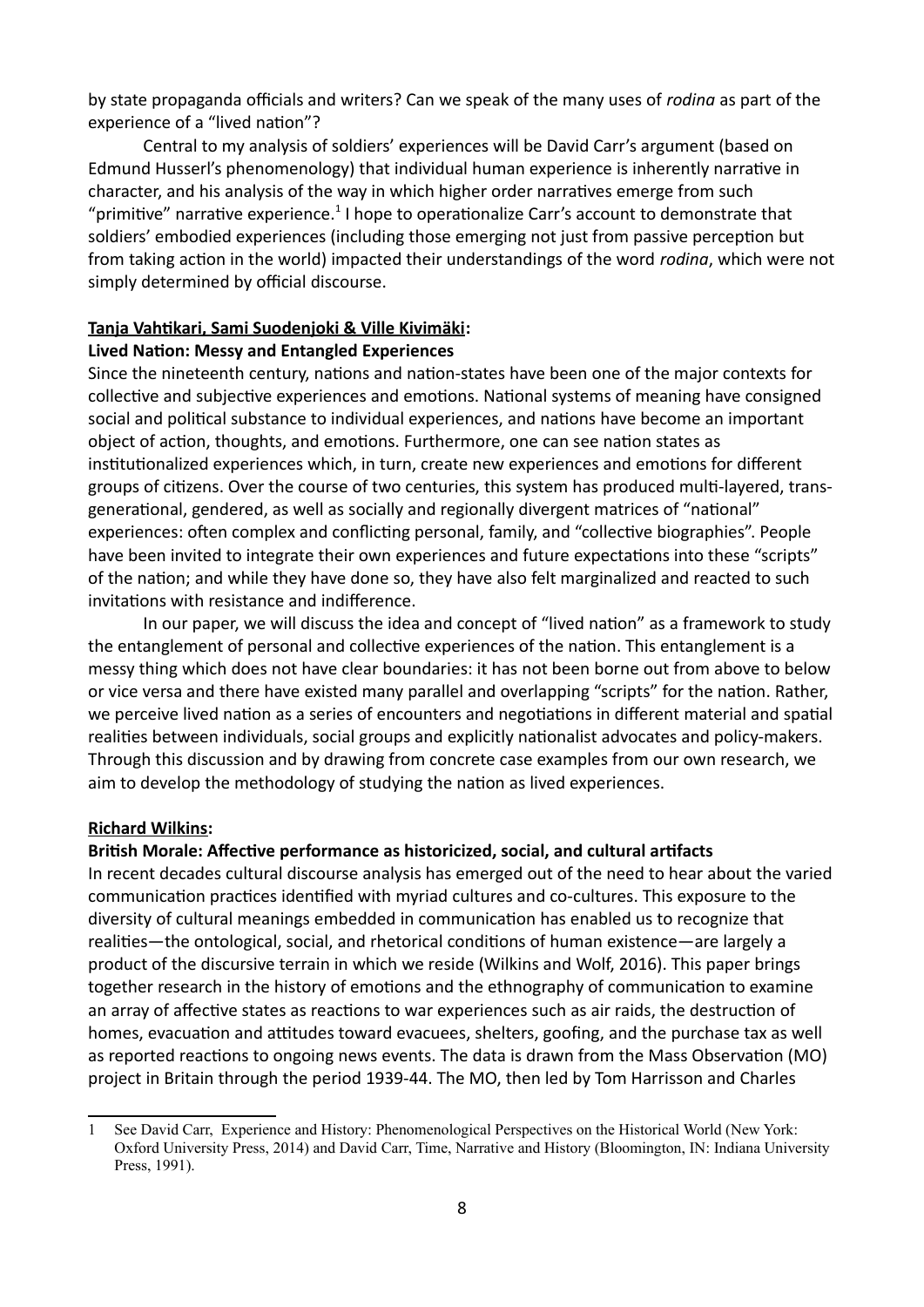Madge, was tasked to submit weekly reports to the ministry on the state of the country's morale. Terms such as cheerfulness, wishful thinking, and depression punctuate these reports throughout and largely serve to construct an understanding of British morale. By approaching these scenes through the terms used to describe affective performance, and the affective performance in the terms used to describe the scenes, I aim to facilitate a better understanding of both. The resulting finding is a description of a speech community in terms of affective performance and emotion in terms of the speech community.

### *2) (Post)colonialism and Minority History, A3*

*Chair: Riikka Miettinen*

#### **Julia Hurst:**

#### **Epic and messy narratives: Aboriginal identity across urban geographies**

This paper will introduce the concept of an Aboriginal social-scape. An Aboriginal social-scape is a people-centric approach to creating history with Aboriginal people, which includes but does not reify place as the foundation of Aboriginal identity. Its aim is to enable an ethical practice and experience of history-making and refers to a web of intricate storytelling informed by personal narratives of Storytellers and the relationships they have to people-centric networks rather than place.

Analysing and contrasting research undertaken in Sydney and Melbourne (Australia), I demonstrate the messy complexity of colonialism that is experienced by urban Aboriginal people, whose community identity continues to be historically and socially conditioned in ways that are harmful and against colonial 'norms'.

In this paper I argue an Aboriginal social-scape will enable historians to partner with Aboriginal people to create history that better acknowledges the subtleties of how individuals construct their identity in urban geographies. The paper identifies that history making can disrupt individual and group identities in ways that are harmful, especially for Aboriginal people whose sense of self and wellbeing is often reliant on the 'recognition' provided by the settler state and powerful history-making tropes such as histories associated with mission-places, the Stolen Generations, Dreaming stories and land rights.

#### **Hanna Lindberg:**

### **Documenting and Exploring Experiences within Minority History. Methodological and Ethical Considerations**

The history of minorities, marginalized groups and so-called fragile subjects has drawn the attention of historians over the last decades. While historians have previously explored institutional and discursive forms of discrimination, focus has recently shifted towards experiential sources and methodologies, giving precedence to the studied minority's own voice. Simultaneously, the ethics of history writing has become topical, highlighting the need for greater ethical considerations in all forms of historical research, especially that of sensitive nature.

When studying minorities, however, both the ways experiences are conveyed, and ethics are understood vary depending on the group in question. This paper takes the history of the deaf as a case in point. Deaf history is both a representative example of the narrative of minority history, and presents unique challenges. Especially the mediation of experiences through sign language gives rise to particular questions and problems. Interviews can only be filmed, rendering anonymization impossible. However, as a minority whose history is unknown to the general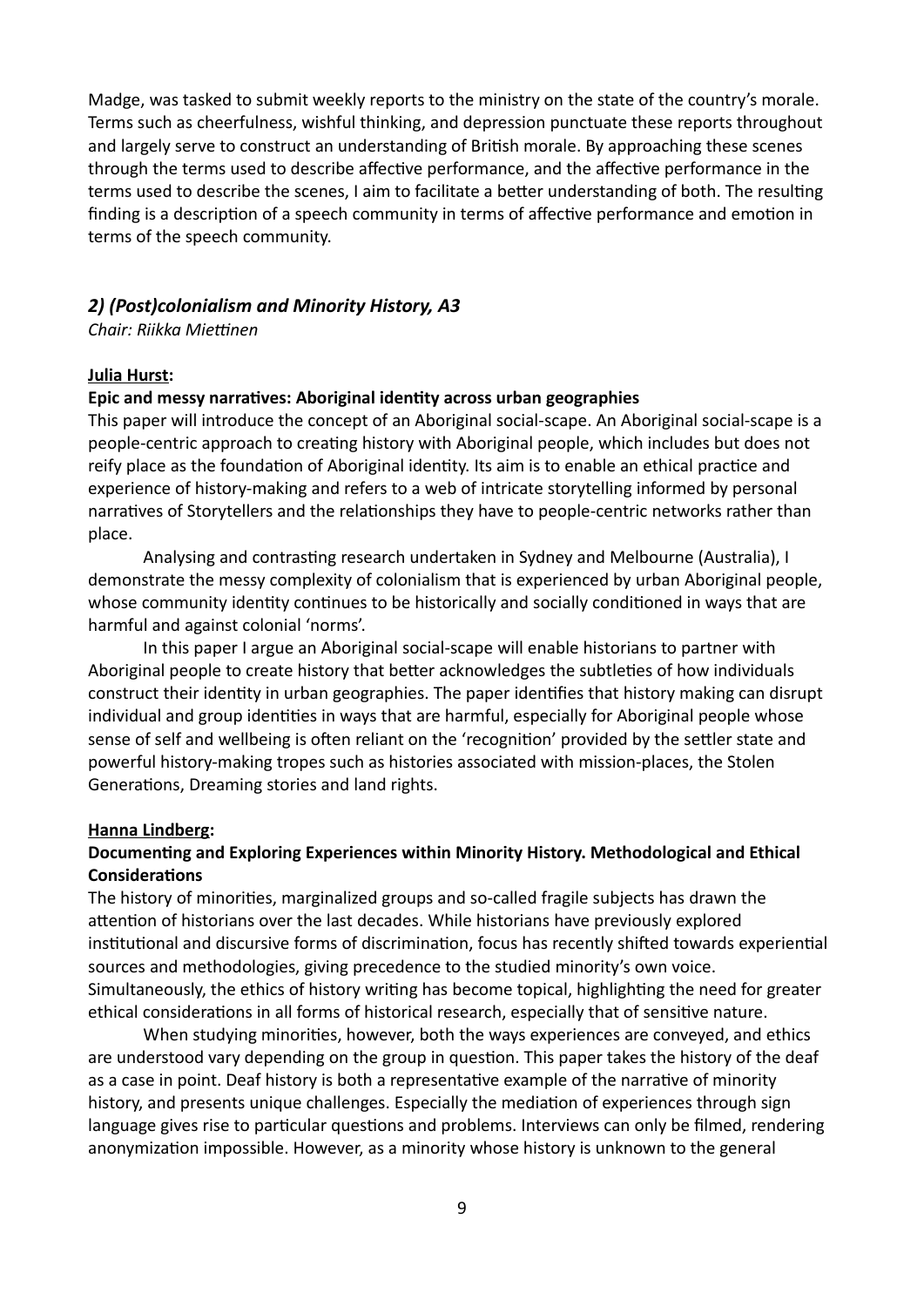population and to a large part undocumented, anonymization, even when dealing with traumatic events, is often not the wish of the interviewee. Thus, historians who utilize and participate in the production of historical materials, such as interviews and life-stories, of deaf history, have to balance between demands posed by the research community and the deaf community.

#### **Ismay Milford:**

# **Frustration in the making of an anticolonial culture, 1950s East and Central Africa**

This paper argues that 'experience' as an analytical category can make legible a swathe of previously ignored organisational ephemera and thus allow a new reading of anticolonialism in the context of 1950s East and Central Africa. Intellectual historians have typically relied on the speeches, resolutions, and published political tracts of nationalist father figures to narrate the history of African anticolonialism. Pamphlets, newsletters, circulars, minutes, and scraps of correspondence, produced by mobile activists and intermediaries from East and Central Africa in the 1950s were poorly circulated and poorly archived: they appear intellectually incoherent and politically negligible. However, when read to understand experience rather than political worldviews, they reveal a different picture of anticolonial activism, one where the frustrations of working transnationally in a system of colonial constraints informed a set of ideas relating to the role of information circulation in the anticolonial struggle.

This argument is presented by way of the work of Zambian activist Munu Sipalo (1929-94), who attempted, largely without success, to coordinate regional and pan-African solidarity movements from New Delhi, Cairo, and London during the 1950s, leaving traces of abortive conferences and short-lived publications in his wake. Taking seriously these archival scraps and attending to his experiences of frustration, as a colonial subject carrying out transnational anticolonial work, can elucidate the development of ideas about information circulation and knowledge production that went on to assume a central position in the global anticolonial struggle.

### *3) The "Expertise of Experience" in Britain, A4 Chair: Johanna Annola*

In recent years, notions of expertise and the 'expert' have become sharpened tools in mainstream political debate in Britain. Discourses of expertise are fluid; they can be highly specific or synthetic; be located within individuals or groups; and be used to exert the powers of governance, or to contest them. Models of experience, often pitted in opposition to expertise, are also diverse. Experience, by its very nature, illuminates the range and specificity of individuals' social and cultural engagement, and the mechanisms for interpreting those contributions in collective narratives. Since the later decades of the twentieth century, the concept of 'experiential expertise' has taken on the mantle of a specialist contribution with distinctive claims to authenticity of engagement. This concept is itself often deeply politicised in relation to models of professional structural expertise, and the growth (and fragmentation) of identity politics since the 1960s.

It is the multivalent and contested nature of 'experiential expertise' within the UK voluntary sector in the mid-to-late twentieth century that this panel will consider. We argue in our work that experience and expertise are helpfully understood as narratives which perform specific meanings within the policy and practice of voluntary organizations in the broad goal of social enhancement. At the various levels of campaigning, policy work, and advocacy, the histories of voluntary groups' activity illuminates the contested and constructed work done both of notions of expertise and experience. Looking at 'experiential expertise' through the prism of voluntary organizations forces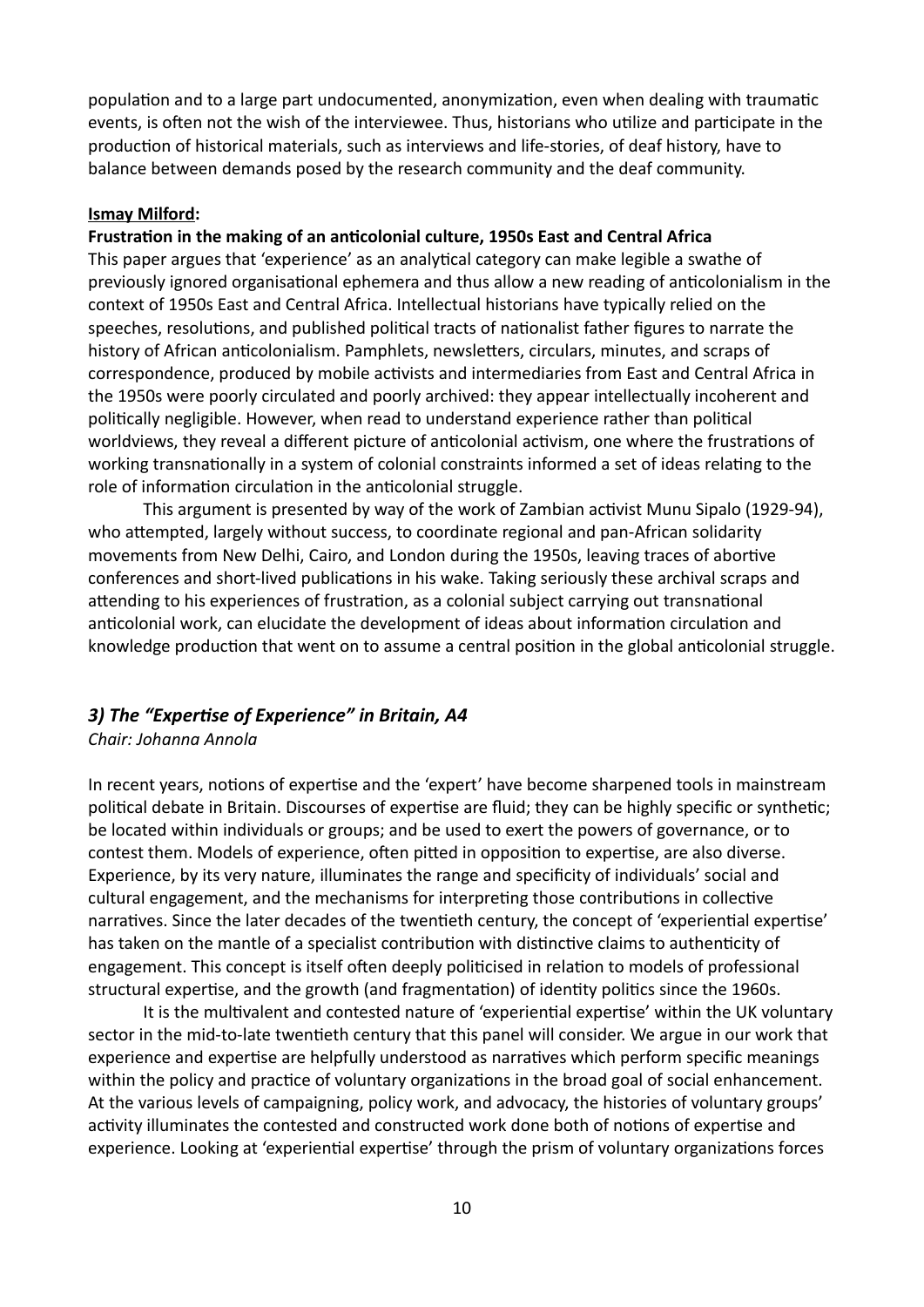historians specifically to acknowledge the impact of structural inequalities, issues of contested agency, subjectivity and voice on the formulation of social knowledge. Empowering for some, the application of modes of expertise and experience could be limiting and exclusionary for others.

Our papers consider how voluntary organizations have used and shaped 'experiential expertise' to influence public policy and reflect on how shifting social and cultural contexts have seen both continuities and changes in the impact of activism-based public and political engagement that leverages these ideas.

#### **Ruth Davidson:**

#### **Women, welfare and poverty: experiential expertise, a comparative approach**

Poverty is a political concept infused with expert debate, but it is also a deeply felt lived experience. The contested nature of definitions and measurements has meant poverty campaigning has often been expert dominated. The exclusionary nature of the experience of living in poverty, economic, social and cultural, all reinforce this expert focus. Therefore, whilst more recently expert-led poverty groups have worked on the inclusion of experiential voices, it can be argued, that in this area expertise and experience encompass different forms of social knowledge.

The subjectivities of those in living poverty are extremely important, intensely personal but also shaped by class, ethnicity and gender. To explore the nature of campaigns around poverty alleviation requires a sensitivity to all these issues and an appreciation of the historical context. Ruth Lister notes how difficult it has been to organise around issues of poverty '"proud to be poor" is a banner few would march under'.1 However, she has also argued that there are identities around which grassroots groups have been able to organise, such as mothers, pensioners or as part of community activism. In this paper I want to reinforce this point and reflect on the specific ways in which women living in poverty have campaigned. Multiply disadvantaged, women in poverty are often at the sharp edge of the domestic impact of managing a household on limited means. For this reason, it is often as mothers and carers that they have asserted an experiential identity that has allowed them agency and political presence. I will use this paper to explore some examples of working-class women's voluntary action from the 1930s and the 1960s. This comparative approach will allow me to draw out some threads around the campaigning strategies and policy impact of this activism. It will also allow me to look at how context, social and cultural, has influenced the nature of the 'experiential expertise' that working-class women have leveraged to claim their political voice.

#### **Caitriona Beaumont:**

**Housewives' Associations, Collective Experience and Voluntary Action: How wives and mothers influenced social policy reform through 'experiential expertise' in post-war Britain** Until recently histories of female activism and the women's movement in post-war Britain have been dominated by the Women's Liberation Movement and the actions of feminist pressure groups. However, new research reveals that a more diverse range of women's organisations existed throughout the second half of the twentieth century. These groups, including religious, voluntary and charitable societies, shared a common aim of enhancing the lives of women and their families in post-war society.

Here the focus is on three such groups, the Mothers' Union, the Women's Institutes and the Townswomen's Guilds. Taken together these groups represented over one million British women throughout the second half of the twentieth century. The paper will consider how each group harnessed the collective experiences of members, as wives and mothers, and used this to claim 'experiential expertise' in public debates on social policy and legislative reform.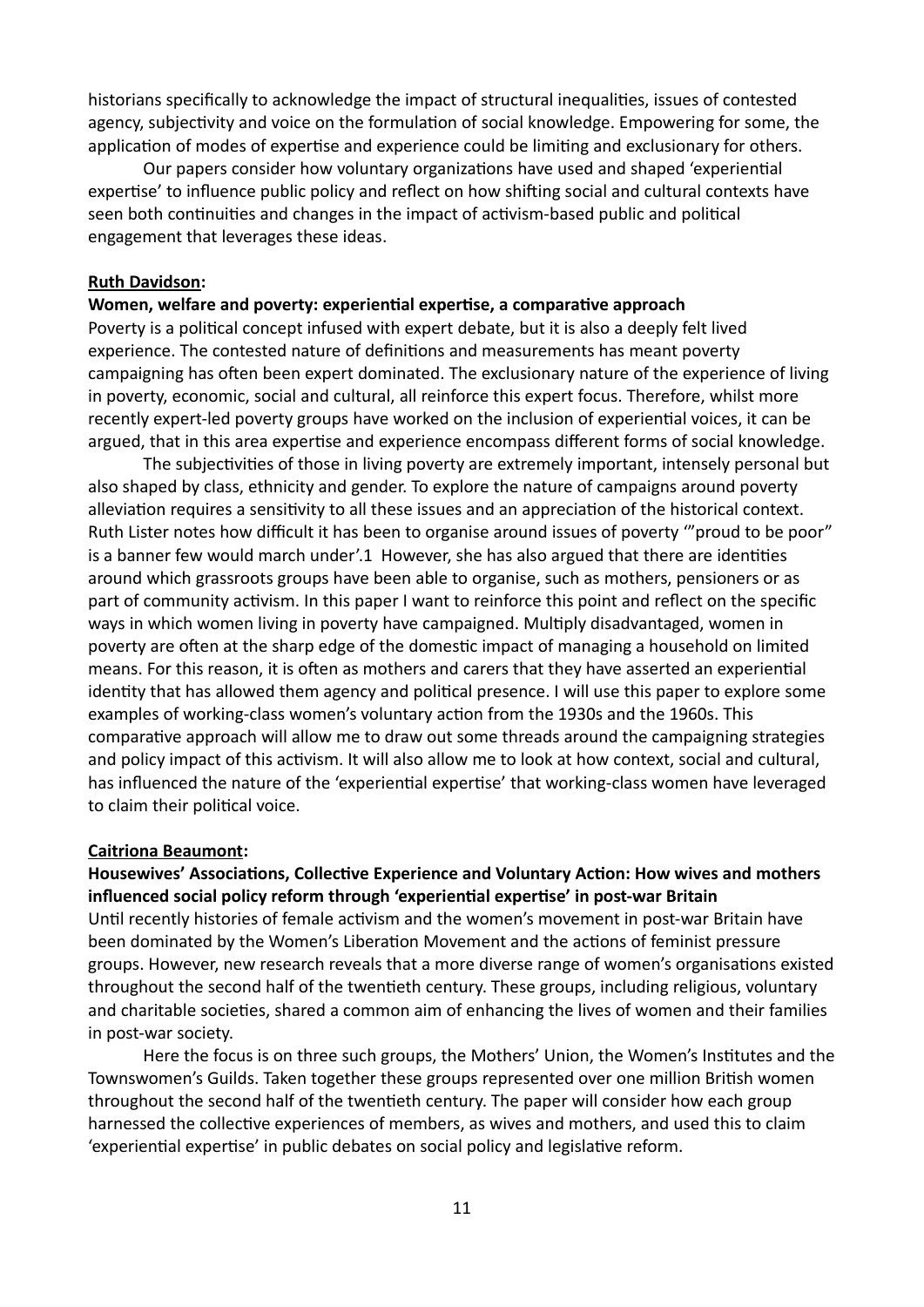Identifying a number of policy areas, for example divorce law reform, pension rights, healthcare provision, re-productive rights and social welfare benefits, the paper will assess how successful these groups were in influencing social policy and bringing about reform. It will examine how they shaped the collective experience of their members. Doing so will reveal any tensions that emerged within the organisations over whose experiences were considered the most valid and whose were ignored.

This paper will conclude by considering how effective utilising collective experience as a means to legitimate expertise was for these organisations and the longer-term implications of this strategy for the groups, and for wider society.

#### **Eve Colpus:**

### **Mediating professionalism and participation in the project of a children's telephone helpline: ChildLine UK and the politics of experiential expertise, c. 1986-2006**

ChildLine UK was launched in October 1986 as a free national telephone helpline service for 'children in trouble or danger', including, but not limited to, children who were victims of child abuse. As a 'new' charity of the 1980s, ChildLine fashioned itself as an alternative to the logic of state-run children's services in stressing the confidentiality of the helpline service, but also in the tone and style of its provision, notably its close connection with media, television and celebrity cultures.

This paper draws upon organizational literature, ChildLine's publications and media sources to trace how ChildLine both invoked and contested 'professional' narratives about children's health and wellbeing as the charity worked to establish its reputation as a conduit for children's authentic experience, and an authority itself on issues of children's policy and practice. ChildLine exemplified the social embeddedness of the social sciences, social work, medicine and psychiatry in social and political debates in the late-twentieth century, as evidenced in the professional make-up of the charity's advisory board, and in the directions taken in its policy work in the 1990s and 2000s. Yet the charity's founding praxis — 'speaking with the voice of the child' — foregrounded the model of the agentic child, who was individually capable, if also in need of protection. My interest is in the cultural work that ChildLine performed in bridging, mediating, and translating these distinct frameworks of social knowledge, and more broadly in the role of voluntary organizations in the late-twentieth century in shaping and curating the implications of expert and authentic perspectives on children's welfare and rights.

# **Parallel II**

**Mon, 2 March, 13.15–15.15 (A2b, A3, A4)**

### *4) Experiences and Hagiography, A2b*

*Chair: Päivi Räisänen-Schröder*

This session will discuss the use of early modern hagiography for the study of lived religion and everyday life. The session is based on the recent publication Lived Religion and Everyday Life in Early Modern Hagiographic Material (Jenni Kuuliala, Rose-Marie Peake & Päivi Räisänen-Schröder, eds., Palgrave Macmillan, 2019). In the session, we bring forth three examples of how to use early modern hagiography when studying the historical experiences of early modern people and discuss the possibilities and challenges of this material. The session is opened by Jenni Kuuliala's paper, which looks at the interplay of lived medicine and lived religion in early modern canonisation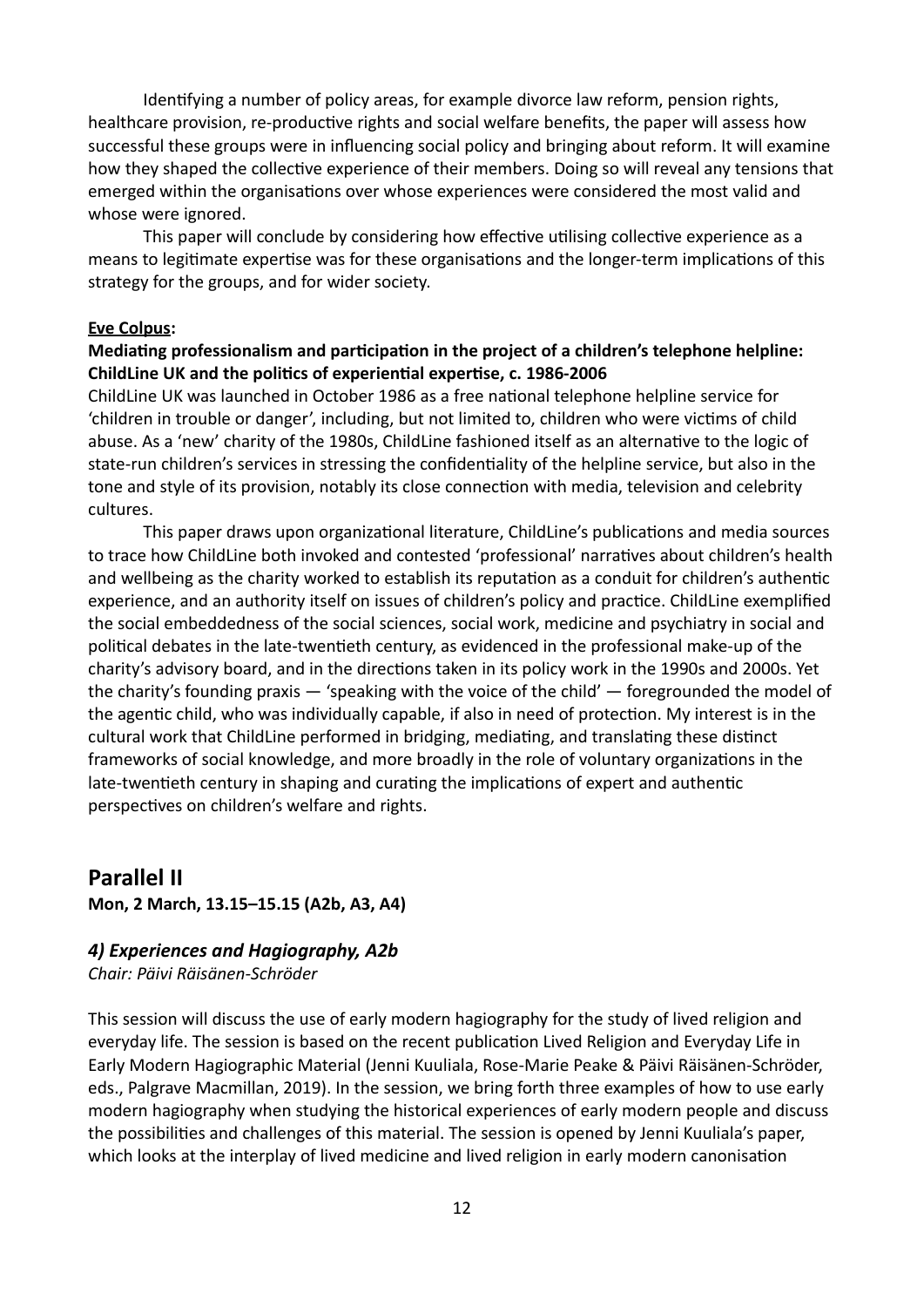processes, analysing how miraculous experiences were investigated and created in the catholic reformation era inquests. Thomas Devaney focuses on the popular genre of miracle stories to suggest that, although the stories were highly formulaic, their very repetitiveness may show how and why early modern people may have read them. Rose-Marie Peake's paper focuses on seventeenth-century France and the way hagiography was used in the internal education of the Catholic congregation the Daughters of Charity.

### **Jenni Kuuliala:**

### **Hagiography and Religious Experience of Infirmity in Catholic Reformation Era Italy**

This paper analyses the interplay of lived religion and lived medicine in the Catholic Reformation era canonization inquests. The main focus is on the ways miraculous experiences and experiences of infirmity were shaped by and investigated in canonisation inquests. This paper will discuss especially the methodological challenges of using this material for the study of lived religion and its interplay with health-care and experienced infirmity. Religious experience of infirmity was formed as a result of various overlapping factors, such as bodily sensations, communal negotiations, medical ideas, and religious practices. All of them served a purpose in the investigation of miracles, but the auditors as well as the witnesses gave varying emphases and roles for them. The main focus of the paper will be on the records of the 1606 apostolic canonisation inquest of St Andrea Corsini, held in Florence.

### **Rose-Marie Peake:**

### **Saints' Vitae and Identity-Shaping in an Early Modern Catholic Community in France**

The focus of the paper is on the use of hagiography of shepherdesses in the internal formation of the Filles de la Charité, or the Daughters of Charity (founded in Paris in 1633). Combining prayer with charity work the Company quickly found itself treading a fine line regarding the stipulations of the Council of Trent confining women religious to strict enclosure. One important solution of the founders was to implement a comprehensive programme of psychological training. The legends of shepherdesses formed one of the most important foundations of this formation. The examination of the use of these hagiographic narratives offer valuable glimpses into the everyday life of early modern French sisters and show how the founders aimed to transmit to the sisters values deemed "rustic", such as humility and obedience. Hagiography was also used as a tool to unify the body of sisters in terms of social standing and to motivate them in their hard work.

### **Thomas Devaney:**

### **Feeling with Miracles: Emotional Management in Early Modern Spain**

Printed collections of miracle stories, each of which might detail hundreds of miracles, proliferated in sixteenth and seventeenth century Spain. The clerical compilers of these collections selfconsciously wrote for a lay audience, proclaiming that their books were "written to go into the hands of all." Their repetitiveness and formulaic nature, however, has led modern scholars mostly to dismiss these collections. I show that close attention to how they presented wondrous healings can enhance our understanding of miracles as emotional, physical, communal, and textual experiences that provided early modern people a means of coping with calamities in their lives. In particular, the stories modelled emotional practices through which believers could manage unwanted feelings, replacing grief, despair, or fear with positive action and the confident hope of a miracle. Not only did they aim to instil faith in the populace, I argue, they also provided a form of emotional training.

## **Päivi Räisänen-Schröder: Commentator**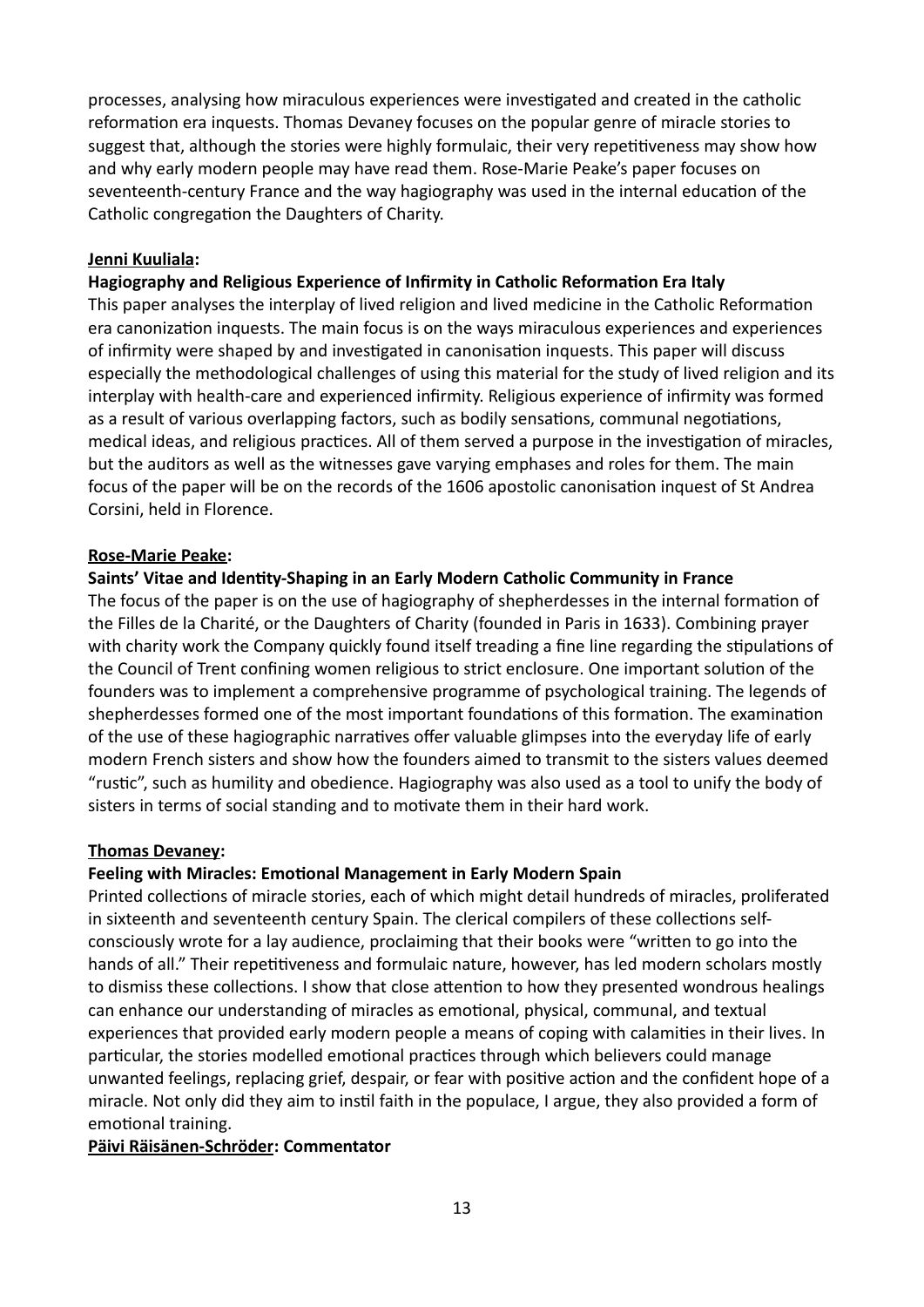# *5) Witnessing Conflict and Repression, A3*

*Chair: Marko Tikka*

### **Eileen Groth Lyon:**

### **Lived religion in Dachau: analyzing the multiplicity of witnesses in the 'priest barracks'**

About 2,720 clerics from twenty different nations were held in the Dachau Concentration Camp. Approximately 95% of them were Roman Catholic and hence the blocks where they were held came to be known as the "priest barracks." A significant number of memoirs have been written by the survivors of the priest barracks. A picture of their shared experience emerges powerfully in these remembrances, but there are also significant divergences. Lived experiences in the camp varied considerably depending on the nationality of the prisoner, date of arrival, time spent in the camp, time spent in other camps prior to transfer to Dachau, work assignments, and connections outside the camp. Intentionality and timing of the memoirs are also key factors. Memoirs were crafted with a desire to witness to the atrocities committed in the camp, as a means of memorializing those who did not survive, or to provide a witness to faith. Such differences have often been glossed over as the persistent trauma of the camp has made it difficult to parse objective from subjective experience. In more recent years, a martyrological idiom has become the dominant (almost exclusive) narrative in describing the collective experience of the priestprisoners. Through greater attention to individual stories, I wish to broaden the collective narrative of their experiences and acknowledge the much wider range of ways in which faith and life itself were sustained in the camp. Lived religion in Dachau not only included adherence to pre-camp practices but was also marked by the emergence of more flexible forms that were important influences on post-liberation praxis.

### **Virva Liski:**

**In-between: role conflicts and intersecting identities in experiences of the Finnish civil war** My presentation approaches theoretical questions concerning individual experience, intersectional belongings, conflicting identities and formation of historical knowledge regimes through inbetween experiences of the Finnish civil war and its aftermath. I'm interested in experiences that didn't follow the expected, accepted and repeated forms of red or white side experience: the experiences of drifters, part-changers and in-betweeners. Unlike in interstate conflicts, after internal war the old enemies had to settle back into normal life with people they had fought against in war. In addition to obvious revengeful suspicion between former enemy parties, mistrustfulness was present within red and white communities. This was the case especially for individuals with conflicting or intersecting identities, for example people with working class background who chose or were forced to fight in the White army. Experiences of in-betweeners are important in relation to memory politics, formation of oral history materials and construction of historical narratives: the people with indistinct experiences of the civil war were not those whose stories were told or whose memoirs were published or filed in the archives. These experiences are also important in the sense of healing and the aftermath: how did the people whose experience was not emotionally, ideologically or politically canonized cope with it? The knowledge regime formed from the civil war is dichotomous, and this dichotomy has further shaped the politics of memory, history and historiography.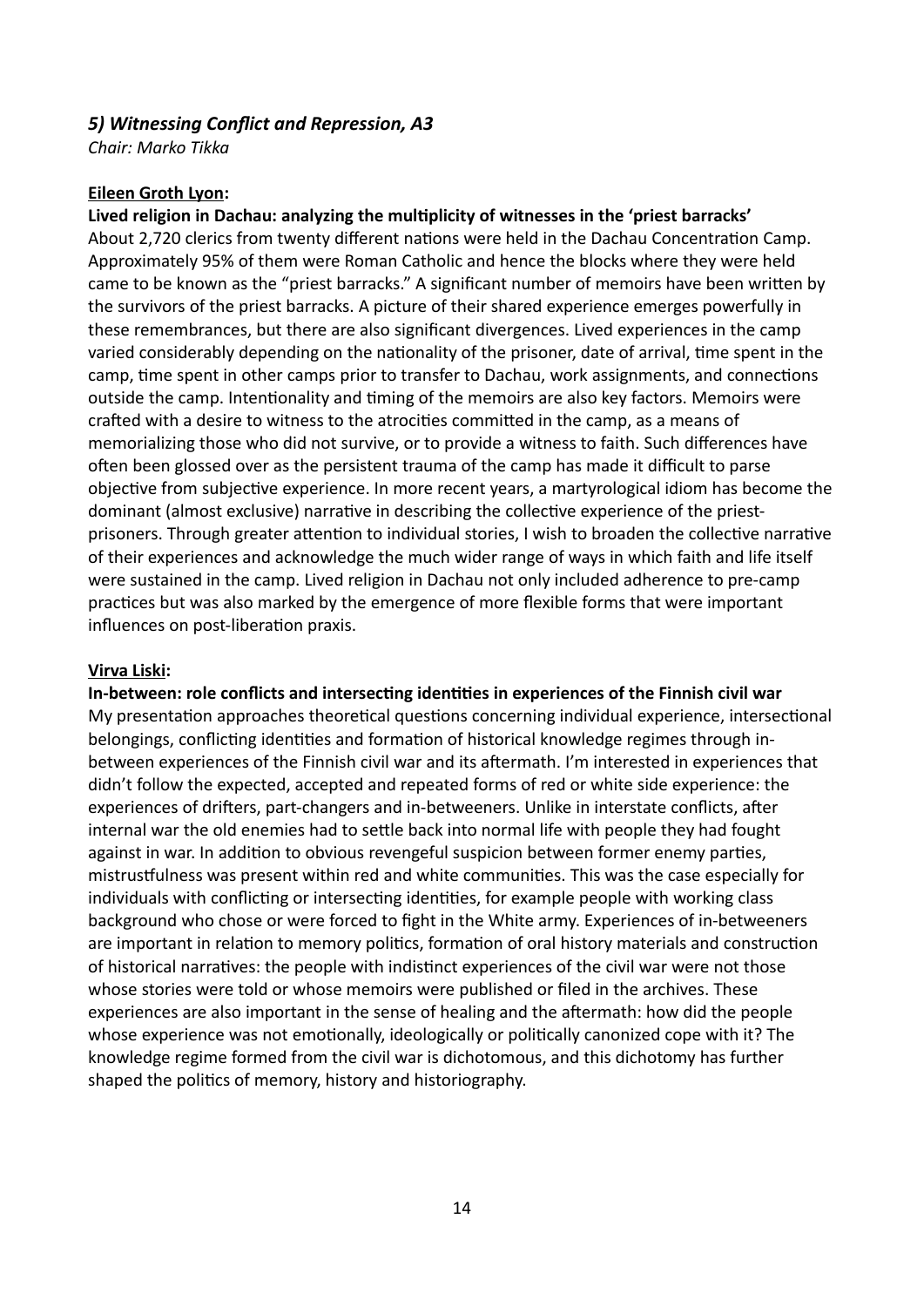### **Pablo Toro-Blanco:**

### **The experience of political fear in three critical junctures: Chile, 1905, 1957, 2019**

In his discussions about fear as a political emotion, Corey Robin (2016, 39) distinguishes that it has two natures: a horizontal one (the fear of an external enemy) and a vertical one (to the subordinates within society itself). The second is the endemic fear of any form of domination, which risks collapsing when there are episodes of the crisis of social control. On the other hand, modern press and media serve the role of shaping what Charles Taylor calls "social imaginaries," that is, "an idea of the normal expectations we maintain for each other, the kind of common understanding that allows us to develop the collective practices that inform our social life" (Taylor, 2006, 38).

Based on the two considerations just mentioned, the purpose of this paper is to intertwine them in order to present an analysis of the social representations of fear experienced by the hegemonic groups of Chilean society in three episodes of critical social mobilisation, joined by the presence of expanded use of violence by popular groups. In the first instance, 1905 represents a social outburst around the higher cost of living, an episode in which Santiago (the capital of Chile) was the scene of a cycle of unsatiated violence that generated widening fear in the ruling oligarchic. In a different context, within the framework of an increasingly democratic society, in 1957 a new general outbreak (caused by a rise in the price of public transport) provoked panic and fear as violence threatened social and political inter classes consensus. In the third place, still an open historical process, the vast social uprising started in October 2019 spread new fears through Chilean society.

Accordingly, the leading question on which this paper will shed light is how was the expression, conceptualisation and experience of fear in these three critical junctures.

### *6) Senses and the Archives, A4*

*Chair: Rob Boddice*

### **Laura Nissin:**

### **Gone with the wind — studying the ancient olfactory sensations**

Smells are made up of volatilized chemical compounds and our ability to notice odors results from the number of molecules available to our olfactory receptors. Measuring smells is a complex and uncertain process, even though different olfactometric tools have been developed in recent times and commercial smell detection and odor control services are readily available when needed. Smelling is, however, not only a physiological phenomenon but also a cultural and historical one, as the premise for humanities-based research of smelling goes. $<sup>2</sup>$  $<sup>2</sup>$  $<sup>2</sup>$ </sup>

In this paper, I investigate the ancient Roman/Campanian cultural concepts associated with olfaction and how these sensory experiences can be traced in the evidence available, focusing on the irritating olfactory sensations in Pompeian neighborhoods.

For finding out how disturbing some smells are considered, there is no single objective method even in the modern world. Odor annoyance in particular regions can be investigated

<span id="page-14-0"></span><sup>2</sup> As Constance Classen, the pioneering scholar on sensory studies, puts it, smell is not "a simply biological and psychological phenomenon [but] cultural, hence a social and historical phenomenon." (C. Classen, D. Howes and A. Synnott, Aroma: the cultural history of smell, London 1994, 3)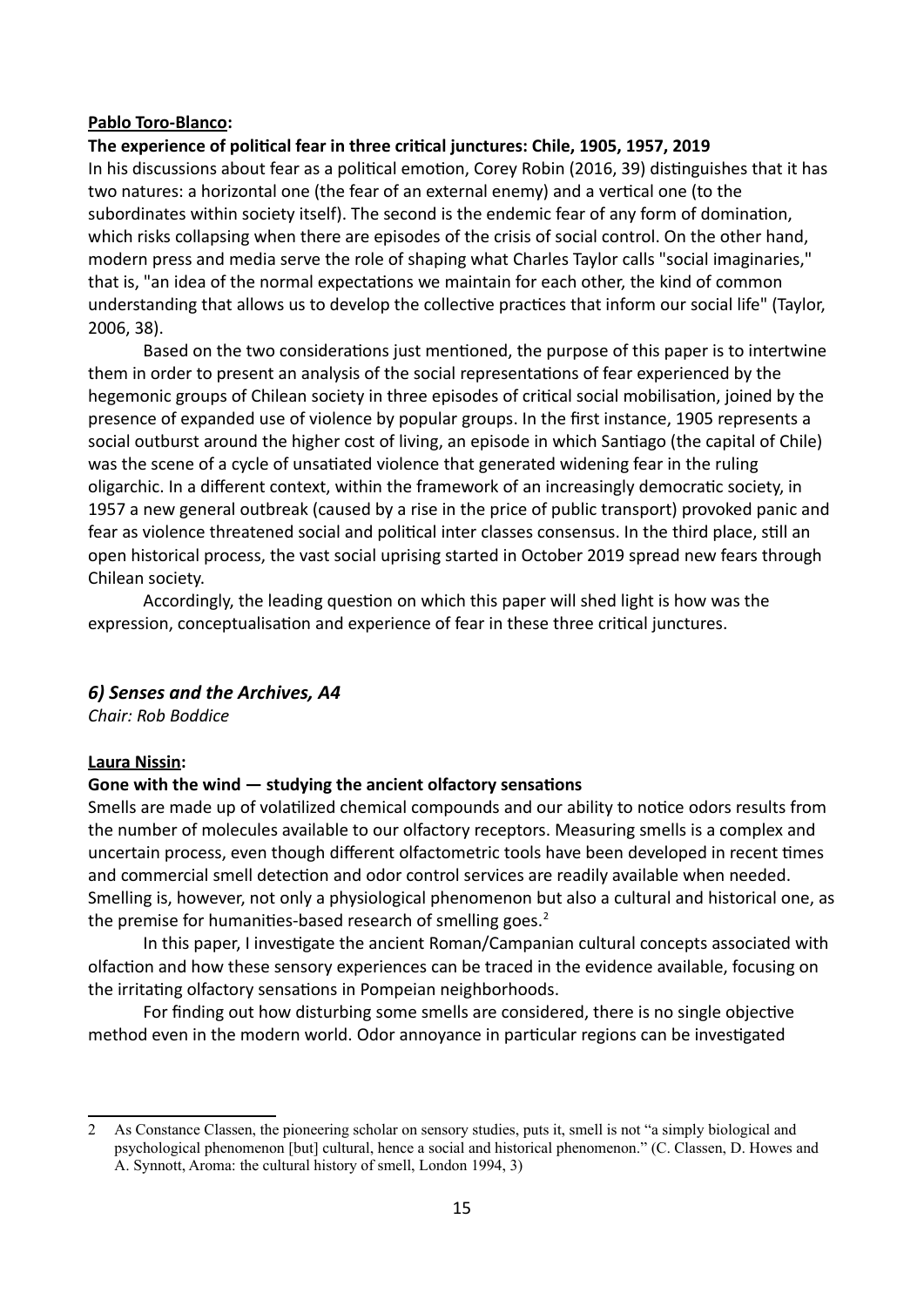through surveys, where inhabitants either answer smell-related questions or keep diaries on odors specifying where and when these occur and how inconvenient they are perceived.<sup>[3](#page-15-0)</sup>

In historical research, such methods are obviously not available, which raises the question how does one study such fleeting experiences? The ancient Roman literature deals widely with olfaction and while the data is scattered and biased, a careful reading of the sources reveals an overall view of ancient cultural concepts associated with olfaction.

In this paper, I aim to show, that these experiences can be traced in archaeological evidence as well. By pinpointing the sources of smells in archaeological material we can infer the ways the sensory experiences influenced urban space. In addition, the analysis of evidence reveals how social hierarchies and power relations played part in Pompeian odor regulation.

### **Ilaria Scaglia:**

### **The Source and I: Archival Emotions (or Experiences?) in the Age of Mechanical Reproduction, 1850–1950**

My project seeks to explore the evolution of what archives "felt like" from the mid-nineteenth century—a time of institutionalization, nationalization, and also internationalization for archival repositories and for disciplines such as history—to the outset of the digital age in the 1970s.

In this paper, I reflect on the methodological questions that derive from this endeavour and on the implications of framing this study as a history of emotions vs. the senses vs. experience. To be sure, each of these terms can be defined to encompass the meaning of the others. Yet, prioritizing one over the other switches emphasis (and thus historical practices and methodologies). My case study on the history of the British Library illustrates how thinking about "emotions" anchored my work in evolving notions of the self. Even when analysing materialities, texts describing and regulating what one felt (or should have felt) took centre stage, as did moments of deviation from these norms. "Senses" moved my focus to objects and to how touching and smelling original documents changed over time; how the sight and sounds of others affected individuals; and how the aesthetic features of the reading rooms played a part in shaping what it meant to be there. "Experience" stretched the chronological framework to include preparation before archival trips, the practicalities of travel, and memory, and also forced me to think about how broader changes (e.g., industrialization to urbanization) affected the body. I wish the result to be an integrated, holistic narrative enriched by these multi-prong approaches.

#### **Viliina Silvonen:**

### **Performed and experienced emotions on archival audio recordings of Karelian laments**

Laments are traditional, ritual expressions of sorrow. In Karelia, laments were an essential element in rites of passages such as funerals and weddings, and the traditional lamenting has nowadays waned. This paper focus on discussing the ways that the emotional experiences of the lamenter can be traced, interpret and analysed from archival audio recordings made during a few decades in the mid-20th century mostly within an ethnographic fieldwork interview situations.

Laments convey emotions verbally, musically and by multimodal affect displays, as several researches have shown. The factors that express and convey emotions, also performatively raise the emotional state of the lamenter during the performance. Audible emotion emblems are an essential feature of laments and the bodily expressions of emotions appear as intentionally produced, performed emblems as well as automatic reactions that have neuropsychological base.

<span id="page-15-0"></span><sup>3</sup> See for instance "Effects and assessment of odours; determination of annoyance parameters by questioning; repeated brief questioning of neighbour panelists" in https://standards.globalspec.com/std/756722/VDI %203883%20BLATT%202 (accessed 23.7.2019).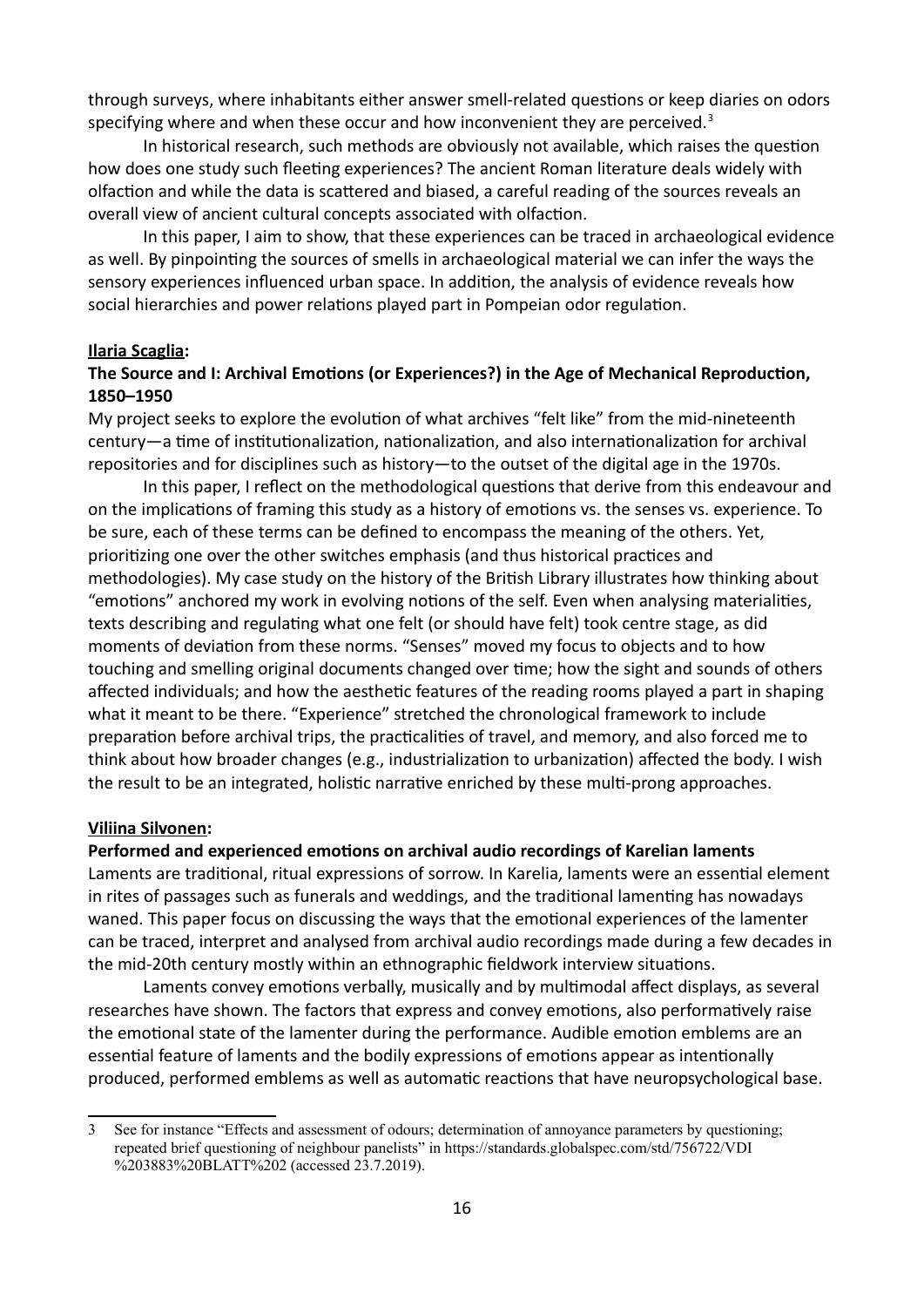I have combined theories and perspectives of cultural studies and neuropsychology to examine the mechanisms that are effective behind the performative power of a lament that gradually enfolds the lamenter into deep melancholy emotions. The method could be described close listening (close reading) with some more precise music, text and sound analyses. The neuropsychological aspect helps to understand the process in which intentionally produced emblems together with genre specific characteristics provoke the affective state. The stimuli for the neuropsychological reactions are both physical and sociocultural, and the inner experience is interpreted within sociocultural environment. In a way, the stereotypic expression become alive and deepens the emotional state.

Keywords: emotion, archival audio records, song, music, ritual

# **Parallel III**

**Mon, 2 March, 15.30–17.30 (A2b, A3, A4)**

### *7) Experiences of Everyday Life, A2b*

*Chair: Sami Suodenjoki*

### **Kalle Kallio:**

#### **Like one big family**

Finland's first railroad was completed in 1862. During the following decades, new lines were cleared and built all around the country. Machinery was relatively rare and the hard work was done by thousands of men and horses. Professional group of railroad builders, navvies, was formed when the state started to build consecutive lines in 1880s. Navvy life was characterized with poor housing, accidents, instablility, migration and harsh conditions but pretty tempting piecework. Railroads offered first paid jobs for many unskilled rural men.

In my presentation, I will focus on experiences of navvy community. Some written memories repeat the story that navvies were just like "one big family". It is quite natural that shared experiences of itinerant labour, exclusion and everyday hardships created a community of memory. However, there was a considerable diversity inside navvy communities as well. Seasonal workers, local peasants, professional navvies, masters and engineers had plenty of tensions and confrontations with each other.

Why written navvy memories highlight the ideal of belonging and mutual experience? Is it possible that these informants excluded or simply forgot some divergent groups of the working community? Perhaps retired men just romantized their youth experiences on railway lines? After all, some informants mention also labour conflicts, discrimination and difficulties between navvies.

Methodologically, it is crucial to combine different sources to understand life in navvy communities. Newspapers, court cases, technical journals, novels and papers of construct administration or trade union add something to the confusing picture of navvy experience. Memories of "one big family" were one part of navvy experiences as well. Notwithstanding, it was also a narrative used to silence conflicting voices in that "big but broken navvy family".

#### **Ilona Pajari:**

### **Secular Finnish funeral – a good death or a bad one?**

This paper is based on my research project "One hundred years of secular funerals in Finland". I use mostly oral history materials to motivate my argument in this particular case of the experience of secular funerals. Interpreting oral history materials in matters of emotions, ideologies and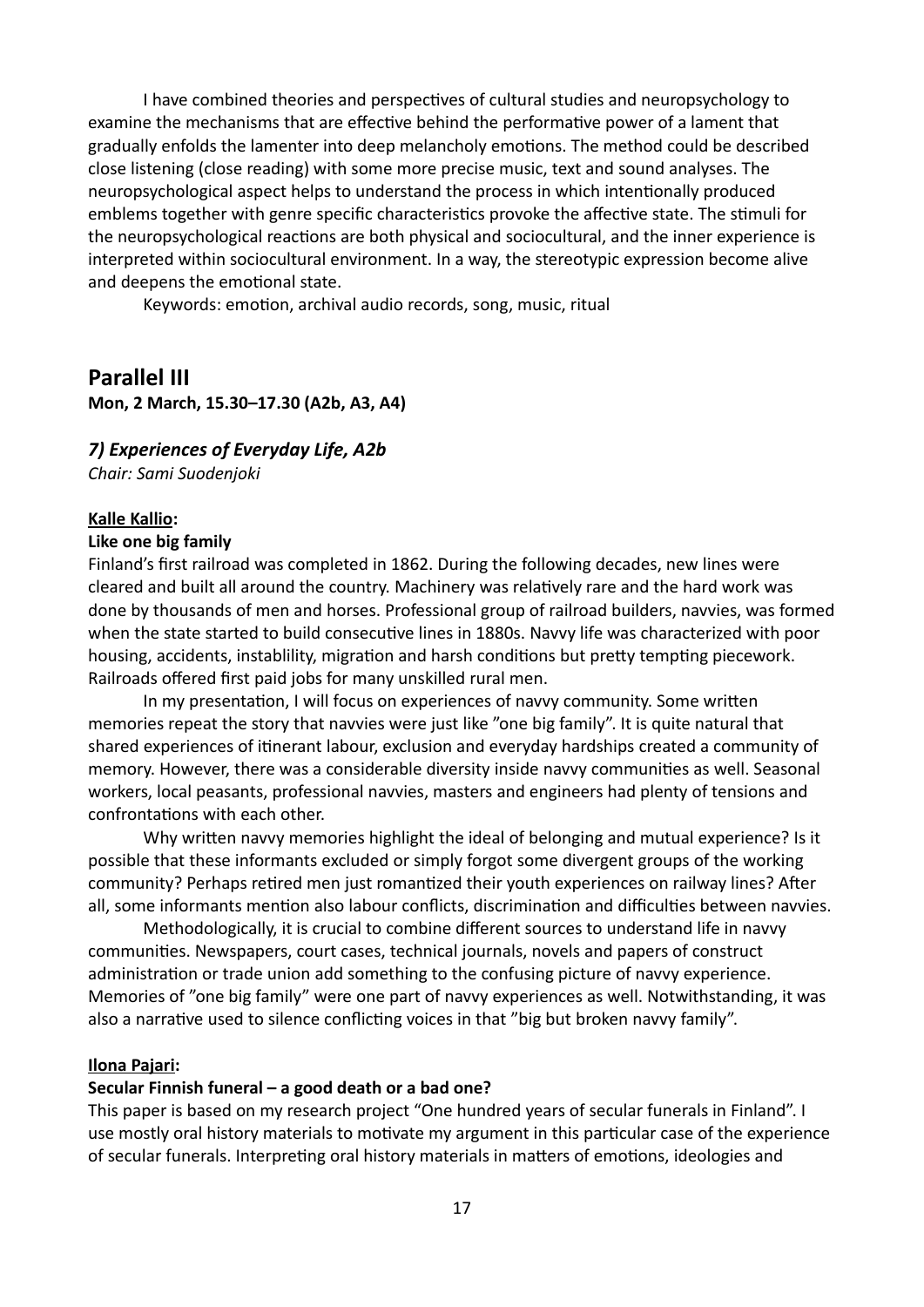traditions is often challenging. Telling a story of a "good death" may hide tensions and discontinuities in tradition.

The law on freedom of religion was passed in 1923; some secular funerals had been held through the years even before that. Especially the Civil War of 1918 was a time when non-religious funerals were held to the Red fallen soldiers. But only after 1923 could a proper tradition be built.

In this tradition the collective and private trauma of 1918 was strongly present. Funerals were still public gatherings and a chance to show political strength and symbols. People who participated in 1918 veterans' funerals after the Second World War report intense atmosphere and emotional speeches. Since secular funerals were largely considered communist, as they are naturally atheist, they became part of the experience of the working classes before the last decades of the 20th century.

Be they secular funerals communist, politically neutral or rightist, they are always considered bringing justice to the dead. This experience of doing the right thing is central in all death rituals. But are the rituals right to the mourners? The concept of good death is essential: a secular death may be considered a bad one in Finnish culture where the Evangelical-Lutheran church has had a strong ritual monopoly until recently. Also burying an atheist with religious rituals may be considered a bad death, as some materials testify.

### **Ann-Catrin Östman:**

### **Respectable enough? Understandings of mobility, community and edification in early life stories of migrant men**

In the paper, I will discuss five life stories written by men born in rural districts in Finland in the 1860s. In the early 1940s, Anders Myhrman started to collect life stories written by immigrants of " Finland-Swedish" origin. Myhrman called these texts "emigrant biographies", and these five texts are a part of a greater collection of migrant stories, almost exclusively by or about men. They had all experienced subsistence agriculture and these writers had received very little formal schooling.

What was the underlying political grammar for accounting for one's life? How were experiences of mobility expressed? I will shortly relate these life stories to traditions of writing autobiographies or memoirs in rural contexts and present the collection made by Anders Myhrman. As these texts were written by low status, self-educated writers, I will also comment on social contexts and societal discourses in the country of origin and in the new country.

These men wanted to account for decent lives and they seemed to have been writing in relations to classed and racialized understandings of modernity. These texts depicts not so much a story of ethnic backwardness as understandings of American assimilation. This was pivotal for Anders Myhrman, who organized the collection, but also for the writers. In doing so, they depicted ideals of manhood that resembles the concept of manliness as used by Gail Bederman. I want point to the connections between gender ideals and understandings of the social position and argue that understandings of manhood were invoked, formulated and used.

### *8) Languages, Narrative and Experience, A3*

*Chair: Ville Vuolanto*

#### **Xavier Biron-Ouellet:**

**From experientia to sentimentum: the semantics of religious experience in the Middle Ages** Historians looking at the concept of experience in the Middle Ages are mostly interested by its scientific dimension. As such, it is often said that religious writers disregarded experience as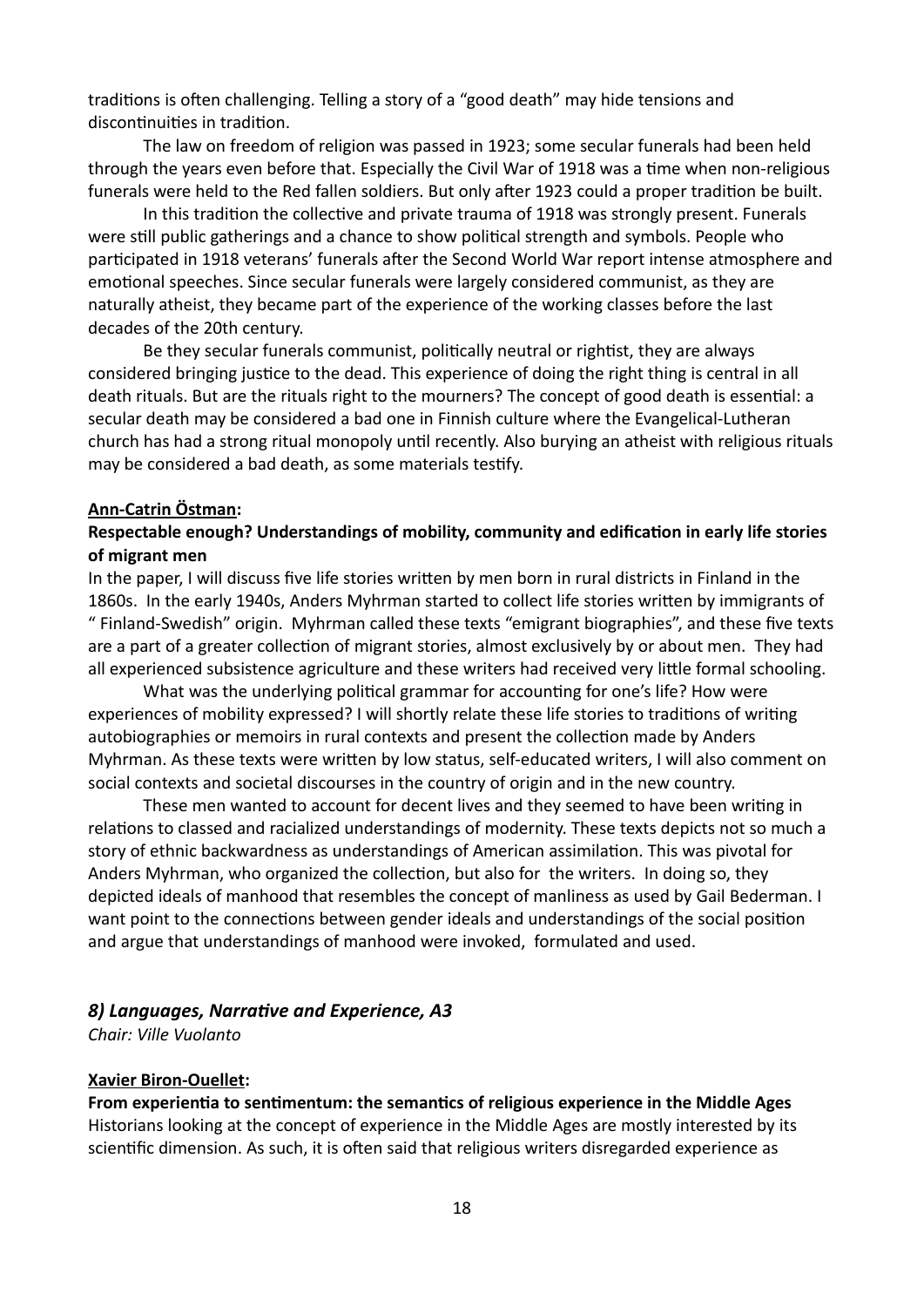deceitful and that it is only with the "scientific minds" of the late Middle Ages that it became a source of truth. However, a close reading of religious texts shows that this narrative does not hold. Both scientific and religious writers shared the same idea of experience as a knowledge acquired through the senses.

This paper is intended as a methodological attempt to define the medieval concept of experience through an investigation of its semantic transformation in religious texts between Late Antiquity and the Late Middle Ages. In my lexicographical study of the words "experientia" and "experimentum", I found that these terms were always associated with the verb "sentire" (to feel). From a religious perspective, the goal of medieval meditative practices was to feel the Scriptures with the spiritual senses of the soul in order to understand it properly. Toward the end of the thirteenth century, religious knowledge became more than just a spiritual experience: it also had to be felt with the bodily senses. To express this new religious reality, the Franciscan theologian Pierre of John Olivi used the vernacular word "sentiment" to create a new Latin word: sentimentum. From then on, religious experience and scientific experience were clearly distinguished.

### **Outi Lehtipuu:**

### **Lived Scriptures in Late Antiquity**

The aim of this presentation is to introduce the Academy of Finland funded research project Lived Scriptures in Late Antiquity: Ascetics, Martyrs, Miracle Workers (2018 – 2022), led by Dr. Outi Lehtipuu and hosted by the Faculty of Theology at the University of Helsinki. The project asks in what various ways the ancients related to authoritative texts, how these ways shaped what they understood as "biblical", and how this notion influenced their lives. Characterizing scriptures in antiquity as lived, the research directs attention to the corporeality of practices described and implied in them. While acknowledging that sources do not represent all voices in equal measure, the project scrutinizes the variety of lived realities reflected in these texts. Thus, the project contributes to a better understanding of the reciprocal relations between scriptures and their various users, and the formation of collections of authoritative texts.

The project studies early acta literature – apocryphal acts, martyr literature and hagiography – as biblical texts. In this way, the project highlights their importance as texts which build on biblical traditions and at the same time sustain and create them. The research is informed by culture and gender critical approaches, appreciating the corporeality of the past, as well as the framework of lived religion. Focusing on biblical texts as lived scriptures, it takes into account the situatedness of each textual act in a particular sociohistorical, cultural and geographical location. We believe that the perspective of lived scriptures provides analytical tools to evaluate developing traditions critically, as well as to reassess contemporary readings which are on a continuum with the past.

For more information please visit https://www.helsinki.fi/en/researchgroups/livedscriptures-in-late-antiquity

### **Liv Helene Willumsen:**

### **A Narratological Approach to Witchcraft Trials: A Contribution to the History of Experience and Emotion**

This presentation will focus on court records from witchcraft trials, particularly the confessions of the accused women, which are narratives, but also courtroom discourse as a whole, as it comes to the fore during the trials. By using a narratological approach to courtroom discourse, and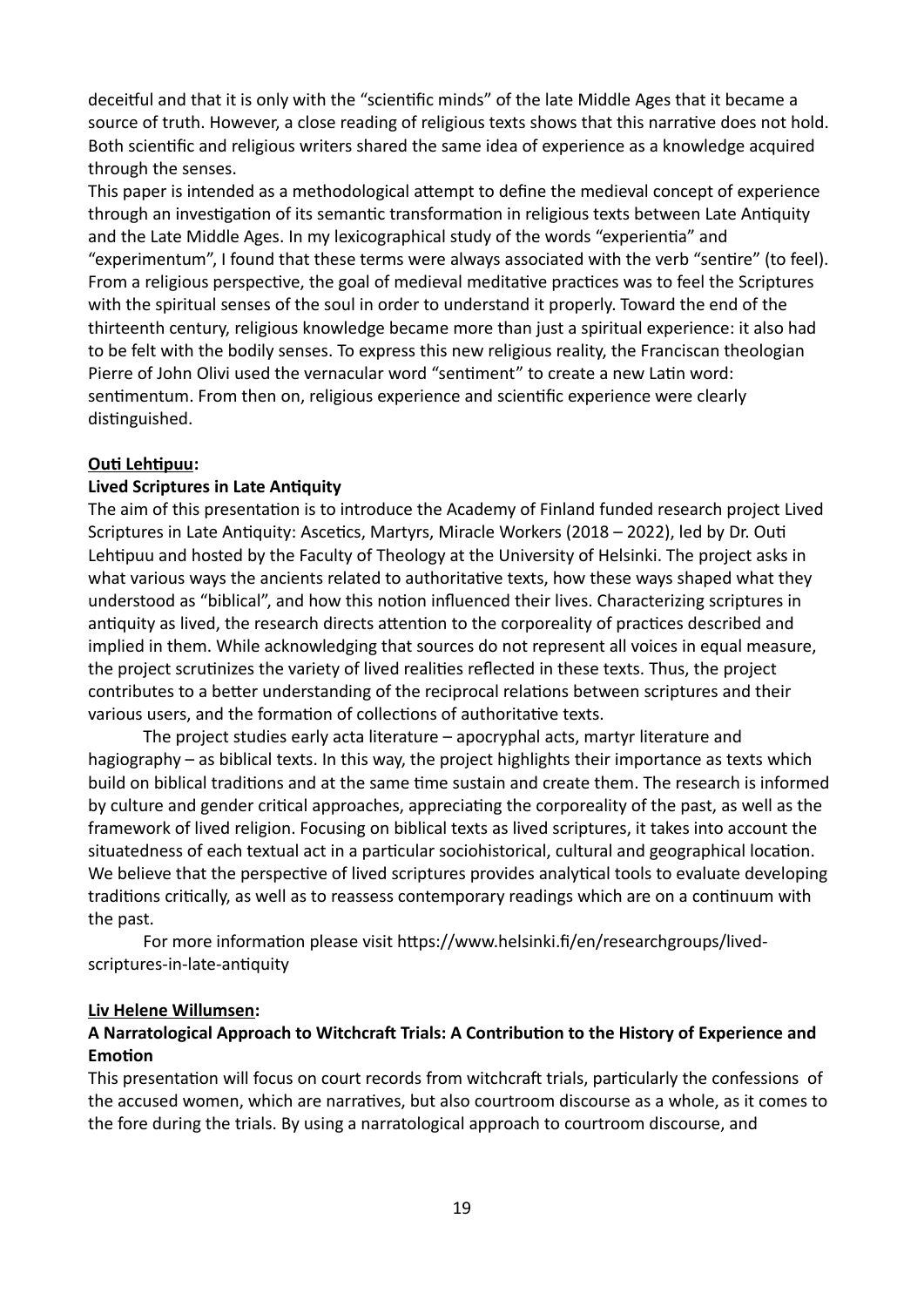especially listening out the voices of the accused persons, light will be shed on personalized expressions and individualized accents of each person's voice.

Narratology may be clearly connected to experience or emotion via the narratological category 'Voice' – an analytical tool. Focusing on the Voice of different participants during the trial, it is possible to get access to the emotions and experiences. This holds true particularly for the voice of the accused person and the voices of the witnesses. However, also the voices of the interrogators, the voice of the law, and the voice of the scribe will be possible to listen out.

My outset methodologically is based on Gérhard Genette's works on narrative discourse, an interdisciplinary approach combining linguistics and history. Close-readings of sources makes it possible to get access to the various accents of each person's voice, and furthermore to get an understanding of what each person's individual voice expresses.

The presentation will include examples of performed analyses, where close-readings based on narratology are used to show how experience, included emotions, come to the fore in the courtroom during interrogation and confession in witchcraft trials. A methodological practice which aims at letting experienced and emotional strings come to the fore in the discourse of individual accused persons will be focused.

### *9) Experience as an Analytical Category, A4*

*Chair: Pertti Haapala*

#### **Georg Gangl:**

### **The History of Experiences: A history like anything else?**

Experiences have traditionally been given short shrift in historiography and in recent decades lost much of their defining quality in philosophy too. They are often thought of as fleeting, difficult to document, and unreliable and at best only of passing or anecdotal interest in scientific enquiries. However, there is no reason why past experiences should not be the object of a properly conceived (scientific) historiography. While not all history is the history of experiences, I argue that historiography has a common core consisting of ontological presuppositions and epistemic procedures that apply just as well to the study of past experiences as to any other object of historiographic interest. Concretely, I propose a mechanismic account of (social) reality locating experiences at the upper edge of agency and an informational and coherentist account of knowledge and justification through which we can deal with the evidence of past experiences just like with any other form of historical evidence. From this perspective, past experiences might be scrutinized with very different methods—qualitatively, quantitatively including Big Data approaches—depending on the research interest at hand.

The history of experiences incurs in this sense no special problems for historiography or its philosophy and can be considered a normal part of the discipline, though there are other reasons why it might be deemed of special interest to historians and a wider public.

### **Minna Harjula & Heikki Kokko:**

#### **Experience as social construction: towards a structural approach**

Our starting point is to approach experiencing as the construction of reality instead of the observation of reality. Our framework is an application of the social constructionism of Peter Berger and Thomas Luckmann, combined with the conceptualisations of historically changing temporal structures of experiencing by Reinhart Koselleck. This framework avoids the dichotomy of the nature and culture, because experiencing is seen as a constant dialectic process between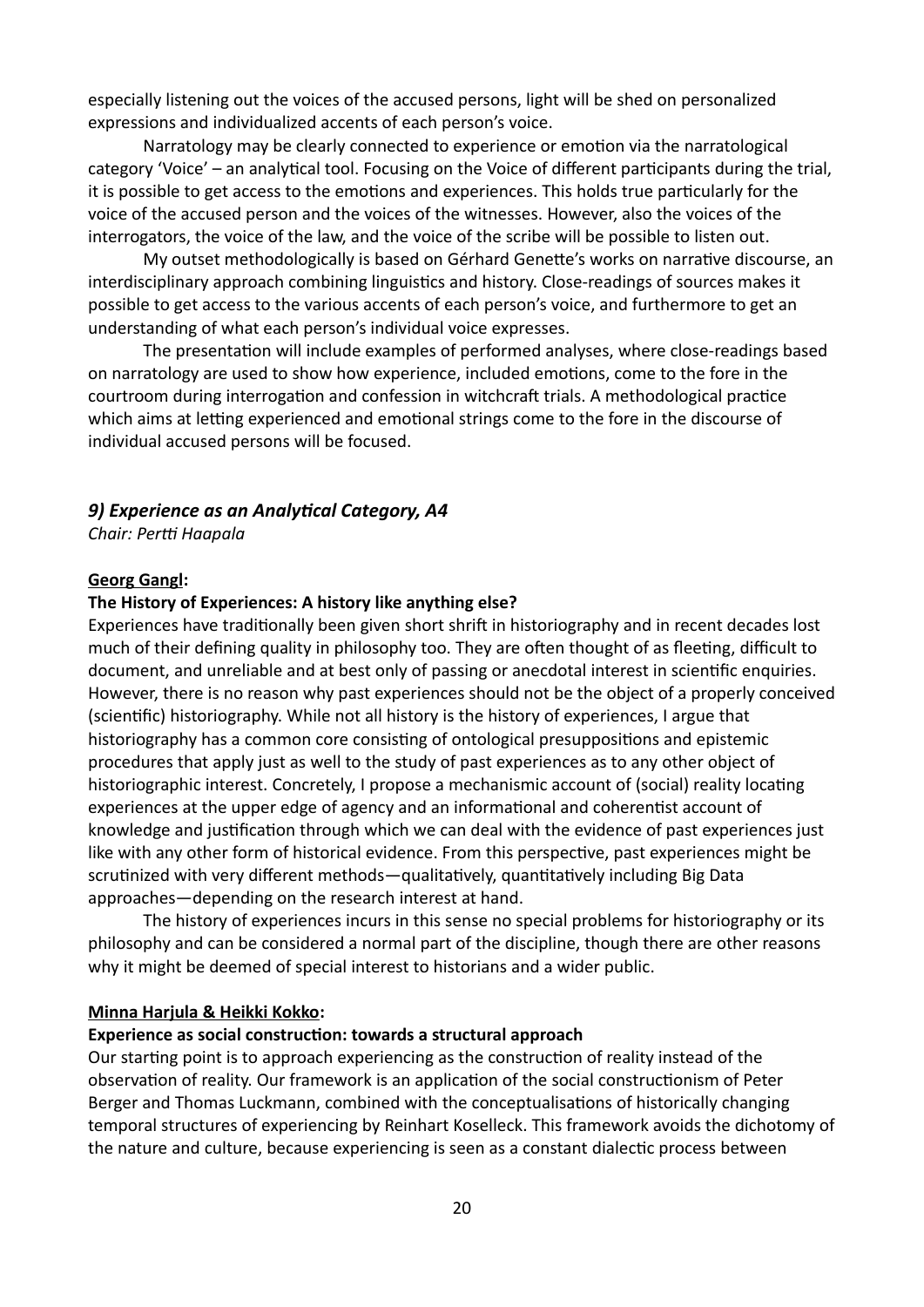nature and the socially constructed world. The framework does not reduce experiences to language and discourses only, but recognizes the significance of non-lingual and unconscious factors as well. Nevertheless, language is seen as essential in making experiences societally shared.

Based on Berger and Luckmann, we approach experiencing not as an inner process of individual in its essence, but based on constant interaction between subjects. This highlights the experiencing and experiences as societally shared phenomenon, instead of individual psychology. For both Berger & Luckmann and Koselleck, *sedimentation* refers to the process of sharing experiences socially. As experiences are *objectified* via sign systems (such as language and institutional practices), this makes them sedimented and socially shared even to next generations.

Our paper aims to develop the concept of *layer of experience* to analyse the temporal change of the socially shared, sedimented experiences by presenting two case studies. First, Heikki Kokko's macro analysis focuses on how a major change in the social structures creates a new layer of experiences that transforms the structure of experiencing itself. Secondly, Minna Harjula analyses the temporal and spatial structures of lived welfare state institutions in Finland by combining the concepts *layer of experience* and *scene of experience*.

### **Klaudia Muca:**

**Between Criticism and Affirmation. Experience Studies in Poland in 20th and 21st Century** Polish experience studies developed as a current of cultural analysis and accompanied the development of such currents of studies as women studies, queer studies, minority studies or disability studies. What is significant while constructing and presenting narration on experience studies in Poland is the fact that experience as a category of humanistic discourse existed long before the introduction of cultural studies in Poland, that is why we might say that there is a tradition of studies on experience. In the presentation this tradition and its dominants are going to be linked with experience studies that came after the dynamic introduction of cultural studies after the democratic transition of 1989. While experience as an objective category of analysis, marking a narration on personal experience and directly leading to a particular point in time, started to become a part of cultural studies discourse, affirmation of this category was to some extent eradicated through introduction of a critical attitude towards the experience as an analytical category. Criticism towards the experience was initially based on assumption that what we think is a narration on experience in fact is a representation of experience. This notion developed in the second half of the 20th century and resulted in establishing a belief that the experience cannot be directly addressed and adequately represented. Humanistic discourse in Poland after 1989 intercepted this belief and developed a particular scientific attitude towards experience as a nomadic concept that is inescapable in the context of narration and representation. The main objective of the presentation is to present and critically address the process of differentiating the concept of experience and scientific attitudes towards it in Poland in 20th and 21st century.

### **Andreas Rydberg:**

### **Inner Experience**

In the last decades a number of studies have shed light on early modern scientific experience. While some of these studies have focused on how new facts were forced out of nature in so-called experimental situations, others have charted long-term transformations. In this paper, which is based on my dissertation *Inner Experience: An Analysis of Scientific Experience in Early Modern Germany* (2017), I explore a rather different facet of scientific experience by focusing on the case of the Prussian university town Halle in the period from the late seventeenth till the mideighteenth century. At this site philosophers and physicians were preoccupied with categories such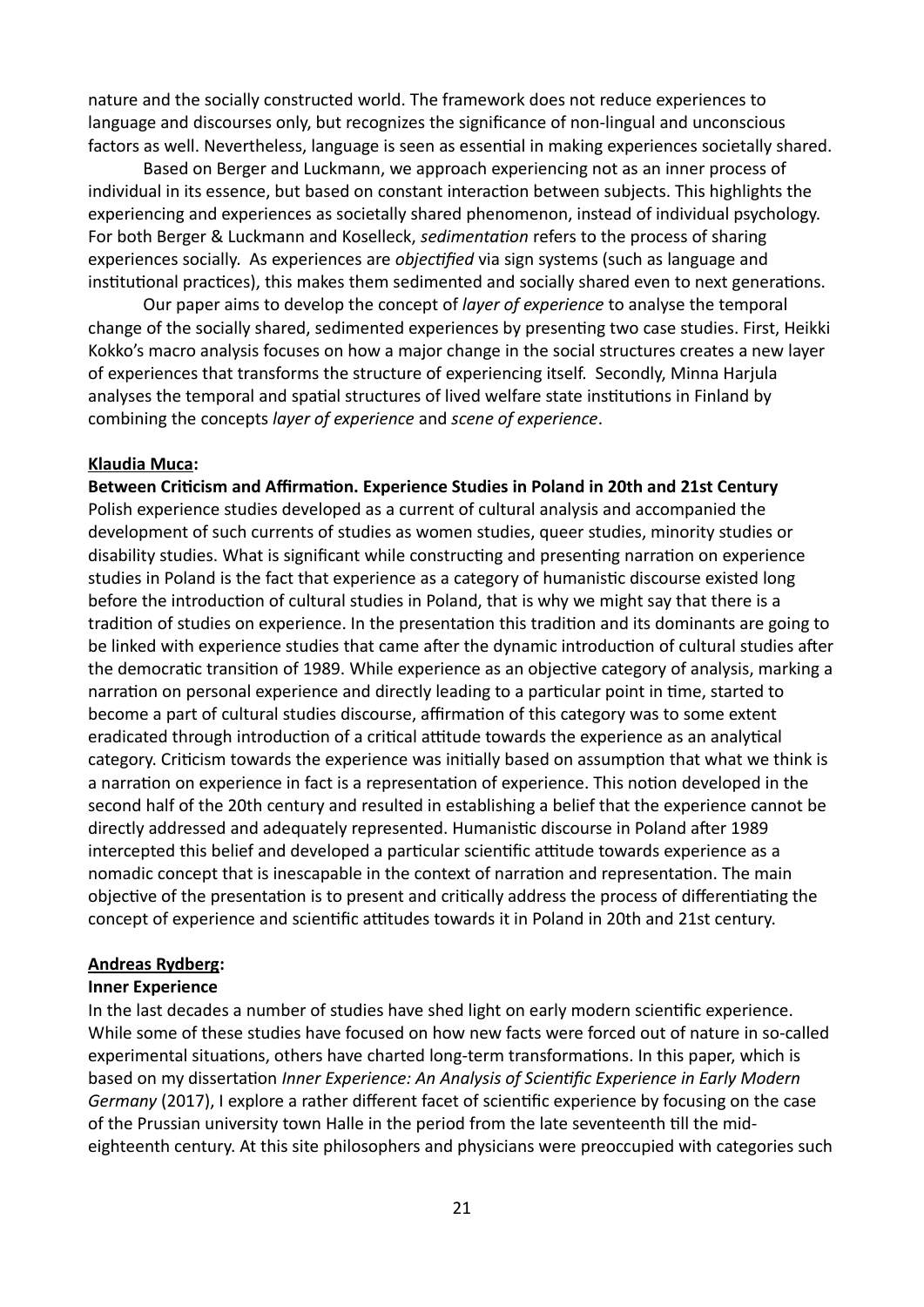as *inner senses, inner experience, psychological experiments* and *psychometrics*. In the study I argue that these hitherto almost completely overlooked categories take us away from observations of external things to the internal organisation of experience and to entirely internal objects of experience. Rather than seeing this internal side of scientific experience as mere theory and epistemology, I argue that it was an integral and central part of what has been referred to as the *cultura animi* tradition, that is, the philosophical tradition of approaching the soul as something in need of cultivation, education, discipline and cure.

# **Parallel IV**

**Tue, 3 March, 10.45–12.15 (A2b, A3)**

# *10) Experience and Emotion in Legal and Judicial Sources, A2b*

# *Chair: Raisa Toivo*

The session explores experience and emotion in legal and judicial source materials from the middle ages to the eighteenth century. We ask how legal conventions shape experience and emotion, how do they make it possible to share emotion – or do they, and, how do we study that. Furthermore, we explore the relationship between experience and emotion in historical analysis?

## **Sari Katajala Peltomaa:**

# **Experiencing Demonic Presence: corporeality, emotions and the sensate in late medieval canonization processes**

Our joint paper explores the relationship between emotion and experience as concepts of historical analysis. Starting with case studies of judicial court records (medieval canonization processes and early modern secular court records), it will explore emotions as judicial proof, and how past experiences of lived religion can be analysed through them. The case studies deal with miraculous cure and communion in medieval and early modern contexts. Focusing on, ritual and materiality, we aim at further understanding of the concept of experience.

### **Louise Nyholm Kallestrup:**

# **Methodological Considerations in the Emotions and Experience of Witchcraft**

In my presentation, I intend to discuss some of the methodological considerations in my current project on the emotions and experience of witchcraft. The Danish king Christian IV provides an interesting case when historicising these concepts. On the one hand he was a learned man and deeply religious. On the other he was convinced of the powers of witches. His own encounters with witchcraft illustrates the way emotions, experience and subjectivity become important drivers in the course of history. The king himself encountered witchcraft on several occasions inside as well as outside the courts. In my presentation I will draw on some of the trials in which he personally interfered.

# **Emilie Luther Søby:**

# **How to be(come) the perfect inmate: Feeling rules as basis for emotional labour within an eighteenth-century prison workhouse**

I am currently working on a project exploring the experience of imprisonment in eighteenthcentury Denmark. Here, I often come across the question of representativity in my source material; which largely can be contributed to the fact that most of my sources were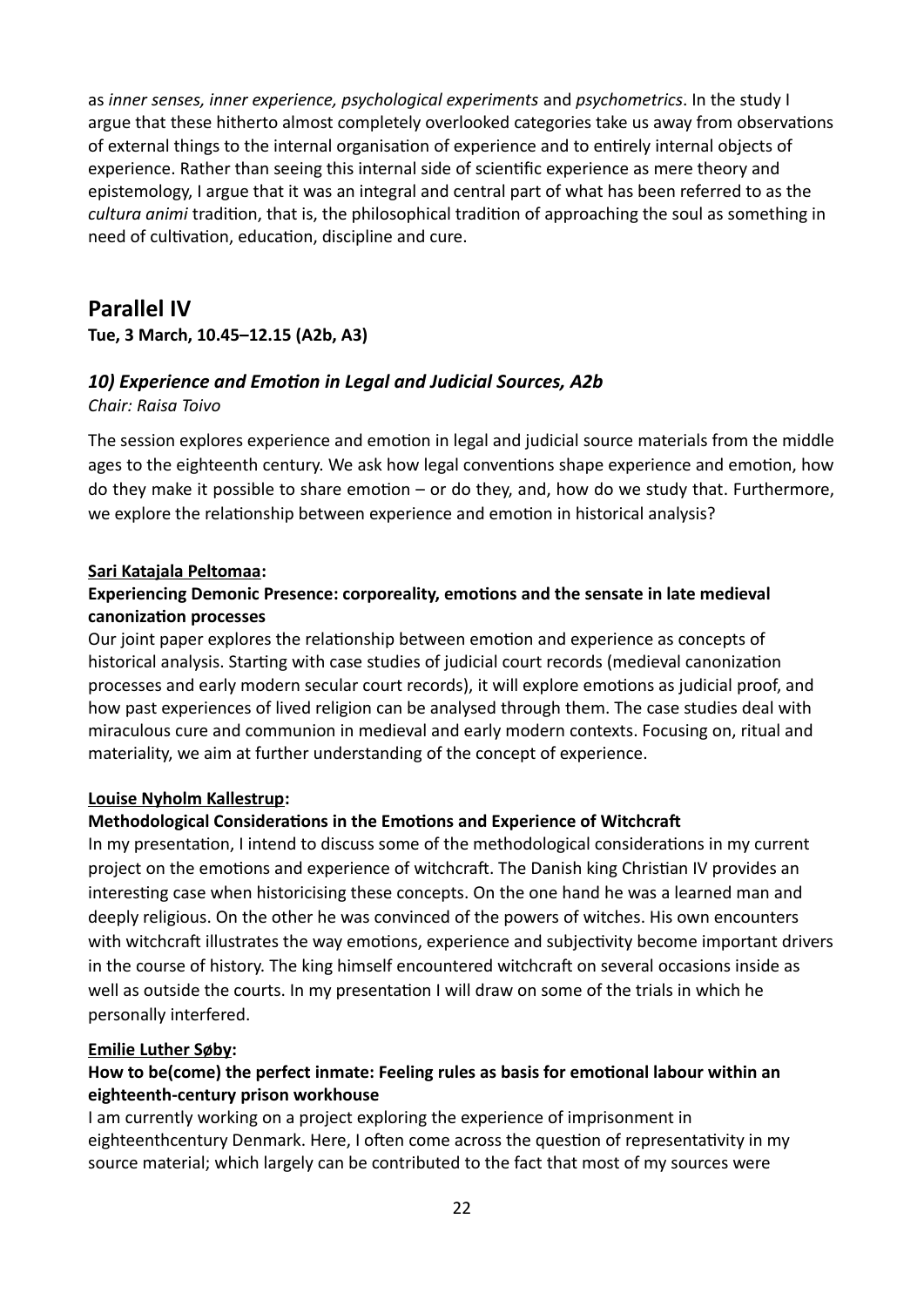constructed by the prison warden and not the inmates themselves. For instance, between 1769 and 1789, the warden of the Copenhagen prison workhouse wrote c. 300 statements on inmates' behaviour in connection to petitions made for their release from the institution. For a prisoner to obtain early release, they had to show improvement in their behaviour, and they had to have a way of obtaining a reliable income outside of the prison. At least, that is what the prison warden expressed in several of his statements. But are these statements then merely a representation of the prison warden's beliefs and his interpretation of the feeling rules of society? Or will they also allow us to access to the experiences and efforts made by those of the inmates whom the statements concerned?

In this paper, I seek to explore the representational value of the statements. Inspired by Arlie Russel Hochschild's theory of feeling rules and emotional labour, I contend that if an inmate knew how to "work the system" (that is, the feeling rules as dictated by the prison warden) the inmate would be able to portray themselves as "the perfect inmate" (that is, use emotional labour) in order to receive a positive statement from the warden and thereby obtain early release from the prison workhouse.

### *11) Childhood Experiences, A3*

*Chair: Stephanie Olsen*

#### **Ulla Aatsinki:**

#### **Chilhood Experiences in Politicians' Memoirs**

I examine childhood experiences of Finnish Members of Parliamentary, more closely, how they have told that they have learned political and social attitudes and values through every-day discussions, practices and actions. I am interested, how they strengthen members' belonging to their community, but also exclusion of other communities – also after childhood. I ask how experiences of the post-civil war society and civic education were membered as affecting factors of world view. My hypothesis is that childhood experiences do matter for world view, but how much they have been covered by time, is an issue. Research data consists of the interviews of the former Members of Parliament in the Library of Parliament. The first interviews were made in the 90's and among them I chose the ones which were born in 1925 or before that. I have already researched childhood experiences of the Socialist MPs. They underlined their social background and activities in the working-class environment as important factors for their political awareness. In my paper I will compare socialist MPs' experiences with conservative MPs' experiences to study if the experiences of the post-war society were carried into ideas, world view and political choices by the both sides. Methodologically examining child's experiences through interviews made 60 or more years later is demanding, is it at least possible! I look through the data by classifying, close-reading, and combining memory, experience and emotion with layers of context to find out and date individual and collective learning outcomes of the MPs.

#### **Kirsi-Maria Hytönen:**

#### **Interviewing on experiences of difficult childhood**

Oral history interviews about difficult childhood experiences are never easy, either for the interviewee or the interviewer. This paper addresses the role of the interviewer on a fairly practical, methodological level. I analyse the challenges I have faced when interviewing informants about their difficult childhood memories. I contemplate questions of trust, safety, silence, empathy and sympathy. How to elicit difficult memories? How to break a silence, or how to respect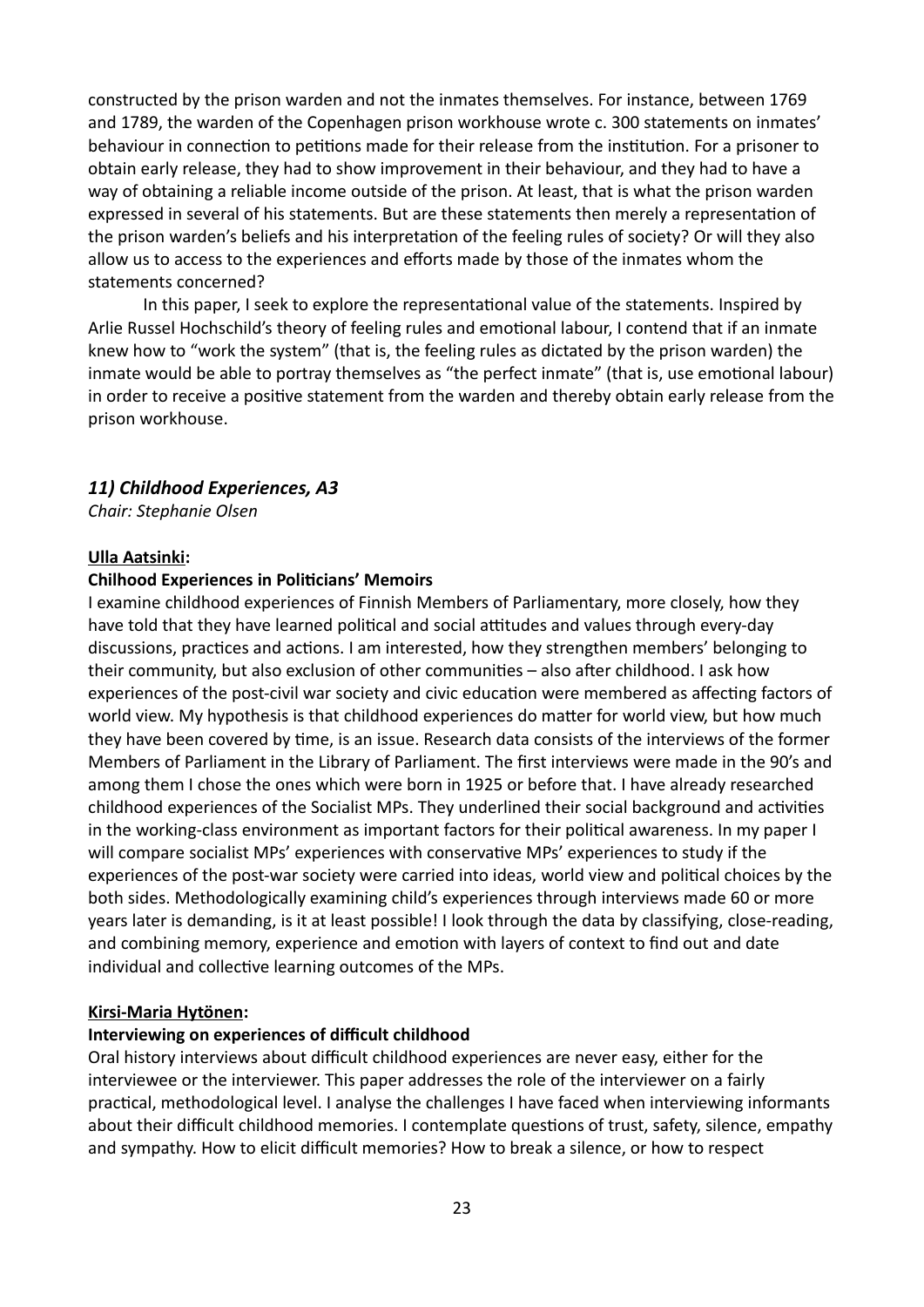interviewee's wish to maintain silence on certain themes? The interviewer's responsibility is to create a safe space where the interviewee can feel comfortable and able to recount traumatic memories. What does this safe space mean, and is it also safe for the interviewer? Sometimes the interviewee suddenly divulges disturbing information and interviewer should react supportively and sympathetically. In my experience, this is not always possible. The paper maintains claim that interviewers are also humans, and it is not always possible to maintain a so-called "professional face" while doing research on sensitive, difficult topics. The paper proposes ways to support the interviewer, to prepare for disharmonies in interviews, and to move on after a challenging interview.

#### **Heidi Morrison:**

### **Portraiture as a Method of Capturing Past Human Experience: A case study of war trauma in Palestinian history**

This paper looks at how historians can use Sarah Lawrence-Lightfoot's method of "Portraiture" to conceptualize and understand past human experience. The goal of portraiture is to blend artistic expression with systematic empirical research to capture the complex and subtle dynamics of human experience (Lawrence-Lightfoot, 1994). The portraitist paints with words a person's life story. Portraiture is a method employed by anthropologists and sociologists who reject the constraints of ethnography and biography to capture contemporary human experience.

Historians are well suited to employ Portraiture to their work on the past. Portraiture requires the historical method, i.e. systematic and empirical description based on primary sources and contextualization. To a certain extent, Portraiture is similar to microhistory, in that they both ask larger questions in small places. History emerges from the intimate spaces in which humans function. However, the distinguishing feature of Portraiture is its use of aesthetic and sensory expression (i.e. metaphors, rhythms, tone, etc.) to capture what it means to be human. The portraitist recovers past experiences without imposing his/her own. He/she does so in a way that engages the senses and makes room for affect, unqualified emotion. If the historian of experiences seeks to capture the way people felt in the past, then why not imbue feeling in the method of writing itself?

This paper explores these issues through the case study of Palestinians who grew up during the second intifada, a period of intensified conflict between 2000-2006. The paper seeks to use Portraiture to capture the experience of childhood war trauma in the recent past. The paper includes a sample portrait, as well as analysis of that portrait. The portrait is based on oral histories, artifacts, and observations I have collected in Palestine for the last eight years. The paper pushes the bounds of conventional war history in its use of Portraiture.

# **Parallel V**

**Tue, 3 March, 13.15–15.15 (A2b, A3, A4)**

# *12) Institutions and Margins*

*Chair: Minna Harjula*

### **Johanna Annola:**

### **Tracing spiritual experiences in poorhouse inspection records, 1890s–1910s**

Tracing spiritual experiences in poorhouse inspection records, 1890s–1910s A network of municipal poorhouses was established in Finland after English, Danish and Swedish models from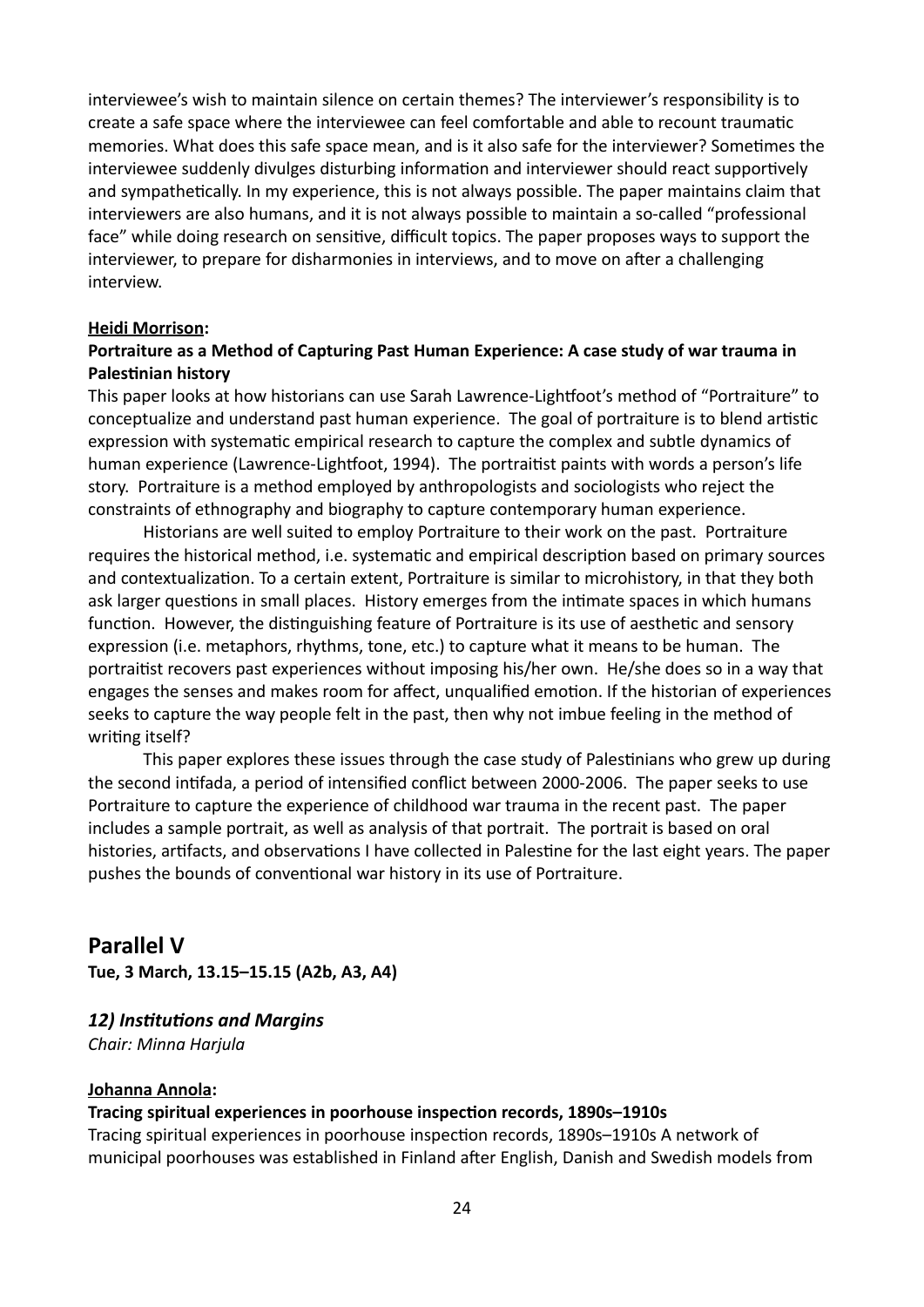the 1860s onwards. These institutions were intended for the able-bodied and the infirm poor alike. Poorhouses were regularly inspected by state poor relief officials. In addition, an inspection was often held if there were shortcomings or conflicts in the institution – to set things right. As a result, there exists an ample collection of inspection records that cover the years from the early 1890s to the late 1910s. This paper discusses the ways in which individual experiences can be traced by close reading of normative documents. What kind of spiritual experiences can be found in poorhouse inspection records? How does the researcher deal with the fact that these documents often include accounts of difficulties and anomalies rather than those of normal life? Does this kind of source material inevitably lead into a study that presents spiritual experiencing as problematic?

### **Sophy Bergenheim:**

# **Preserving the 'welfare spirit': Explorations into a professional-personal-political concept in social welfare, 1940–1950s Finland**

In one of the case studies in my doctoral dissertations, I set out to analyse how a nongovernmental social welfare organisation positioned and profiled itself in a professional journal in respect to, firstly, social welfare as a profession and as a policy field, and secondly, the expanding welfare state.

My analysis revealed an unexpected but interesting key concept: the 'welfare spirit' (huoltohenki). It was a professional concept that nonetheless seemed to transcend the tensioned borders between organisations, policies and individuals; the social welfare worker's professional self and personal self; rational and objective expertise, and spiritual and idealistic calling. The welfare spirit crystallised a social welfare ideal that was based on an ideational 'holy trinity' of expertise, collective solidarity and inspired dedication. It served as a guiding principle for social welfare workers as individuals, social welfare organisations as well as social welfare policy.

In my presentation, I take a deep dive into the concept, including methodological approaches and reflections as well as historical contextualisation. I discuss the connection between professional expertise, objective fairness in governance and policy practices, and Christian/spiritual rhetoric. I also bring forth gendered aspects and tensions in perceptions of profession and calling: are they mutually exclusive or complementary features?

### **Jesper Vaczy Kragh & Stine Grønbak Jensen:**

### **Living with Coercion: Past and Present Experiences in Danish Residential Institutions**

During the early 20th century, an increasing number of Danes with intellectual disabilities were institutionalised, and by the late 1960s, more than 9,000 children and adults were placed in large residential institutions. According to the Danish Constitution, the right to personal freedom is inviolable. For persons with intellectual disabilities, however, exceptions to this right have been enacted. In the early 20th century, these exceptions were extensive, permitting measures such as enforced detention and compulsory sterilisation. Today, coercion can still be applied, but only to ensure care of persons with disabilities. Little is known, however, how Danes with intellectual disability have experienced this. In an ongoing research project, we explore experiences of people in 20th and 21th century residential care by analysing archival sources and life history interviews. In our talk, we will link the history of disability with that of the Danish welfare state and discuss how political decisions have affected the lives of people with intellectual disabilities. Then, we compare past and present experiences of coercion in residential care. Finally, we discuss issues relating to methodology: what are the pitfalls and advantages of using interviews and comparing historical and current experiences of institutional care?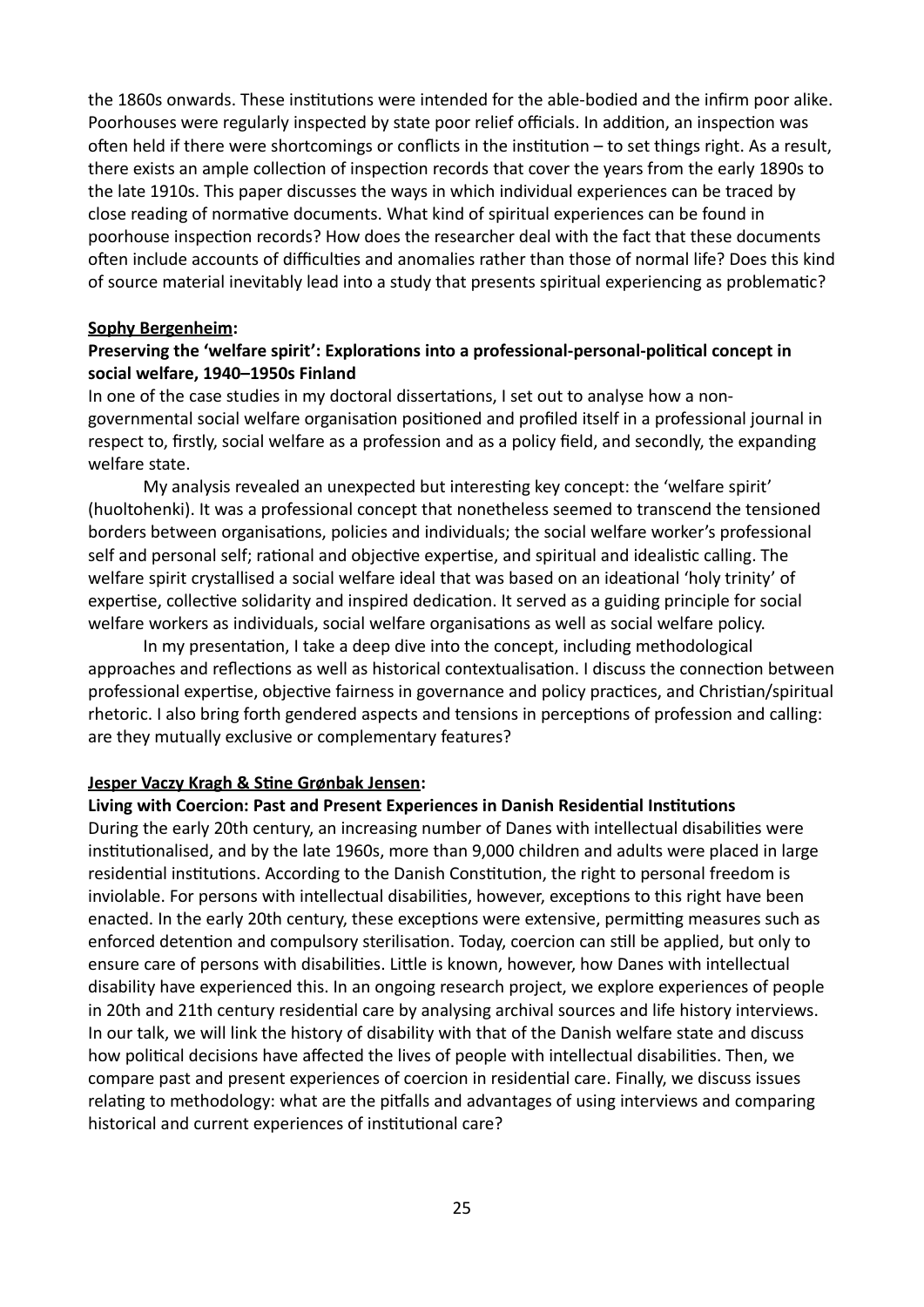### **Katariina Parhi:**

### **Using drugs in Finland in the 1960s and 70s**

The so-called first drug wave at the end of the 1960s caused a lot of heated discussion in Finland. Although drugs were not a new phenomenon, the use had been more or less marginal. Suddenly there were thousands of young people experimenting on drugs.

The experiences of those young people have been a challenging topic to study due to many reasons. For example, the use was illegal, which meant that there were only very few who spoke openly about life in the streets. Many of the records that used to exist have been destroyed by now. Experts who were trying to help people battling with addiction often remark that many of them were not able to verbalise their experiences and feelings, which is another challenge in trying to understand what they went through. And many of them died young or suffered from serious health problems.

Medical records offer some angles to drug use and drug culture in Finland in the 1960s and 70s. The voice of people with addiction is mediated in the records because it was the professionals who wrote down their own interpretations as part of treatment plans and as evidence of diagnoses. Despite this, the records are valuable sources in studying drugs and their users in the past. My paper takes a closer look at records of the Järvenpää Addiction Hospital, which was and is an institution located 45 kilometres away from the capital city Helsinki. I present some of my findings as examples of ways to use medical records in studying the history of experiences.

### *13) Experiencing Intimacy, A3*

*Chair: Reetta Eiranen*

### **Eva Johanna Holmberg:**

### **Nightmarish travel experiences in the journal of Richard Norwood (1590-1670)**

Richard Norwood's manuscript journal and travel autobiography 'Confessions' is a fascinating source for studies of early modern life writing and travel in addition to being a personal account of conversion and the many spiritual and bodily trials this included. Born about 1590, Norwood had a complex history of seafaring and maritime employment already behind him when he wrote his journal in Bermuda c. 1639-40, having been employed as a sailor, diver, teacher of mathematics, and a land surveyor. This paper explores the ways in which Norwood's peculiar and idiosyncratic manuscript marries the forms and modes of picaresque travel writing and retrospective spiritual autobiography, influencing the ways in which we can read it as a testimony and reconstruction of a mobile life full of emotion, self-doubt and spiritual struggles. Especially Norwood's youthful wanderings in continental Europe (being lured by Catholicism, and bodily sin) is in the journal as if sandwiched between long deliberations about faith, providence and struggles to find a calling in life. I will argue that in order to gain a fuller understanding of these themes, the structural building blocks, construction processes, and later transmission of the journal should be taken into account.

### **Ina Lindblom:**

### **Making sense of romantic jealousy in late 18th-century Sweden**

In 1796, shortly after marrying for the second time, Swedish priest Pehr Stenberg (1758-1824) started to experience intense romantic jealousy characterised by strong suspicions that his new wife was being unfaithful to him – suspicions that would with time grow increasingly delusional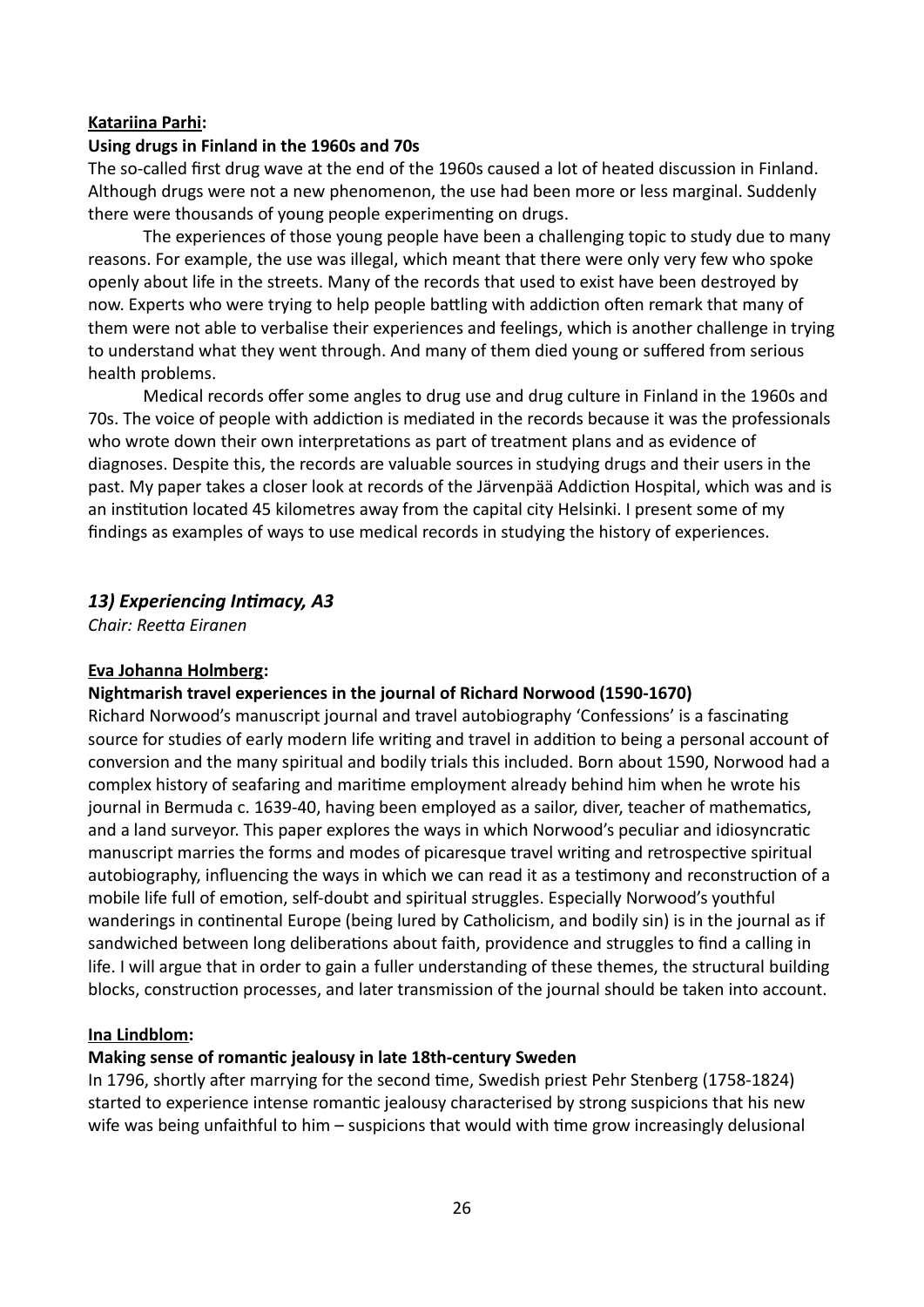and take over his life completely. This experience is portrayed in minute detail in Stenberg's life description – a 5 000-page starkly emotional depiction he wrote of his life.

The purpose of this paper is to examine Stenberg's attempt to make sense of this experience of emotional turmoil and discuss what this example can tell us about wider conceptions of jealousy. There is little historical research concentrating on the emotion of jealousy and existing research indicate a paucity of early modern sources explicitly grappling with this emotion. From Stenberg's point of view, his painful emotional state is both related to the lack of love within his marriage, seen as a bout of insanity, as a punishment from God and as a case of gout attaching itself to his heart. It is also connected to conceptions of honour. These discursive and conceptual links will be examined in this paper. With little research to offer connection to early modern thoughts on jealousy, what can be said of Stenberg's single, albeit detailed, experience?

### **Ulla Ijäs:**

### **Mobile people and mobile goods – The urban experience in the Great Northen War**

"Knowing about people's possessions is crucial to understand their experience of daily life" are the opening words of Tara Hamling and Catheirne Richardson in their Everyday Objects: Medieval and Early Modern Material Culture and its Meanings (2010). Indeed, material objects may help us to understand how people saw themselves and their peers, how they reacted to and interacted with the social, cultural and economic structures and changes. Hence, in this paper, I will demonstrate that by studying material culture we will gain a deeper understanding about the past human experiences, we will be able to connect individual and society and pass the gap between individual agency and social and cultural structures.

The case study in this paper is based on the close reading of lower court protocols from three northern Baltic towns, namely Vyborg, Narva and Tallinn during the Great Northern War. Then, there were a great number of people on the move, carrying various material objects with them. At the period of scarcity, even the tiniest material object had a value in exchange and surviving processes. The aim is to understand human experiences during a crisis period; what goods people carried with them, what sort of goods were valued, how goods were traded and exchanged and what can be said about gendered practices and experiences?

### **Tomasz Wiślicz:**

### **The experience of intimacy in pre-modern peasant societies**

The aim of the presentation is to conceptualize the experience of intimacy in the scope of the research on pre-modern peasant societies. Intimacy is understood here as a historically and culturally specific type of interpersonal relations that is based on physical and emotional closeness, occurring in both sexual and non-sexual contexts (e.g. within family or friendship). The relevance of the use of this concept for pre-modern peasants will be discussed in the light of current theorizations of the issue and historical research, as well as in regard to the functioning representations of pre-modern peasant culture. Subsequently, the social, mental and material framework within which the peasant experience of intimacy may have taken place will be characterized.

Such conceptualisation of the research subject raises questions about the potential sources for analysis and the method of their interpretation. This problem will be discussed on the basis of data from a survey I have conducted on the individual experience of marriage and various forms of informal relationships in the Polish countryside from the 17th to 18th centuries. Presentation of this material will allow for the showing of opportunities and limitations of research on the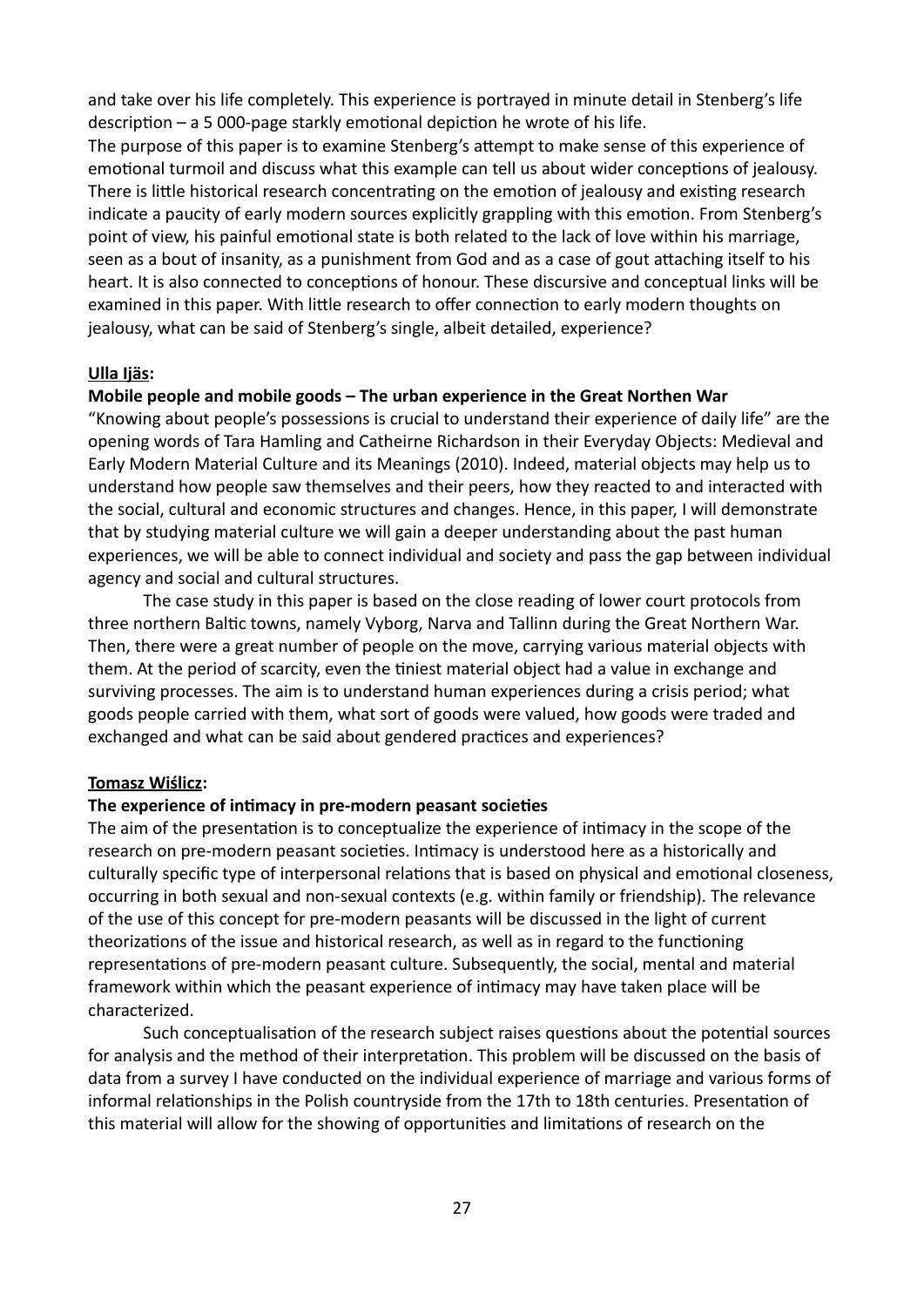experience in premodern social contexts and it will also indicate the possible comparisons in the long term and in the wider social perspective.

### *14) Experience and Idealism, A4*

*Chair: Pertti Haapala*

All the papers in our session take as their starting point the German idealistic conceptualization of 'Experience'. The romantic notion of the reality as we know it as a primarily mentally constructed phenomenon – as suggested by e.g. G.W.F. Hegel – was a point of reference to a multitude of theories in political science, philosophy and jurisprudence, which shaped the intellectual history of continental Europe in the 19th and 20th centuries. Rather than concentrating on that original idealistic perception of 'Experience', our papers seek to analyze its afterlife, show the ways in which 'Experience' became a contested idea and concept in Continental European social sciences and how its meaning changed according to the personal experiences of the ones who reinterpreted it. The individual papers of the session scrutinize how a) intellectuals used this discourse to give meaning to their personal experiences within the turbulent events of the 20th century, b) it was used to address new political and social imperatives (for example human rights) in contemporary society, c) it was refined with the means of historiography as a heuristic and pragmatic tool in jurisprudence, and lastly, d) how can we critically evaluate the tradition and seek novel ways to understand ideologies with the means of 'Experience'.

### **Ville Erkkilä:**

**"The peculiar experience of law". 'Experience' in German legal science and legal history**

This paper scrutinizes the conceptual history of 'legal experience' in 20th century Germany. Since the establishment of genuine legal "science" in the 19th century, continental legal scholars were engaged in defining the rules and standards of morally right and fair interpretation and adjudication. To come up with the task, legal scholars borrowed the concept of 'Experience' from German idealistic philosophy and shaped it into a jurisprudential idea. 'Legal experience' was a means to give a just adjudication in cases where the letter of law did not provide a straight answer, and a heuristic tool that helped to understand the meaning of law in the legal history of Europe.

To National Socialist 'Experience' was a central theme. To Nazis war experience and experience of comradeship between fellow soldiers were above any other form of knowing. With the help of collaborative scholars, Nazis introduced their conceptualization into the realm of Academia and legal science. 'Legal experience' in the jurisprudence and legal historiography of the 1930s and early 1940s Germany was an affective understanding of justice which helped to distinct between "foreign" (Jewish) law" and national legal tradition and to reinterpret legal history in a way that it backed the coercive National Socialist politics.

After the Second World War, German legal science had to provide an explanation to the havoc of legal system in the Third Reich, justify the deeds of the legal professoriate who had more or less collaborated with the Fascists, and reinstate the foundations for the new "healthy" jurisprudence without losing the conceptual core of the national legal order. That reconstructive process was carried out by redefining the concept of 'legal experience' as an implementation of personal conscience and metaphysical capability. Legal historiography concentrated on vast narratives of European legal history, and the development of the scholarly experience of law in European legal tradition. Such a history enabled an explanation to the Nazi "aberration" as well as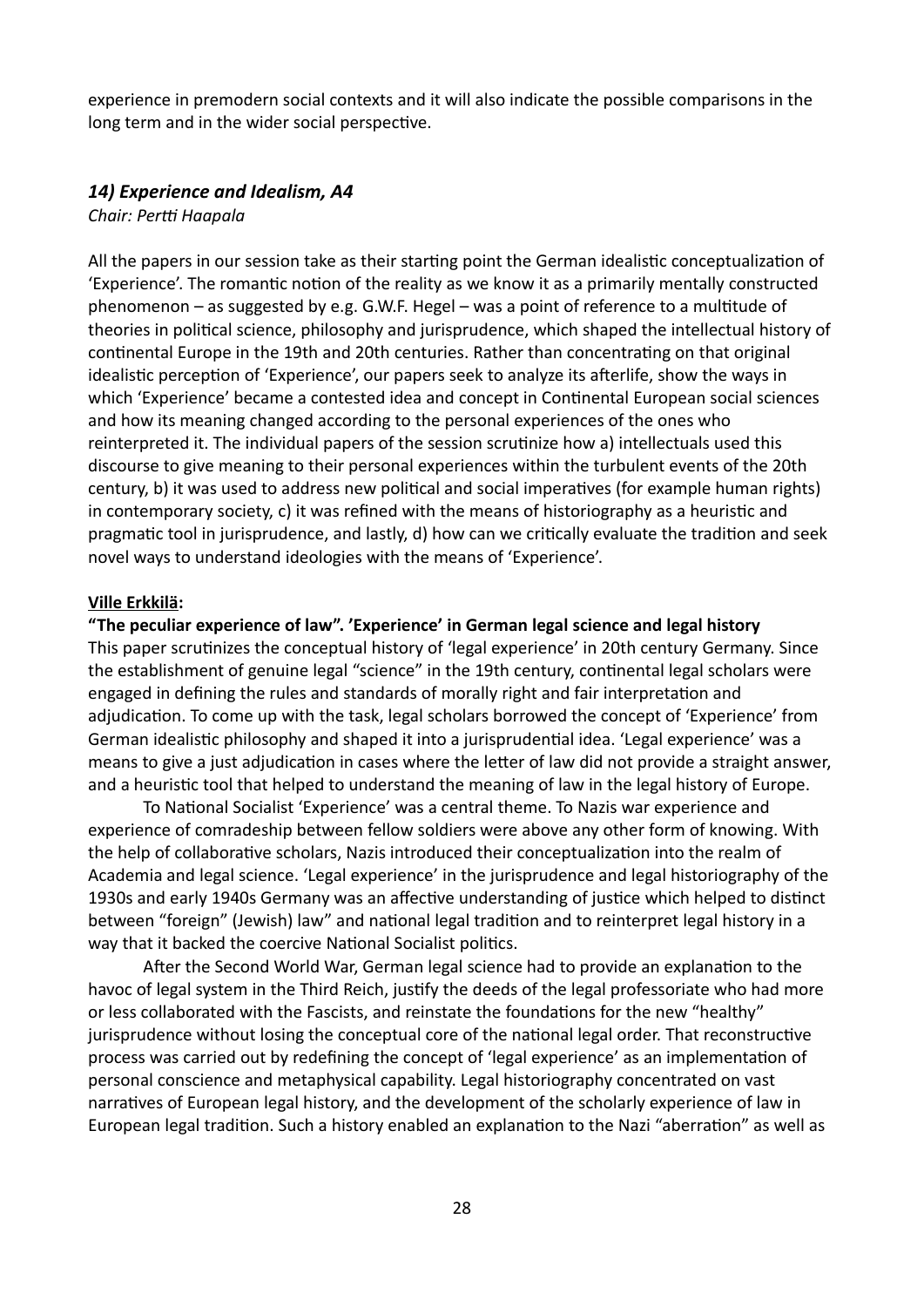justified the place of the legal scholars within the national legal system, despite the wrong turn taken after the National Socialist seizure of power.

### **Tuukka Brunila:**

### **War and the origin of contemporary sovereignty: Re-examining Carl Schmitt's writings during the First World War**

The First World War, in its intensity and destruction, brought about a consciousness in European societies that they were "mortal," as Paul Valéry phrased it. Valéry writes that, now, after the war "the abyss of history is broad enough for everyone." Peter Sloterdijk elaborates this poetic articulation by noting that before the war, people spoke of nations such as France, England, and Russia "as universals in national forms," whereas "the 9 million men sent into the fire on the fronts, gave mortality a new meaning." Nations, as Sloterdijk claims, thus realized their own mortality

My paper discusses how this experience of mortality influenced political theory. I will establish this by analysing Carl Schmitt, who writes in the 1922 version of his Political Theology (clearly echoing this experience of mortality) that "the victory of evil is self-evident and certain. Only a God's miracle can deter it." I will establish this by analysing an article written by Schmitt in 1917, called Dictatorship and the State of Siege, and discuss its relevance to Schmitt's Weimar era political theory. In this article, Schmitt wants to work out the space within which the military commander – appointed specifically to conquer a state of exception – can succeed in fulfilling the task that he is given. I argue that this text already presages his transformative Weimar era theory of sovereignty.

My paper suggests that in the wartime article Schmitt already seems to work out the 20th century problem of sovereignty. In this sense, the First World War is a historically novel event in the history of political theory. The war had total in the sense that it called for the total organization and mobilization of society. For Schmitt this meant that the limits of sovereign power must be renegotiated during the state of war in order to save the state from collapsing, either from external or internal pressure. What my presentation thus discusses is how historical experiences can have an effect on how the structures of political power are rearticulated.

#### **Pedro Magalhaes:**

#### **Can Ideology Be Meaningfully Experienced?**

The word 'ideology' has a reputation and that reputation, in principle, would exclude the possibility of it being meaningfully experienced. If, indeed, ideology designates a distortion, a false set of ideas and beliefs that people adhere to without recognizing the 'real' conditions from which they arise, then there is scarcely anything meaningful in the domain of 'lived' or 'experienced' ideology. On the contrary, according to this perspective, meaning lies in the critique of ideology, in shredding through it to get to the heart and bottom of things – a job which is reserved either to the social thinker or to the vanguard political activist, but not to the 'common people'. Another, more benign but perhaps less sophisticated reading of ideology, interprets the concept simply as the ideas and beliefs people use to justify the ways they navigate through the most diverse issues on the political agenda. In that sense, ideologies are of course meaningful components of one's political experience, but also omnipresent and, in a way, trivial.

In this paper, I seek to bridge the gap between these two contrasting conceptions of ideology. In order to do so, I will discuss and compare two distinct literatures on the topic: on the one hand, the reconsideration of ideology in the Western Marxist and neo-positivist traditions (Gramsci, Lefort, Kelsen), on the other, the more recent approach to political ideologies put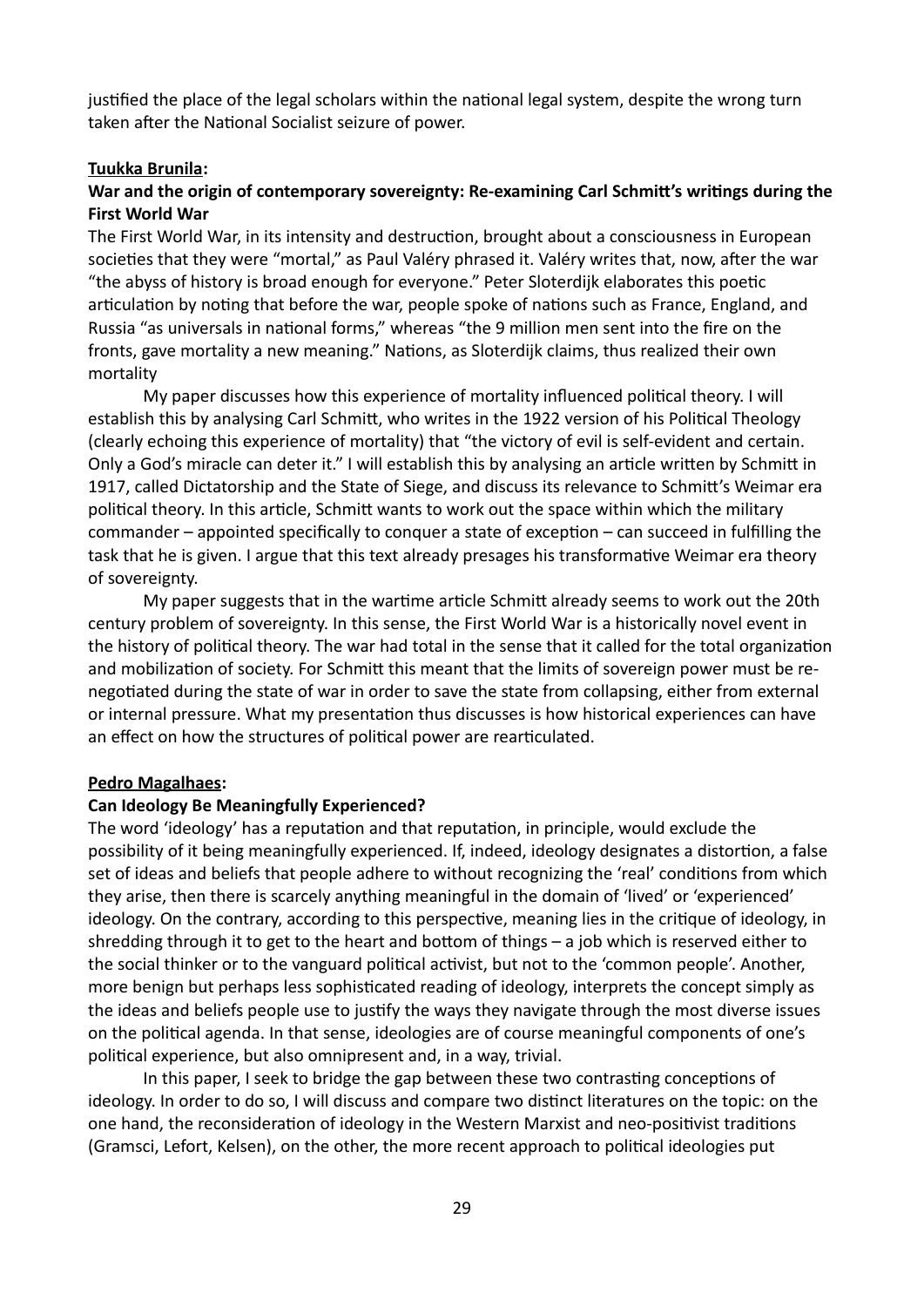forward by Michael Freeden. My contention is that one can treat ideologies as meaningful experiences without losing the critical edge of the original Marxian conception.

### **Ville Suuronen:**

**Debating the twentieth-century experience of crisis and the new concept of human rights** This paper compares the two radically diverging diagnoses of crisis that defines the work of the two German political theorists, Carl Schmitt and Hannah Arendt. While both thinkers understand the modern era as one in which the Greco-Roman tradition of Western thought gradually begins to lose its authoritative stance through secularization, individualization and atomization of modern societies, both thinkers offer vastly different diagnoses of the inner mechanics of this process. Whereas Schmitt always emphasized that World War I formed the decisive break in the continuum of Euro-centric history and saw World War II as a consequence of the first, Arendt argued that it was only the completely unprecedented catastrophe of the holocaust that forced us to fundamentally rethink our understanding of politics, ethics and law. The paper argues that the differences between Schmitt and Arendt are crystallized in their utterly opposing understandings of the meaning of human rights as a new political concept in the twentieth century: While Schmitt argues that this universalistic and profoundly anti-political notion of human rights is nothing but a new imperialistic concept devised to subdue the losing party of the great wars, the Germans, Arendt maintains the catastrophes the twentieth century force us to reconceptualize politics on a new ethical-juridical basis, on the "the right to have rights," as Arendt famously puts it in The Origins of Totalitarianism (1951).

# **Parallel VI Tue, 3 March, 15.30–17.30 (A2b, A3, A4)**

### *15) Experiences of War, Mass Violence and Persecution, A2b Chair: Ville Kivimäki*

In this panel we'll explore ways to study experiences of war and mass violence, both the direct experiences and the meaning making for individuals and societies. Four NIOD researchers will reflect on their specific topics of expertise and the ways in which they study the experiences of the people caught up in war, mass violence and persecution.

### **Ismee Tames:**

**Liminality and the Use of Digitized Sources: How to Explore the Experiences of the Stateless** This paper explores how a concept like liminality can help us developing a sensitivity for the ambiguity of historical sources and data. I will elaborate on this by looking at the case study of people who became stateless in the context of war and persecution in Europe in the first half of the 20th century. How can a concept like liminality and the availability of more (digitalized) sources like those in the Arolsen Archives on Europe's Displaced Persons (DPs) help us come closer to the experience of statelessness?

People who become or are made stateless often also experience a specific kind of persecution or precariousness closely connected to dynamics around the idea of 'the enemy within' or those who are deemed disloyal, outsiders or traitors who need to be evicted, controlled, punished or otherwise purged from the imagined community. Revoking nationality thus is an act by the state that renders part of its own former citizens vulnerable to the violence of the state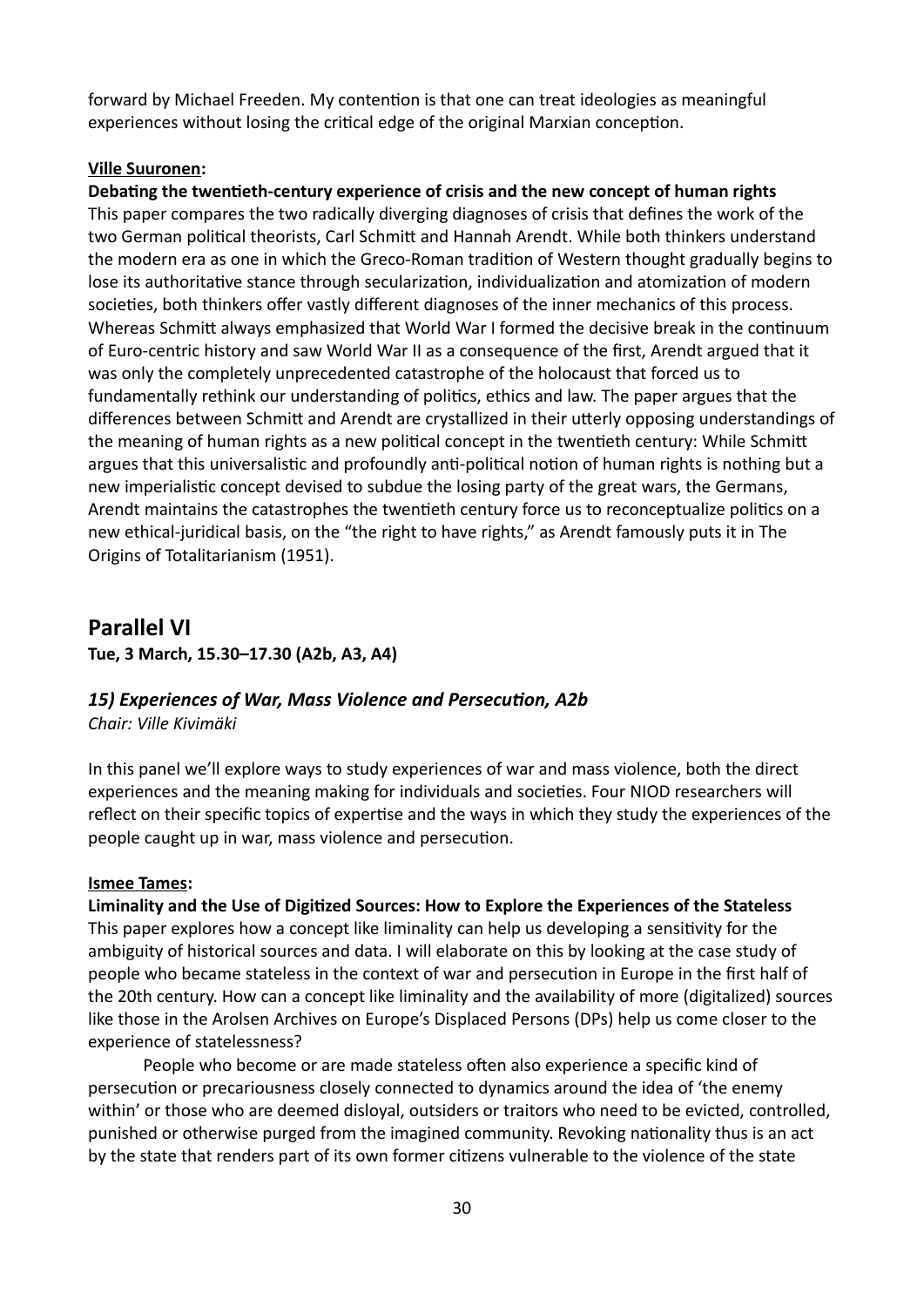itself or other actors and without a state that protects their rights. A crucial part of the experience of the stateless is (life-long) mobility: either because of deportation, persecution, war or simply looking for (more permanent) shelter.

This mobility means that much of the data we have are those of organizations that register DPs or refugees and their whereabouts, giving us a clue of these organizations and their employees but also of the ways in which stateless people 'negotiated' their way through these systems: what kinds of information did they provide or not and how did that change? What stands out when we look at the heterogeneous group of stateless people in Europe in the mid-20th century? Next to former Jewish citizens of for instance Germany and Austria, we will find people stateless due to the Armenian genocide, the Russian Civil War, the Spanish Civil War, due to being born from stateless parents, people from Roma or Sinti descend, people stateless because of border shifts after the First World War, maybe even people from outside Europe, etcetera. Exploring the sources looking for the stateless people's (lack of) agency can give us a hint of their experiences, emotions and expectations in this liminal situation.

#### **Thijs Bouwknegt:**

#### **Re-Experiencing Atrocity in Ethiopia Through Transitional Justice**

In transitional justice, historical injustices catalyse contemporary justice initiatives. Trials and truth commissions summon the past, historical sources and historical testimony. In order to do so: these post-mass violence justice mechanisms must catch up with time and re-experience the haunting past. Such revisiting of the past, by itself, is a historical experience. This presentation discusses how victims, survivors and perpetrators of mass atrocity violence re-experience historical injustices through giving public oral testimony in criminal trials and before truth commissions. It will do so by discussing a unique war crimes trial. In 2017 I attended and recorded a unique trial in the Netherlands against an Ethiopian man, Eshetu Alemu. He was accused of war crimes, massacre and torture in Ethiopia during the rule of the ultra-communist and violence Dergue-regime (1978- 1981).

Through the perspective of the Alemu trial, the paper shows the methodological necessity for historians of mass violence of observing and treating transitional justice phenomena a live experience of historical reckoning. By doing so, the presentation argues that testifying about mass violence is a particular experience as well, which is part of a coming to terms with the past. Trial attendance allows for witnessing, experiencing and recording such experiences. Overall, such research practice does not only broadly inform and nuance, but also enrich historians' understandings, analyses and writings about mass violence and the subsequent dealing with that mass violence.

#### **Peter Romijn:**

### **Colonial War as a "Prefab Experience"**

After the Second World War in Europe had come to an end in May 1945, the Netherlands engaged in a continuation of war and mass violence as part of the effort to restore colonial rule in Indonesia. In 1942, this former Dutch colony had been occupied by Japan. After the defeat of japan, the Indonesian national movement had proclaimed an independent Republic in order to severe colonial ties. In the subsequent years, the Dutch sent an expeditionary force overseas, consisting of some 150.000 volunteers, conscripts and professional military. The war would last until the end of 1949, as the Dutch finally decided to concede to Indonesian independence. The conflict had cost the lives of at least 1 Million Indonesian fighters and civilians, as well as of some 6000 Dutch soldiers and 15.000 up to 25.000 Dutch and Eurasian civilians. I discuss the way in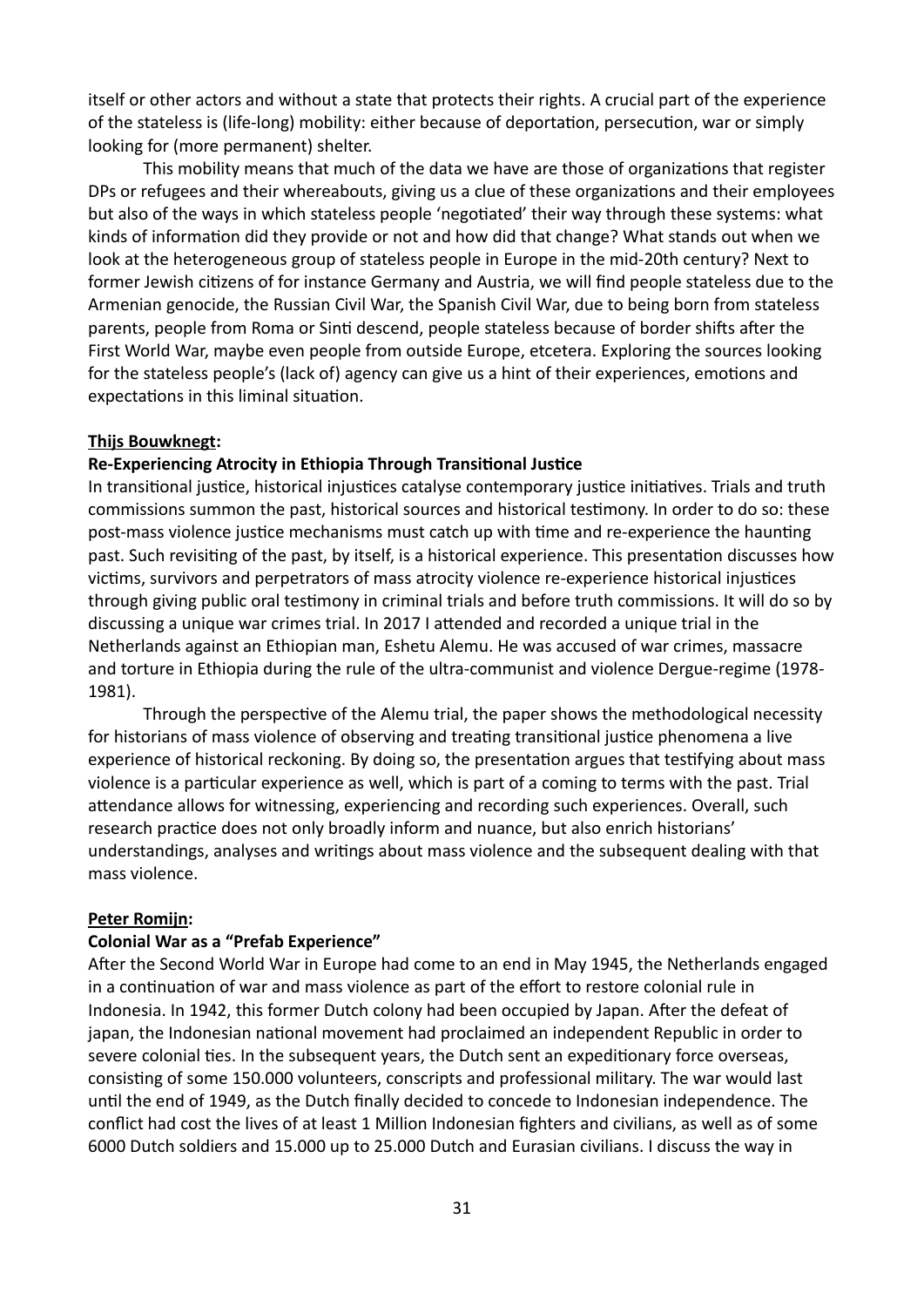which the Dutch troops that were sent overseas experienced their own role in the conflict. I will argue that these experiences were not just generated by a day-to-day participation in the conflict as such. From my point of view, the training of the troops included a discursive preparation for the troubles they would meet.

I will focus on the interpretative frameworks of the conflict that were intended to enable them to make sense of their role, in particular during their 5-6 weeks transport by ship to the colonial combat zone. I assume that the term "prefab" may be a fitting metaphor because the industrial principle of applying basic elements for constructing collective, homogeneous, "one size fits all", elements is applicable. A dominating colonial mentality of the nation as well as the recent collective experience of the Second World War was translated into purposes and values of the war: fighting insurgents incited by Japan, restoring peace and order, promoting development. At the same time, the massive deployment of troops was seen as an instrument to restore national cohesion and solidarity. In such a way the discourses were offered by which the troops would be able to make sense of their mission, and, in the end, explain why they had to resort to acts of cruelty, mass violence, and crimes of war

#### **Marleen van der Berg:**

#### **Describing the persecution, return and redress of 'the' Jewish Community in Rotterdam**

"I lost my hope, and I only have faith in you."… , a Jewish woman from Rotterdam writes during the Second World War to her daughter about her loss of everything; her house, her possessions, and her life before the arrival of the Nazis in the Netherlands. The letters are one of the few insights we have in how someone from the Jewish community of Rotterdam has experienced the persecution by the Nazis.

Although the Jewish community of Rotterdam was the third largest in the Netherlands on the verge of the Second World War, little is known about them. Both in the historiography of the Jewish community in the Netherlands and the historiography of the persecution of the Jews in the Netherlands, the Jews of Rotterdam are rarely mentioned. Problematic in researching the persecution of the Jews is therefore the relative lack of personal documents about this era. How did they experience the persecution, the removal of possessions, and more importantly, the loss of their family, relatives and community?

This raises the methodological question: how to reflect on this history, that is so personal, without much personal insights? Can the individual speak for the community? Is it possible to write a history of a community with few personal resources available?

### *16) Sources and Methods of Studying Experience, A3*

*Chair: Tanja Vahtikari*

### **Anneleen Arnout:**

#### **Fishwrap: The digitized newspaper as a source for the history of emotional experience**

In the fall of 2019, an article published in Nature caused turmoil among historians. In the article, scholars had applied text mining techniques to historical newspapers and novels to uncover the year in which the British people had been at their happiest. In an opinion piece in The New Statesman historian dr. Hannah Rose Woods rightfully criticized the approach. Apart from taking issue with the anachronistic approach to emotion, her criticism was mainly focused on the irresponsible way in which newspapers had been used to gauge the 'mood' of the nation. The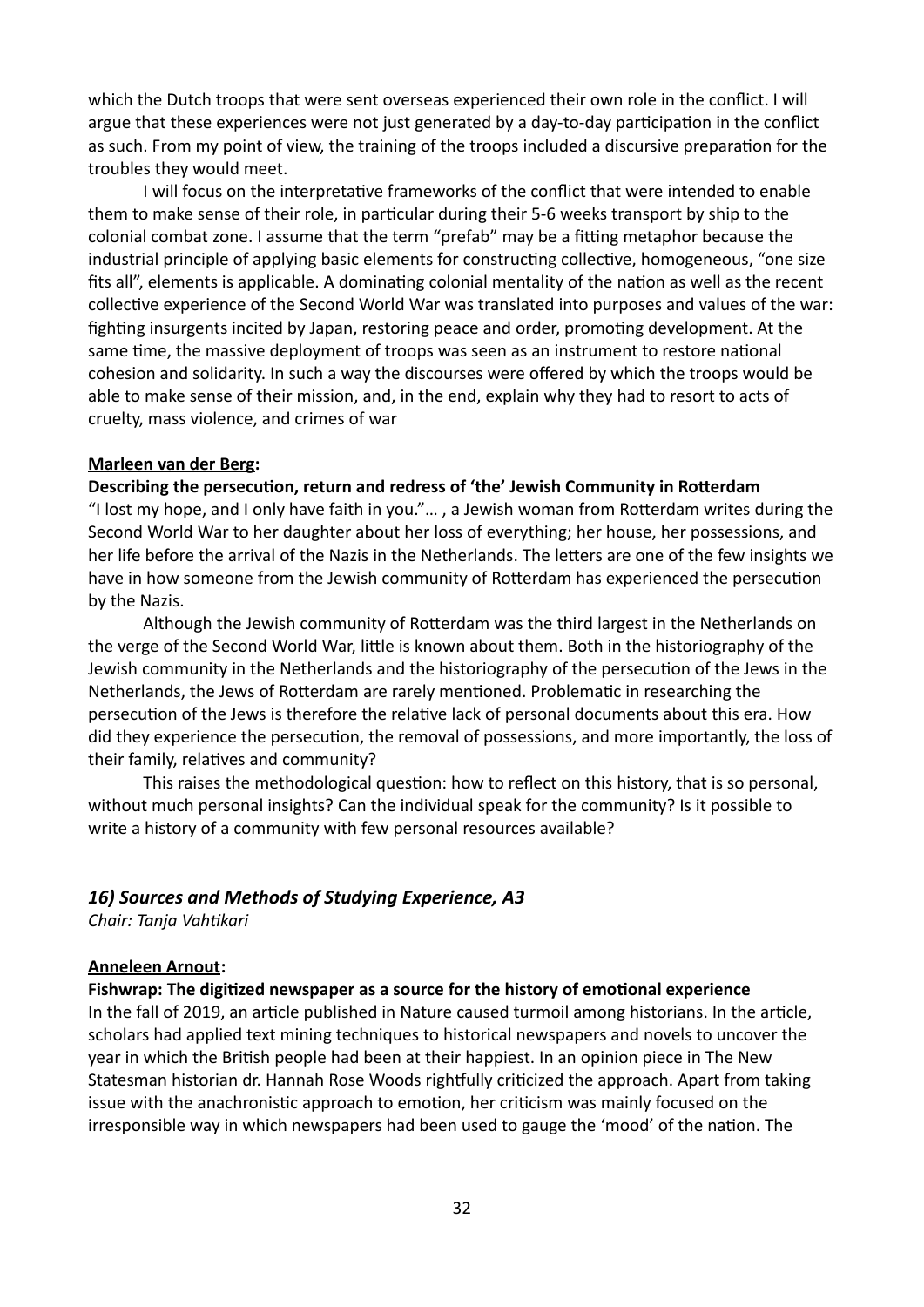authors – and the journalists that had summarized their arguments – had neglected to perform even the most basic of source criticism practices.

In this paper, I want to start from this debate to explore whether there is a historically sound and responsible way of using newspapers to study the emotional experiences of people in the past. To what degree do newspapers offer us access to past experiences? What methods and techniques could we use to study them? What benefits might they have over more 'traditional' sources used to trace individuals' experiences, such as diaries and letters. In this paper I will apply these methodological questions to the case of nineteenth- and early twentieth-century urban space. Over the years, scholars have used different types of sources to try and understand how people experienced their changing urban surroundings in this critical moment of urbanization. Using empirical evidence for Amsterdam, I will explore the possibilities of using newspapers to recover emotional experience.

#### **Girija Kizhakke Pattathil:**

### **The Transgressive potential of Narrative Tropes: Interplay of Knowledge and Experience**

The life narratives of Ayurveda practitioners in India are often an amalgamation of facts, imagination, and exaggeration. They fall between hagiography and history that consists of mythological and imaginative narratives mixed with their personal experiences of treatment. They represent a historical moment and a gradually changing phase of society and show the transgressive potential of corporeal behaviour within the rigid caste system of the early twentieth centuries. The narratives consist of metaphors and symbols which can be interpreted in many ways even though in the narration, a practitioner's role is sometimes subversive to the caste narratives. This was also a time of transition: many of the rigid and enclosed boundaries of the caste system had started transforming in myriad ways. Some of the narrative tropes in the life narratives of the practitioners that I have analysed in this work show the potential for transgressing taboos and rigid norms set within a colonial and post-colonial historical time when the transition as well as the resistance to change co-existed. There were unique ways to deal with or circumvent the norms set by a social order in which corporeal behaviour had a distinct role in exhibiting the rigidity of the social order. In fact, the code of conduct that preserved the hierarchy was entrenched and ritualized through corporeal practices. The ideas and status created within the restricted codes of tactility, visibility as well as the utilization of space were subverted through the transgressive potential of a narrative trope.

#### **Pia Koivunen:**

### **Autoethnographic approach to experience: what can we historians learn from it?**

This paper explores the possibilities of autoethnographic approach to the study of experience. Autoethnography is a form of qualitative research that is based on researcher's self-reflection and writing as a means to examine one's personal experiences and to connect this autobiographical material to wider cultural, social and political meanings and understandings.

This paper has been inspired by the work of scholars in educational studies Iveta Silova, Nelli Piattoeva and Zsuzsa Millei. In their previous and current projects, Silova, Piattoeva and Millei have employed their own personal memories to explore the cultural, political and social aspects of their childhoods in socialist societies. One of the aims of their project has been de-colonizing knowledge production: to make children actors in their own stories and their voices heard.

By drawing on my experiences in Piattoeva's and Millei's method workshop, where we explored autoethnography in practice, this paper discusses the possibilities and difficulties of employing the method in the historical research of experience. It tackles three issues. First, it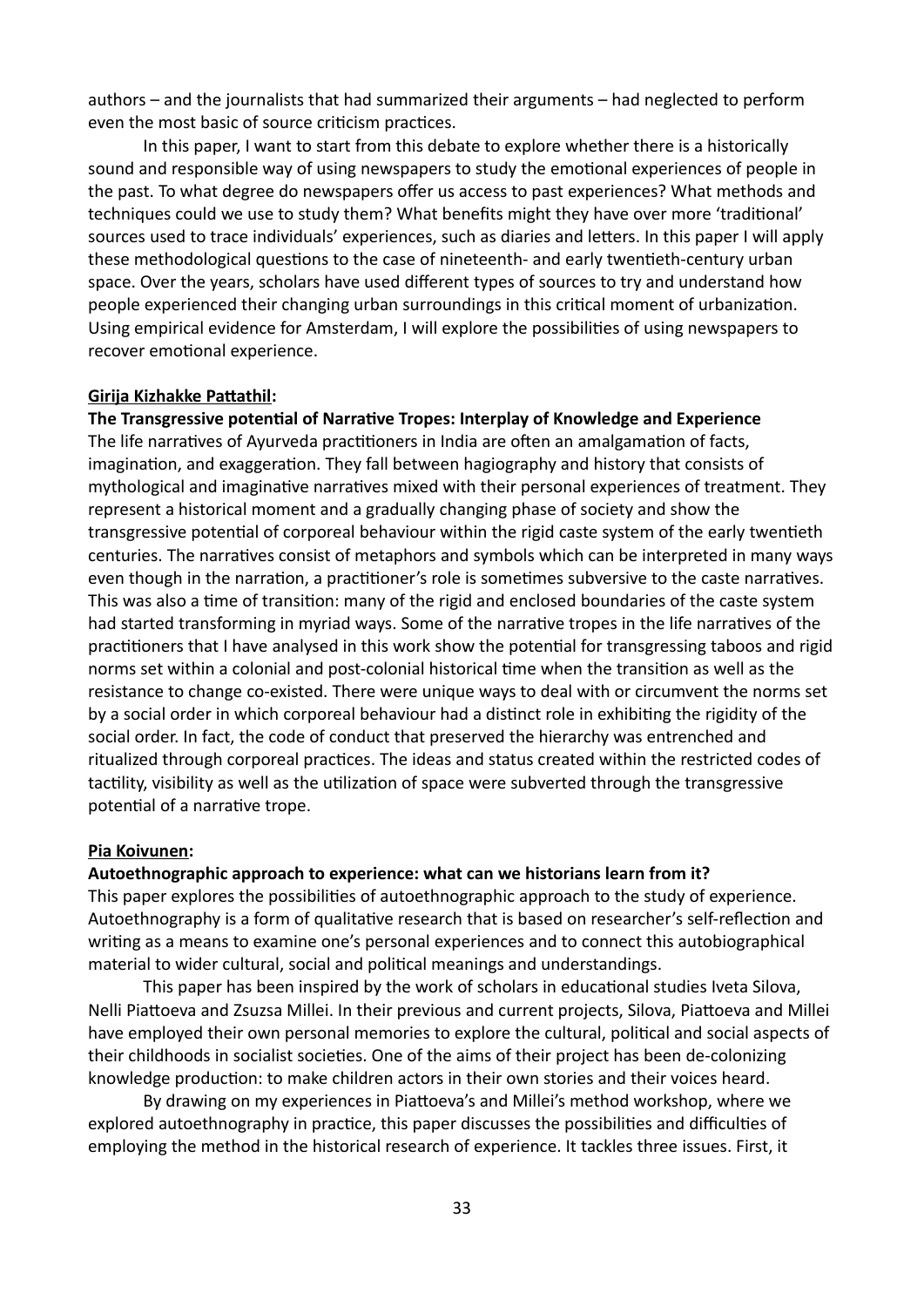ponders in which type of research we could use our own memories as sources, if at all. Second, the paper lists the limits that being simultaneously a researcher and an object of research poses. Last, it explains how autoethnography – studying a topic as an insider – may help us to become better historians by making us more conscious of predetermined patterns in our thinking and allowing us to see through processing our own memories how the stories of the past are constructed.

#### **Bruno Lefort:**

### **Documenting and conceptualizing experiences in postwar societies through collaborative methods**

This paper examines the use of collaborative methods in my ethnographic exploration of human experiences in a postwar society. It argues that these collaborative methods not only enable to collect subjective experiences, but also underline how these experiences have been composed in practice as the result of the interplay between individual trajectories and collective constructions of meaning.

Collaborative methods refer to methods that deliberately emphasize collaboration with the research participants. Because they shift the mission of the ethnographer from "reading above the native's shoulder" to "reading with the native", they offer a heuristic tool to document human experiences as embedded in their societal contexts. The paper details how in my ethnographic study of the interplay between identification and memory among the Lebanese youth, I relied on three kinds of collaborative methods: photo-elicited interviews, map-elicited interviews and dateelicited interviews. Each on these techniques enables an exploration of experiences at the same time flexible (adapting to every participants) and systematic (the same photos, blank maps and dates were used for all). Offering a stable element from which the participants are free to construct the narration of their experiences, these techniques illustrate how much, to narrate one's own experiences, people draw on specific tropes, collective and/or ideological stories existing in their society or social group. Therefore, the collaborative methods highlight the bridges and the gaps between individual and collective interpretations of experiences. Accordingly, they become for me not only the practical methods to collect lived experiences but also the key to conceptualize the dialogic constructions connecting individuals and society.

### *17) Immigration and Cultural Encounters, A4*

*Chair: Hanna Lindberg*

### **Laurence Prempain:**

# **"Je vous prie d'agréer mes salutations les plus respectueuses"\*: Migrants' letters to the French administration: strategies versus control. 1930s-1940s**

In the course of my presentation, I will demonstrate how migrants' letters preserved in administrative nominative files of the French "Bureau des étrangers" [office of foreigners] can reinforce our knowledge on migrants themselves as well as on host country's policies. I will investigate the question of what do these letters tell about connections between individual and society.

In the French historiography, studies on the 1930s and 1940s' migrations mostly focus on politic and policies of the host country in terms of assimilation and integration or exclusion. Consequently, migrants are always seen as an informal and mostly passive mass, incapable of acting. Regardless the degree of dependence of foreigners upon the French administration, which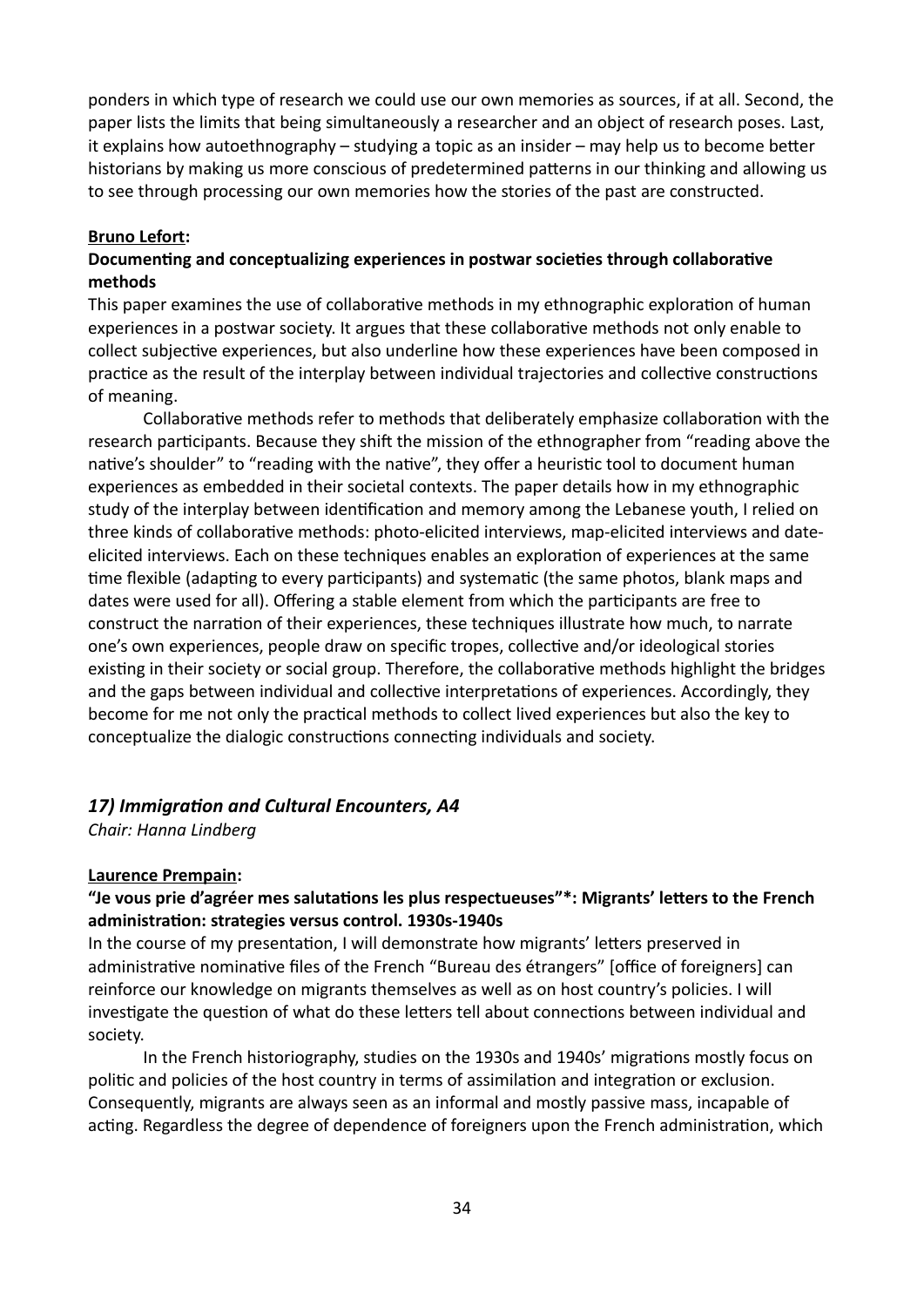turns this population group from an inclusive space into an exclusive one, I argue that men and women actively try to find solutions.

Through concrete study cases of foreigners settled in France and confronted to French politic of exclusion, I will show that letters reveal of their strategies which French administration take into account to modify policies and narrow if not close regulatory gaps. Beforehand, I will explain how a process in which a collection of letters scattered in thousands of files forms a forceful gateway system. Indeed, in terms of gathered similar subjective experiences, it permits exploring migrants' experiences and administration counter reaction.

\* Please accept my most respectful greetings

#### **Kirsti Salmi-Niklander:**

### **Exploring the immigrant experience through narrative analysis of archival materials**

Narrative analysis is an important tool for approaching the immediate experience in historical archival materials. Previously, I have applied the "small stories"-methodology (Michael Bamberg, Alexandra Georgakopoulou) for the analysis of travel stories and local event narratives in handwritten newspapers in 19th and early-20th-century Finland (Salmi-Niklander 2014, 2017). Analysing the narrative interaction with historical archival materials is a challenging task, but digital materials provide new possibilities for contextualization and exploration of large materials. In my paper I will focus on Walotar, a hand-written newspaper written in the temperance society Walon Leimu in the Finnish community of Rockport, Massachusetts, 1903-1925. Running into ca 1200 pages, Walotar is an exceptionally large and complete collection of handwritten newspapers. It was written to empty ledgers and rather resembles a collective diary or a commonplace book. Walotar is archived at Finnish American Heritage Center (Hancock, MI). The writers Walotar openly reflect the immigrant experience and everyday life in the immigrant community. The language is a mixture of "Finglish" (English vocabulary spelled in Finnish manner), nonstandard Finnish and dialect expressions.

I will focus on two genres, which depict everyday interaction and experiences: local event narratives and wellerisms, popular sayings published under the title "Luuknapei". The main questions are: How do Finnish immigrants create and maintain their community, their own time and space? How are the social and political tensions and gender aspects reflected?

#### **Samira Saramo:**

### **Feeling Places of Historical Inquiry**

As a researcher of Finnish immigrant history in Canada and the United States, over time, the communities, events, and organizations I study have come to seem quite familiar. With a commitment to transdisciplinary history of everyday life, I aim in my work to get at what something may feel like – a particular moment in time, a particular encounter, a particular place. My quest is one to "see and feel, and occasionally hear, taste, and smell" the moments and experiences I am researching (Atteberry, 2007, 166). Most often, I turn to the archives in order to piece together documents and traces that may together offer some sense of the feelings of being present in that moment which is now past. I have developed a strong mental map of Finnish immigrant social, cultural, and physical landscapes, yet I found myself feeling increasingly unsettled. While a place name may begin to trigger in mind a series of historical events and actors, how much can I know about the lay of the land or the feel of a place and how its landscape works in relation to the people, economies, and structures operating there if I have never actually stepped foot there? In this presentation, I will share my ongoing journey to build place- and sensebased ethnographic fieldwork practice(s) into my historical inquiry. Through theoretical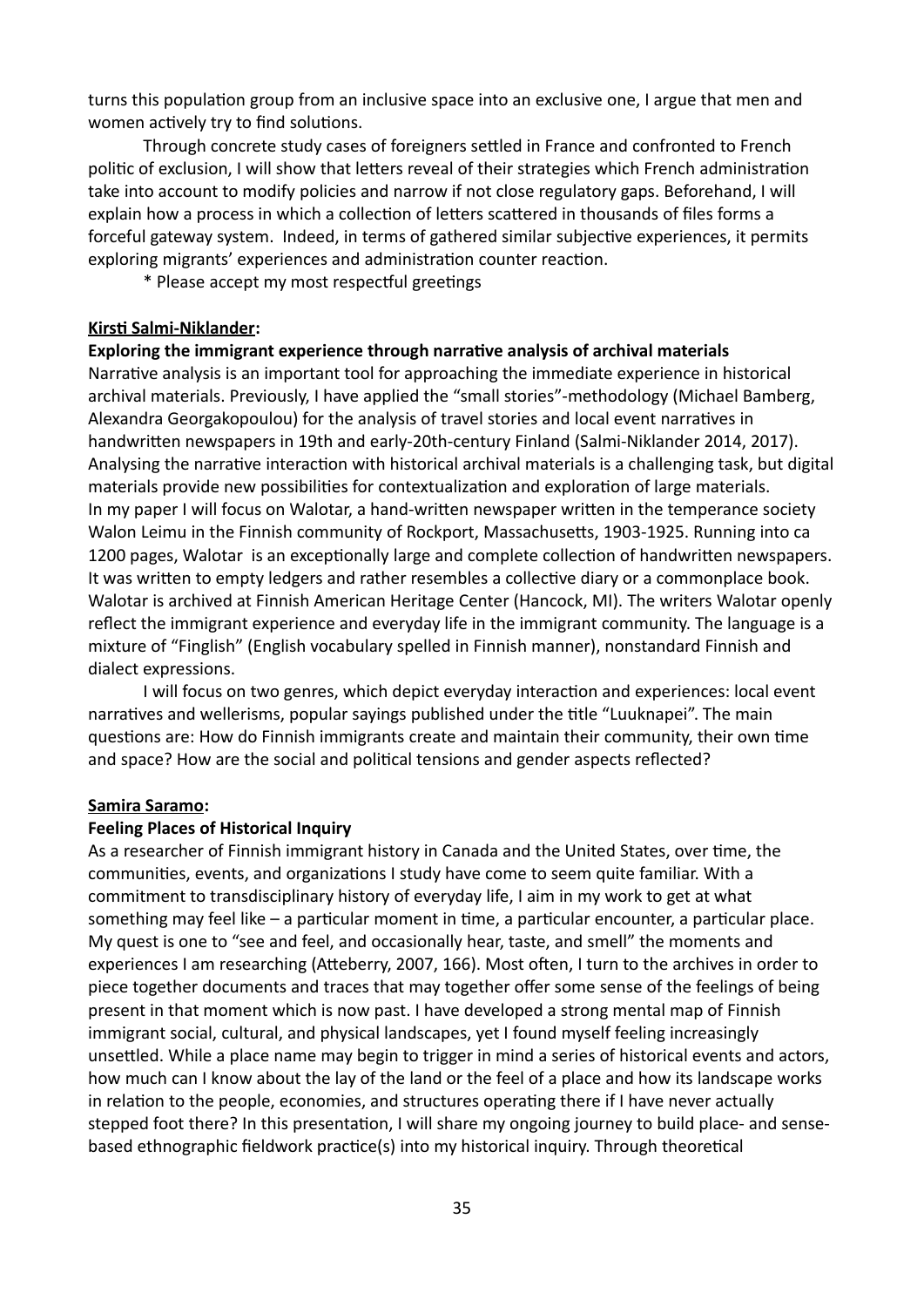engagement with emotional geographies, assemblage, and reverie, I ask what, if anything, can change if I allow myself to feel all the things that came from being in place.

### **Mirko Sardelić:**

# **The Influence of Culture and Identity on the Experience and Expression of Emotions: Historical Examples from Southeast Europe**

Culture, socialization, and experience influence how we think. Culture and identity affect how we experience and express emotions as well. Culture tends to regulate behaviour, values, and emotions; it supports some emotional practices and suppresses others; it also has more elaborate cognitive elaboration for some emotions ('hypercognized' and 'hypocognized' emotions). Physical/ social/political environment shapes the culture, which in turn influences experience of space and time, sense of (in)security, nature of contacts and other.

The author presents some examples of perception and reactions to Others (especially in conflict), and of experiencing and expressing emotions in wartime and migration. In focus of his research are Christian communities of late medieval and early modern Southeast Europe and their relations with the Mongol/Ottoman Other within the (perceived) opposition: Christian/civilised/sedentary vs infidel/barbaric/nomadic. Christian worldview influences

descriptions, experiences, emotional states, references, perceptions, coping mechanisms etc. One of author's suggestions on research of experience can be summarized as follows: 1)

(Cultural) Historians should be acquainted (as much as possible) with methodologies and theories in cognitive and other sciences in order to better identify and more accurately interpret cultural influences and historical changes of experience; 2) In turn, history of experience, like history of emotions, can provide a sort of collective anamnesis to be referred to by sciences; i.e. a base for analysing and comparative study of variations of experience in different periods and/or across cultures.

# **Parallel VII**

**Wed, 4 March, 9.30–11.30 (A3, A4)**

### *18) Contingency of Emotion and Experience, A3*

*Chair: Ville Kivimäki & Tuomas Tepora*

The history of emotions has become a thriving focus within the discipline of history, but it has in the process gained a critical purchase that makes it relevant for other disciplines concerned with emotion research. Work within the history of emotions has reached a level of maturity and sophistication, both in its theoretical and methodological orientation, and in its sheer quantity of empirical research, that its contribution to emotion knowledge within the broad framework of emotion research has now to be acknowledged and applied. History is not merely additive to psychological methods, nor is it merely background. If history's contribution to emotion knowledge means anything, then it should mean the disruption of the very starting point of emotion research. A deep collaboration between historians and emotion scientists is sorely needed in order to reach a better understanding of how and why emotion concepts, emotional experiences and sensory perceptions change. Why are emotions unstable, historically speaking? Why is experience contingent? These questions get to the heart of the biocultural dynamics of 'emotions', and no one discipline is kitted out to tackle them alone. This panel, comprised of historians who are on the front line of transdisciplinary emotion research, aims both to explore what historians can glean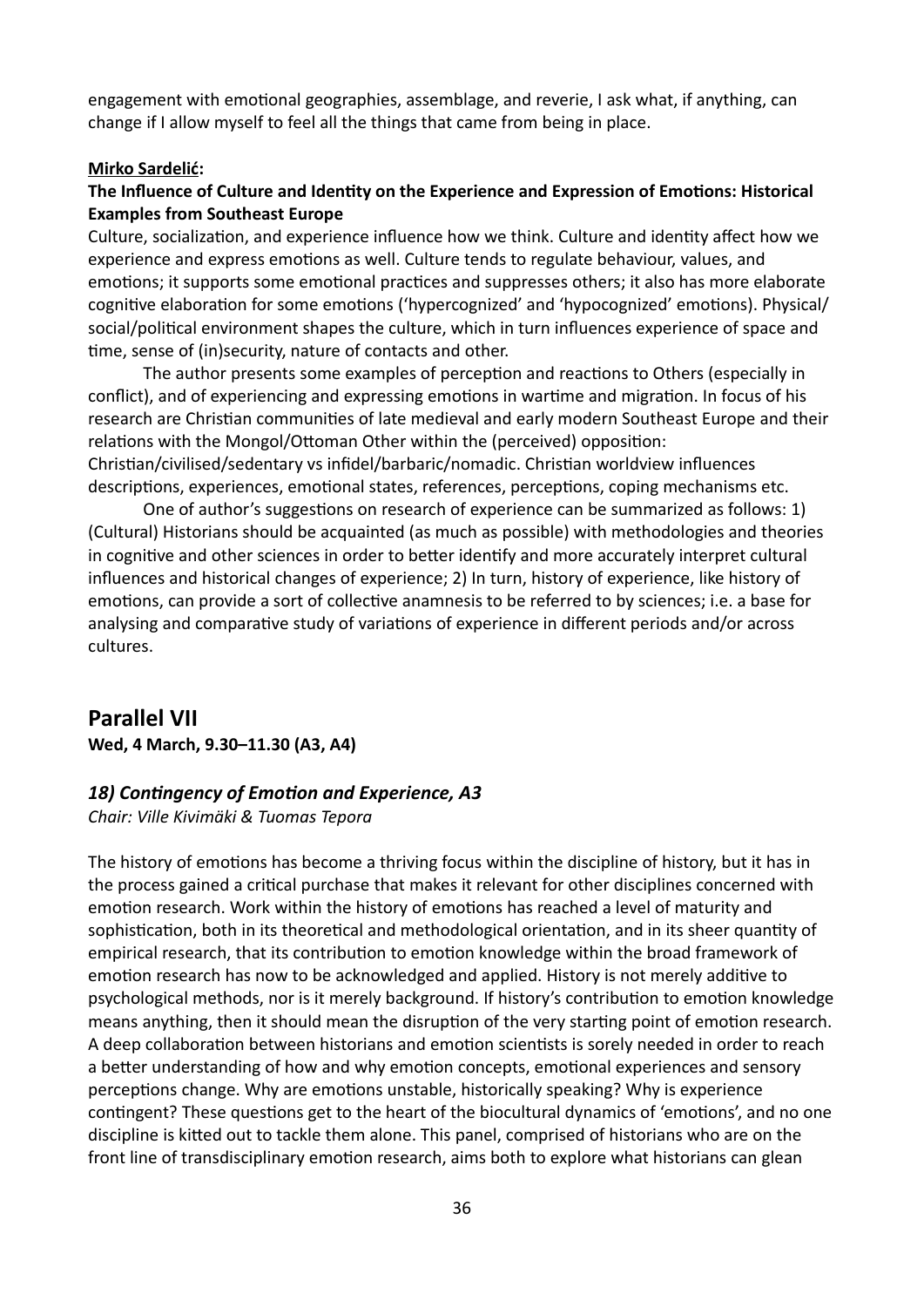from bioconstruction in the neurosciences and other bioplasticities – whether they can help us get at the 'how' of past experiences – and to reflect on the potential impact of historicism on the kinds of questions that psychologists and biologists ask.

### **Rob Boddice:**

### **Neuroscience and History: Fellow Travellers in the New Turn to Experience**

Joan Scott's 1991 criticism of appeals to experience was couched in the primacy of discourse and the abandonment of the body. She criticized those who turned to 'feelings' because they assumed that the category represented a reality that could not be 'subsumed by "language"', a so called 'prediscursive reality directly felt, seen, and known'. Experience, on these terms, 'establishes a realm of reality outside of discourse and it authorizes the historian who has access to it'. She insisted that 'experience is a linguistic event' that is not 'confined to a fixed order of meaning'. Her inability to see how to include the body and the brain, feelings and senses, to see beyond discourse, while retaining a grip on the historicization of everything, now seems naïve. She wanted to take 'all categories of analysis as contextual, contested, and contingent', but could not work out how this could apply to the brain or body, so dismissed them. The new history of experience shares the desire to treat 'the emergence of concepts and identities as historical events in need of explanation', but it does not any longer assume that it can do this within the realm of language alone. We no longer presume to isolate conceptual history from the history of the brain, from the history of emotions and/or senses, from the history of the plastic body. But the change of perspective mutually implicates historians and social neuroscientists in each others' work. This paper reflects on our common goals and points of divergence.

### **Jeremy Burman:**

## **Further toward 'histories from within': Lessons worth remembering from forgotten developmental theories**

The work being done today by biologists to construct an "extended evolutionary synthesis" (Pigliucci & Müller, 2010) returns several useful conceptual tools to the natural-historical discourse that were disallowed, and disavowed, after the modern synthesis of Darwinian natural selection with Mendelian particulate inheritance. We are no longer forced to speak about the changing distribution of genes in a population. Instead, we can once again speak of individuals. And we can return to the language of selection pressures, but in light of developmental plasticity. This then enables us to think with, for example, Conrad Waddington's epigenetic landscape: an illustration of the developmental pathways that an organism can travel that produces the outcomes we then end up seeing. Adopting the perspective of that organism, we also have a new way to talk about what it's like before the final selection event that is normally the focus of evolutionary biologists. When that organism is us, and the remaining evidentiary traces are cultural, we can then engage with neurohistory. This talk therefore picks up from the author's engagements (Burman, 2012, 2014) with Hunt's and Smail's original neurohistorical proposals to consider brains-in-contexts as historical actors, but in the particular light of Boddice's (2019) recent critical comments on contemporary developmental psychology (see also Burman, 2019). By considering how the biologists are presently updating their tools for thought, and what was forgotten in the disciplining of their original making, we can then advance both neurohistory and developmental psychology as disciplines that inherit biological metatheory.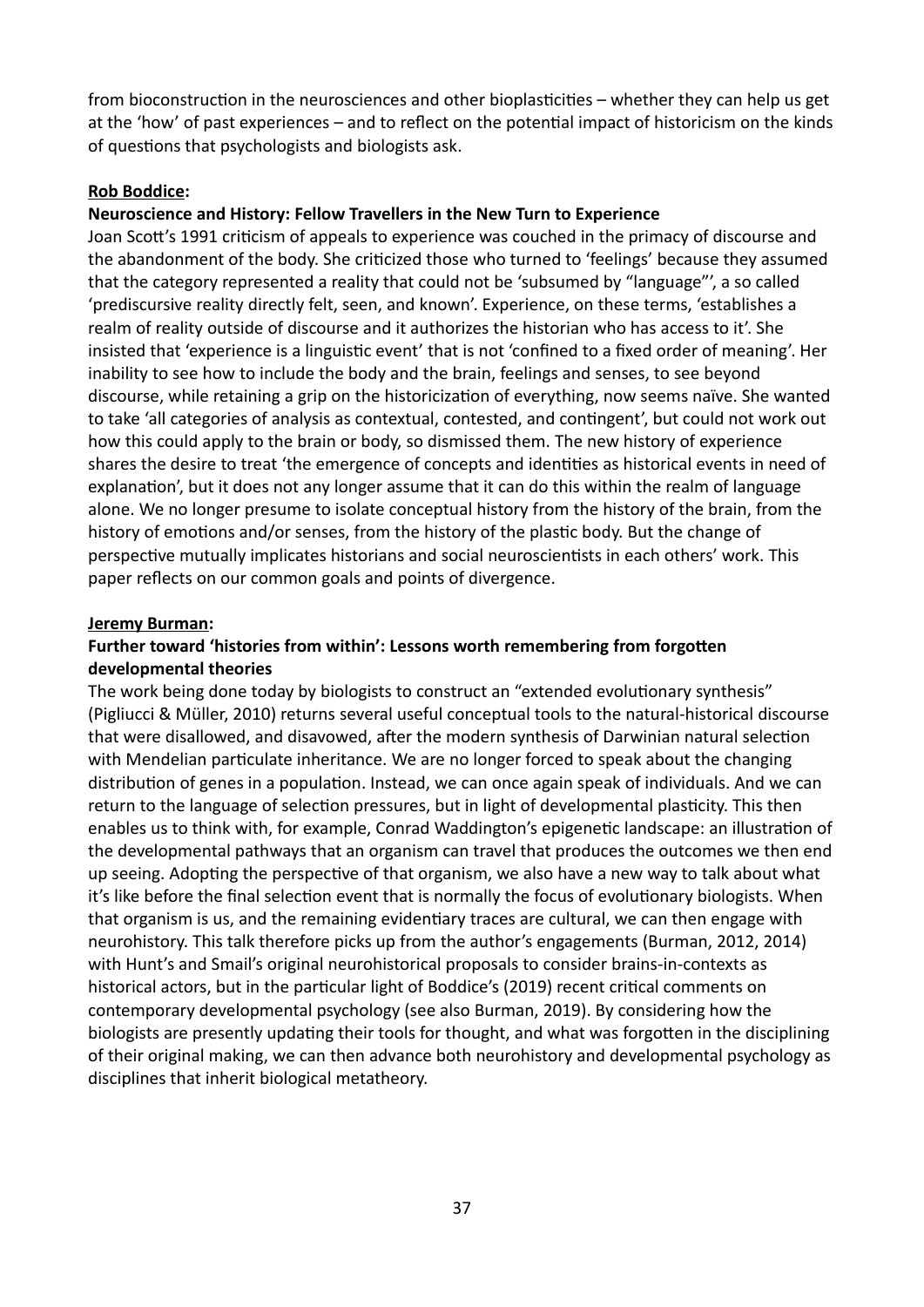### **Tsiona Lida:**

### **Emotions at the Intersection of Science and History**

This paper examines change and continuity in the science of emotion in 20th century American psychology. We focus on the three major but overlooked US symposia in 1927, 1948 and 1970 to examine their ontological assumptions. These assumptions set the scientific context for the boom in emotions research that emerged during the 1960s and continues to this day. A careful consideration of these symposia reveals that questions about evolution, biological mapping, and universality have always been central to debates about the nature of emotion. We trace the conceptual trajectory of these influences, as well as resistance to them. We find recurring concern for the practical or moral utility of emotions, as well as for the value of 'emotion' as a scientific category. Answering the call for transdisciplinary emotions research, our methodology is informed by insights from a constructionist approach to brain function. This approach is conditioned on findings from evolutionary and developmental neuroscience, neuroanatomy and physiology, and emphasizes the role of neuroplasticity and concepts, as well as contextual and cultural contingency. It considers normative features of emotion as conditioned by culture; when the concerns of a culture change, so do the concepts that guide meaning-making, and therefore so does the nature of emotion. We demonstrate how a constructionist approach to emotion is compatible with historical inquiry and provides conceptual tools to assess classical scientific approaches to the nature of emotions at crucial moments in the scientific literature.

### **Ville Kivimäki & Tuomas Tepora: Commentators**

### *19) Norms, Regulations and Breaches, A4*

*Chair: Mervi Kaarninen*

### **Lucy Brown:**

### **'Honest, Authentic, and Modern': The Experience of Marital Conflict in Mid-Twentieth-Century Britain**

Spontaneous emotional expression, honesty, and transparency were enshrined as fundamental to ideas of British 'emotional modernity' between the late-1950s and early-1970s. Marriage became the testing ground for this new vision of 'healthy' emotional life, redefined as a 'therapeutic' relationship characterised by shared experiences of openness and personal growth. The experience of emotional pain during arguments was portrayed as fundamental to a more 'modern' and authentic intimacy. Examples of couples' experiences of conflict saturated the popular discussion of relationships. Psychologists, agony aunts and marriage counsellors encouraged Britons to experience the emotions associated with conflict – anger and hatred – as positive and productive. With expertise, correct self-knowledge, and hard work, individuals could rid themselves of Victorian models of restraint and experience 'emotionally authentic' personal lives. This paper will explore the discussion of experiences of marital conflict in the popular press, magazines and advice literature in mid-century Britain. It is particularly concerned with the role played by the psychologist's or counsellor's case study within popular culture. Specific examples of couples experiencing and working through conflict were employed by authors of marital advice as a reference for individuals to measure and interpret their own experiences of intimacy (and levels of 'modernity'). Yet although presented as 'authentic' descriptions of subjective experience, such case studies were often fictional, or an amalgamation of separate cases, creating tension. The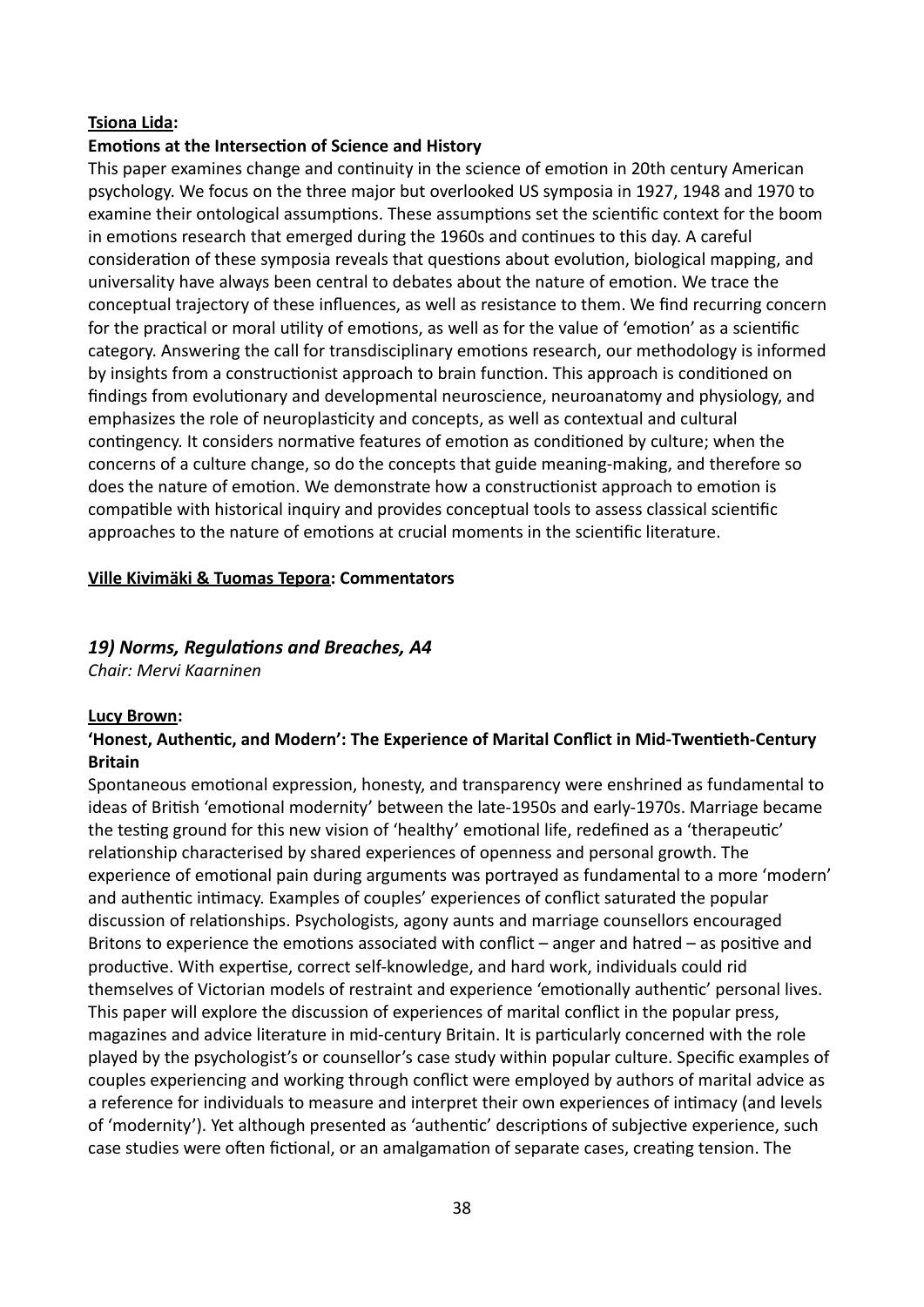paper will explore the currency of 'authentic experience' in this period, but also how historians might use these sources to consider the relationship between structures and experiences, and the connection between the individual and society.

### **Heini Hakosalo:**

# **'Cheerfulness is the best remedy!' The significance and means of emotion regulation in tuberculosis sanatoria (Finland c. 1900–60)**

The paper discusses the role of emotions and emotion regulation in the context of the traditional TB sanatorium. In the Finnish context, the age of the sanatorium lasted from 1900 to circa 1970, with the heyday falling between 1930 and 1960. During this period, the TB sanatorium was a prominent institution with several idiosyncratic features. These features pertained to the disease, to the patient population, to the treatment regimen, to the way that institutional time and space was organised, to architectural solutions, and to the emotional regime. The paper focuses on the latter and is based on two main kinds of sources, namely written retrospective patient narratives and patient magazines. Both have been very little used in the volumnious international literature on sanatorium history. I occasionally also refer to other kinds of source material – letters, diaries, photographs. I will discuss the relative merits of the concepts of emotional community and emotional regime in making sense of the emotional economy of the sanatorium, and make some use of the notion of emotional practice. The main goal is to analyse what "cheerfulness" meant for the patients, how it was maintained and what was its place in patients' conception of disease. I will argue that the oft-repeated adage "cheerfulness is the best remedy" was not mere rhetoric, but expressed a core belief in the patients' conception of disease. Patients attributed states of mind – especially emotions – a causal influence both in the manifestation of the disease and in determining its future course. Against this conceptual background, emotion control was indeed perceived as a matter of life and death.

### **Antti Malinen:**

## **Seeking Safety in an Insecure World: Role of Everyday Mobilities in Children's Experience of Distress in post-WWII Finland**

One major theme emerging from recent studies and oral histories of Finnish post-WWII childhood is the memory of being left alone to cope with feelings and experiences of distress. (Malinen & Tamminen 2017; Hytönen & Malinen 2018) Parents' preoccupation with their own worries and war-related psychological problems increased the risk of inadequate parenting. In some cases, children were discouraged from expressing pain, sadness and anger in the presence of caregivers, whether at home or in care (Malinen & Tamminen 2017; Hytönen et. al. 2016). In Finland state actors promoted a culture of resilience and self-restraint, and citizens, children included, were encouraged put aside their personal burdens past and present. (Kivimäki & Hytönen 2015; Malinen & Tamminen 2017) These studies have served to illustrate the ways in which social structures constrained children's social action, including their emotional lives.

In the paper I suggest that in order to reconstruct a full picture of children's experiences of distress and loneliness, we must take children's agency seriously, and ask in how social structures also enable social action. Karen Vallgårda et al. have coined the concept of 'emotional frontiers' as a way to describe children's daily realities and emotional lives. Children often have to move between different environments, such as home, school, playground and adapt to changing social and cultural expectations. (Vallgårda, Alexander & Olsen 2015; Olsen 2017)

By focusing on children's independent mobility and geographies, I believe we have better opportunities to historicize children's experiences and their everyday mechanisms for coping with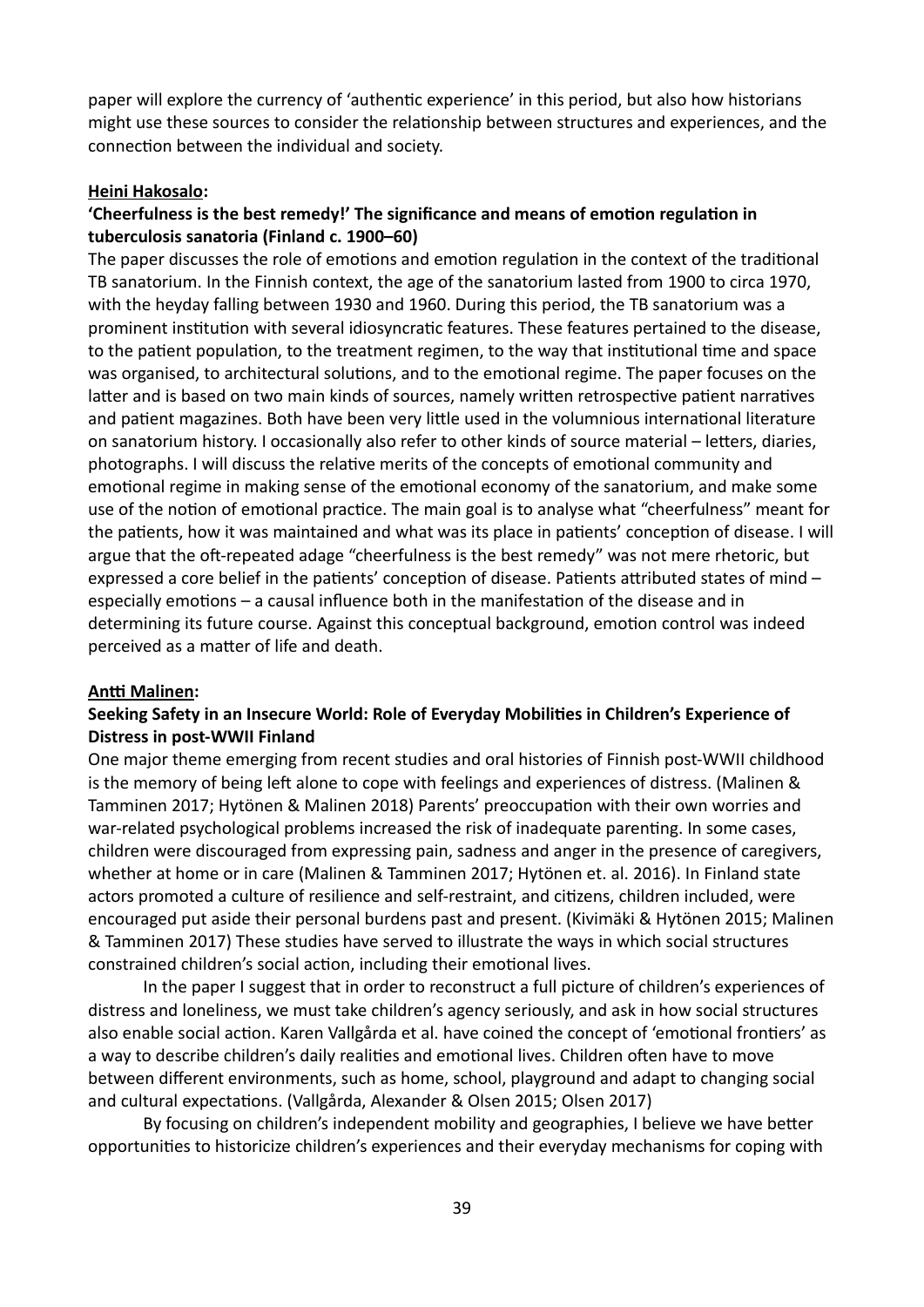emotions and wellbeing. In order to discuss the role of everyday mobilities in children's lives, I will take two case study examples from my Academy of Finland postdoctoral project (323947, "Small Bodies, Heavy Burdens: Children's Experiences and Management of Distress in Post-War Finland 1945–1960"). First, I will discuss how children used both human and non-human surroundings as a way to find positive emotional experiences and maintain their wellbeing. Second, I will examine how children tried to monitor the spatial and emotional horizons of the home and realign their use of space accordingly.

The primary research material consists of written reminiscences dealing with post-WWII childhood and is analysed using oral history methods.

#### **Anna Kantanen:**

### **Intimate partner violence as a continued historical experience**

The history of family violence and the history of gender-based violence has been rapidly emerging area of historical research, yet gaps remain in our knowledge of what was the role of emotions and experiences regarding spousal homicides. Some studies have suggested that homicides appeared to have new characteristics when emotions and emotional disturbance were increasingly connected with violence in intimate relationships. Some scholars portray this shift occurring during the nineteenth century and suggest that the qualitative change in intimate partner violence was due to changes in balance of power between genders and due to changes in attitudes towards marriages.

The focus of this paper is to trace emotions and experiences relating to spousal homicides in Finland at the end of 19th century and the beginning of 20th century, and reflect how historian's practices may be done in this context. I approach this multifaceted phenomenon, spousal homicides, through two different source material. The first main source consists of homicide cases from the Courts of Appeal and the second encompasses digital newspaper sources. A combination of these sources offer a view of continuities concerning intimate partner violence. I explore the ways in which experiences and emotions surrounding the homicides were represented in the court records and newspaper articles in Finland.

Additionally, I study if these homicides were spontaneous acts of violence or premeditated killings. Homicides represent the worst culmination of conjugal conflict, and I ought to explore, what role gender had concerning experiences and emotions in spousal homicides. (Please note: This is part of my larger doctoral thesis project, titled Spousal homicide in Finland, c. 1894–1930.)

Key words: intimate partner homicide; history of domestic violence; gender; Finland

# **Parallel VIII**

**Wed, 4 March, 12.30–14.00 (A2a, A3, A4)**

# *20) Experiences and Politics, A2a*

*Chair: Kati Katajisto*

Trust is one of the key words you can spot when you study autobiographies and memories of politicians. Trust is often miraculous medium, sort of political life blood, which enables political interaction and decision making – although often behind the scenes, unarticulated. In political debates and negotiations politicians emphasize substance, but when time has passed enough, trust is being heightened. Trust is indeed very personal experience, but it requires in order to function mutual understanding and reciprocal deeds. Trust is also a key word when you look at the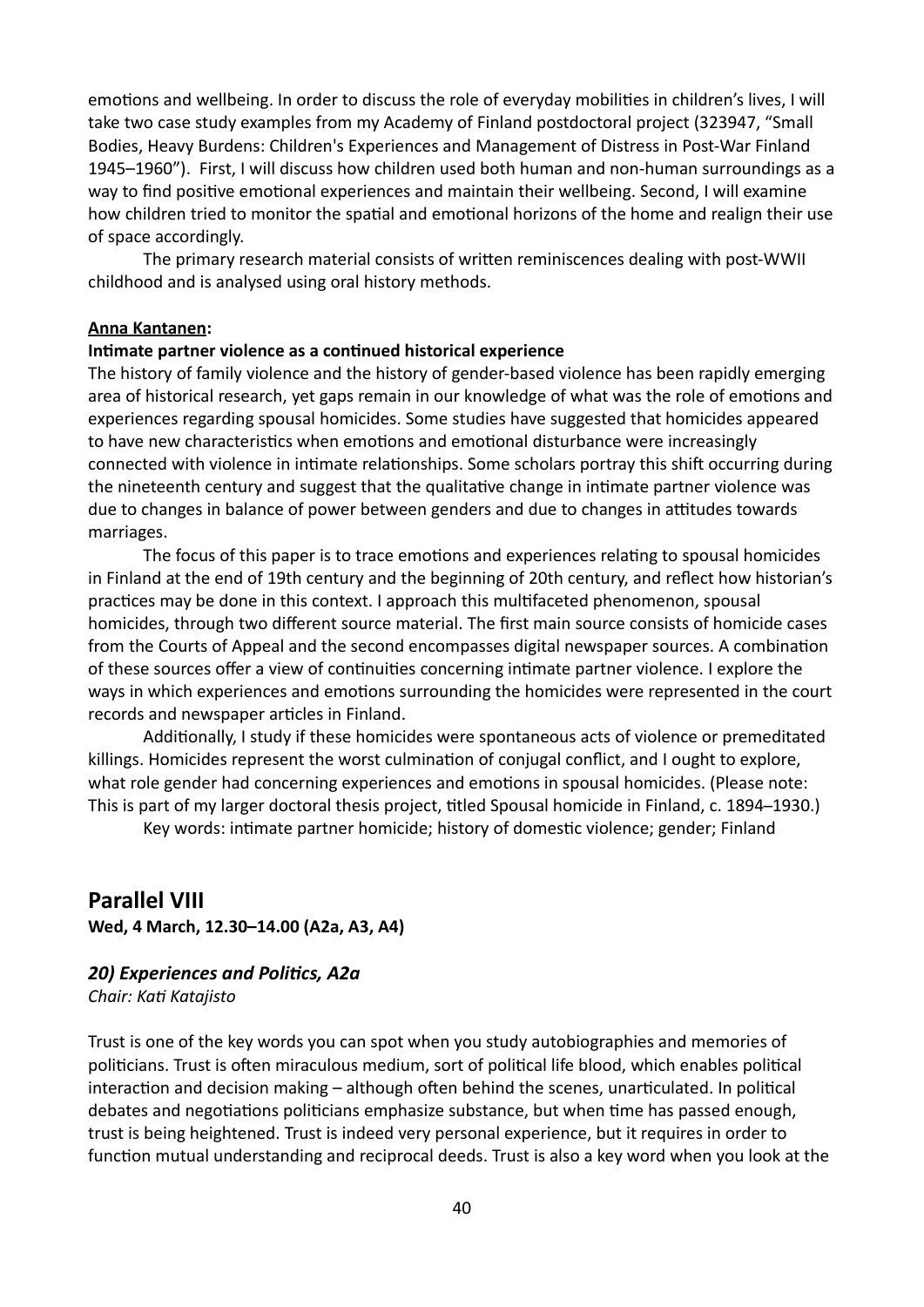relations between different political parties and even among states and nations. However, trust is very difficult to define. What trust really means? The aim of this session is to analyze and observe in concrete historical contexts how the word trust has been used in different political circumstances and situations, between politicians and "states". What kind of experiences lies behind the trust? How it could be methodologically and theoretically useful tool in political history. How do personal and collective experiences intertwine in political power structures of society, and is it only experiences that define trust. Are the words as well deeds of trust?

#### **Jenni Karimäki:**

**Presentation: Heckler, rival, friend or foe? – Trust and the stabilization of a new political force** When a new political actor, movement or party is being established, trust is an essential concept. Trust among actives, between leaders and supporters, and between different parties constitutes an integral part of any given political culture. It enables co-operation and compromise, and the lack thereof provokes a risk of marginalization and extinction. Especially in a pluralistic multiparty democracy, an upcoming party has to build and nurture trust to successfully capitalize power and influence. Sometimes achieving macrolevel outcomes might come at the expense of losing microlevel trust.

This presentation examines what kind of implications the concept of trust has when stabilizing a new political force, the Green Party, in the Finnish political culture. The focus will be especially on trust between the Greens and other parties. The hypothesis is that during the 1980s and 1990s, the image of the Greens developed from an adolescent heckler to a trustworthy government coalition partner. How did the Greens themselves understand trustworthiness? How if in any way did they attempt to change their image? What were the internal and external factors contributing to the alleged change? The aim of the presentation and the entire session is to analyse and observe in concrete historical contexts what kind of implications the concept of trust has had in different political circumstances and situations.

#### **Vesa Vares:**

### **The question of trust and competency**

Between the world wars, democracy and parliamentarism were relatively new in Finland. Moreover, the country had experienced a series of political crisis and upheavals: the Great Strike of 1905, the rise of new, mass-based parties, the domestic turmoil in 1917, the Civil War in 1918. The political culture was burdened by suspicion between political parties during the 1920's and 1930's.

In the end, the policy of integration and democratic pacification managed to salvage democracy, but this was by no means certain at first. In the extreme Left and the extreme Right there were forces which were considered to have revolutionary and authoritarian aims, and they were shunned from cooperation with the democratic parties. To make the matters more complicated, the issue of trust included also the question of meritocracy. Many leading conservatives, who accepted the principle of democracy, had strong doubts if the new political forces in the center were at all competent to take care of administration and order in the society. Democracy might be accepted, but not necessarily parliamentarism.

Thus the issue of trust also became a question of democracy. However, in the end center forces, social democrats and moderate conservatives managed to accept the legitimacy of each other and a division of influence. This paper deals with the process that brought this wide consensus about and simultaneously enabled Finland to be an exception in Europe, a newlyindependent country which managed to maintain its democracy.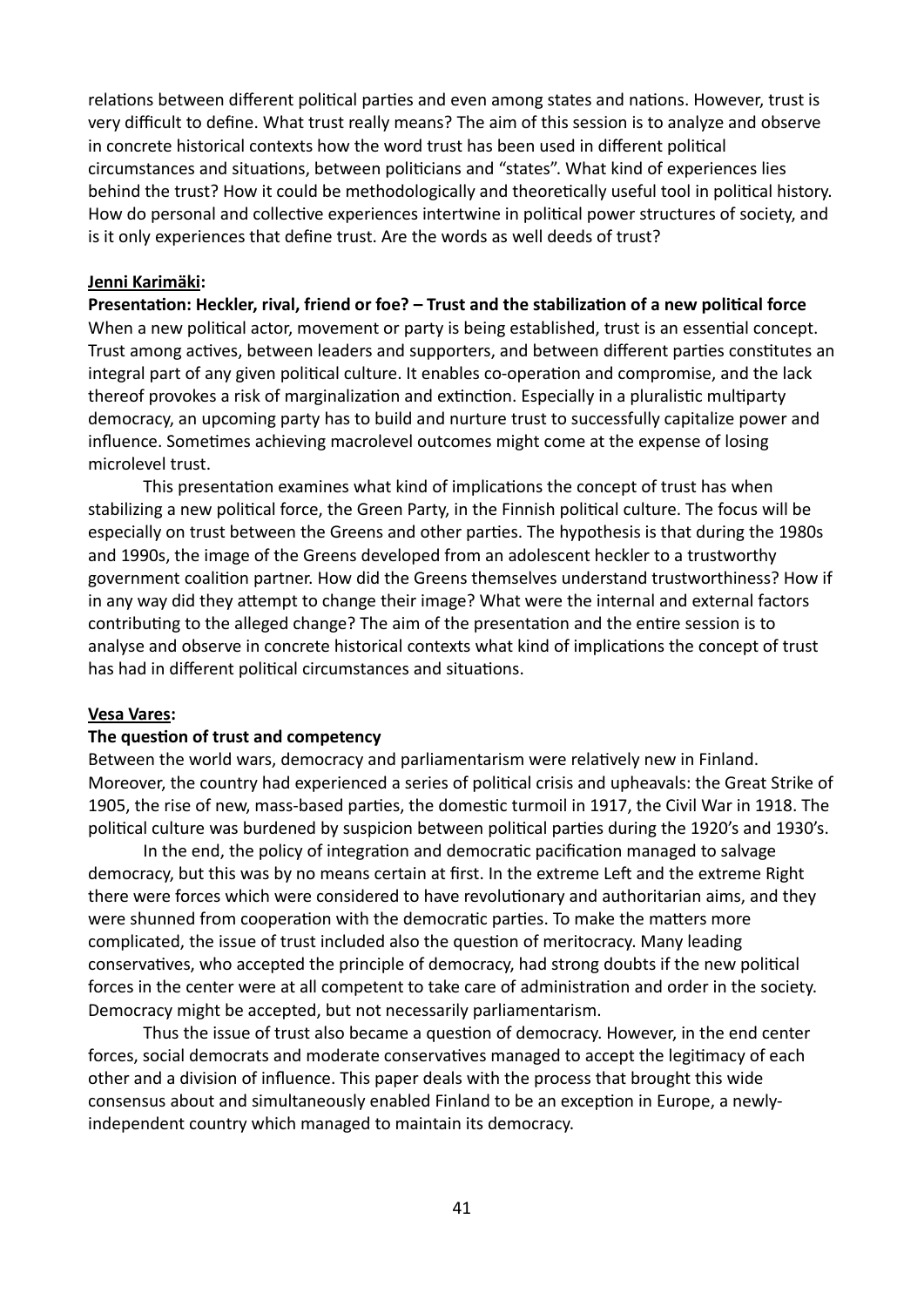### **Kati Katajisto:**

### **Experiences and trust in politics – the case Paavo Väyrynen in 1980s**

The focal person of this paper is Paavo Väyrynen (1946-), who was one of the leading politicians in Finland in 1980s. He became a member of a Parliament when he was only 23 years old in 1970, and he was appointed for the first time Minister for Foreign Affairs in 1977. Väyrynen was elected the Chairman of the Centre party (former Agrarian Union) in years 1980-1990. The sudden rise of his political career was aided by President Kekkonen, who supported the election of Väyrynen to the Chairman of the Centre party. Väyrynen was ambitious and controversial political figure from the start of his political path. Especially as a Chairman, he challenged Social Democrats, main political rivals of the Centre party. Parties competed of the power both in foreign and domestic politics. Trust was the key denominator in relations to the Soviet Union, although ambiguously defined. Trust was also tested in party politics, between parties/members of the parties, and inside the Centre party. The paper studies from the point of view of a single politician (case Väyrynen) in which occasions and in which circumstances trust manifested and was meaningful element of political life. How trust was built, broken and why trust was not achieved? What kind of experiences, beliefs or deeds lied behind political phenomenon called as trust.

## *21) Experiences of Sound and Voice in History, A3*

### *Chair: Josephine Hoegaerts*

Historical writing is replete with sounds and voices: the din of the factory has symbolized the industrial revolution, the inclusion of the voice of the disenfranchised has propelled research in social history, and important 'speeches' are read as deciding moments in political history. Despite this centrality of (man-made) sound in historical narratives, its acoustic quality and the sensory practices attached to it often seems to remain out of the historian's grasp. There is no direct documentary evidence – sound is inherently fleeting and dependent on experience for its existence (if a tree falls in a forest and there's no one there to hear it…)

This workshop aims to think through ways to engage with this experiential aspect of sound (i.e. practices of 'hearing' and 'producing' sound) and to address how its immaterial nature not only presents a problem to historians, but also offers them opportunities to rethink intersubjectivity and the interplay between individual embodied practice and collective cultural expectations. Examining what and how historical actors sounded and heard is relevant, we argue, because it shows how cultural norms (about good speech, for example, or about 'noisy' or pleasing utterances) have impacted and changed sensory experience itself over time.

The workshop will consist of an example of historical research into public speech (L. Marionneau), a methodological discussion (K. Lauwers) about using institutional documents for the study of sound, and a challenge to historians' ears and throats (J. Hoegaerts) engaging the researcher's body and senses in the practice of history.

NB: we hope for a lively and wide-ranging discussion, rather than a presentation of 'results'. To that end, we will make a conscious effort to make the workshop and its material as accessible as possible to different bodies, ears and voices. Normative or 'perfect' hearing and speech are historical constructs to be questioned in this workshop, and are by no means necessary or desirable for participation. We also warmly encourage participants to bring any questions, sources or material they would like to discuss with regards to their 'sounding' quality.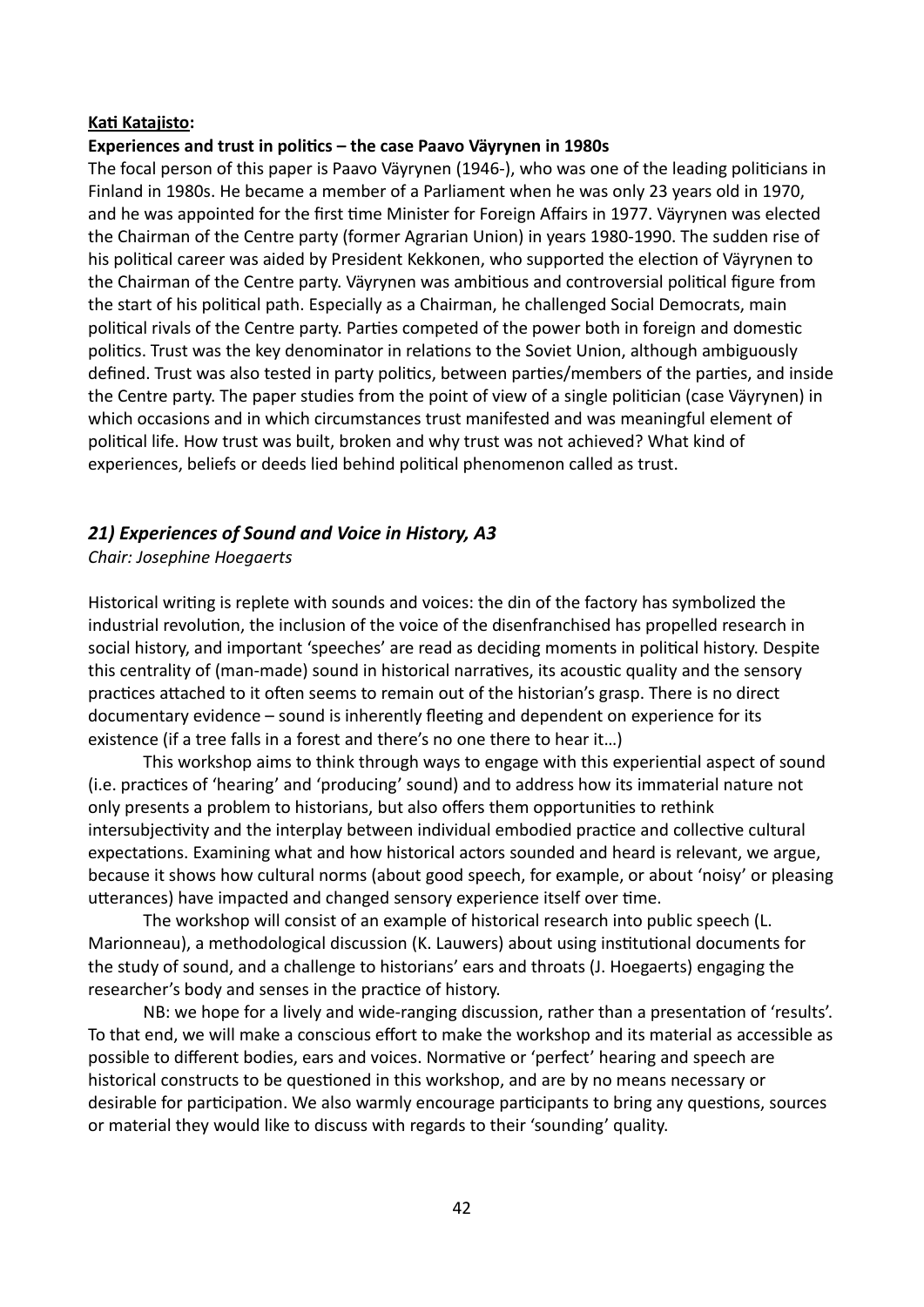#### **Ludovic Marionneau:**

# **'The president shakes the bell to no avail': a study of performance in the parliamentary debates leading to Jacques-Antoine Manuel's exclusion (February-March 1823)**

The reproduction of parliamentary transcripts in newspapers during the 19th century confirms the enthusiasm for political debates from the public. However, as writer and journalist Honoré de Balzac satirically pointed out, the assemblies were made by stenographers to suit the political color of newspapers, therefore tailoring the parliamentary experience for the expected readers. The thickness of the event was therefore not only perceived differently, but recorded in a partial manner. In addition to the words spoken in the assembly, journalists rendered the performative aspects of the sessions as well. This melting of speeches, together with scenographic comments (vocal qualities, movements and reactions) contributed to fashion a mental image for the reading audience.

This presentation aims to analyze the tumultuous parliamentary context of Jacques Antoine Manuel's exclusion from the Chambre des députés in March 1823 by reconstructing the events from several available transcripts. It argues that, if the focus on the core verbal content has guided historians' understanding of the debates, the scrutiny of the embodied performances recorded in the transcripts can augment and qualify previous interpretations. This presentation examines the sonic geometry of contested spaces in the French Assembly, the dynamics of embodied power, and reflects on the continuity of parliamentary performances in newspapers as slices of the same experienced events.

#### **Karen Lauwers:**

### **Mapping acoustic spaces of loyalty and resistance by using institutional documents. The case of the Arab bureaus in French colonial Algeria (1846-1871)**

Central to this paper are the methodological challenges posed by the use of institutional documents for the study of the role of sound in political transfer. My research zooms in on how (a)political rumors, gossip and songs travelled through nineteenth-century French-Algeria. Where did the rumors originate from? How, by whom and with what intention were they spread? To what extent were they triggered or altered by regime changes and political decisions in the French metropolis? And how did the French colonial officials of the so-called Arab bureaus experience and respond to the effects of "fake news" and its circulation?

These Arab bureaus were installed by the French army in the conquered areas of northern Algeria. They governed and administered the Arab and Berber tribes of their locality, while functioning as an intelligence service in their political-administrative circumscription and its unsubdued surroundings. Gathering knowledge of the diverse (and highly oral) indigenous political culture was their first goal, followed by taking control of the news and the physical spaces in which it circulated. Seen as gauges of indigenous loyalty or resistance towards the French authorities, rumors and their circulation influenced French colonial policies and political practices at a local level.

I am currently investigating two-weekly (1846-1850) and monthly (1850-1871) reports drawn up by Arab bureaus in three geographically and culturally different areas of Algeria under French military rule. Rather than offering clear-cut answers to all the questions above, this section of the workshop aims to discuss the possibilities of such institutional documents for mapping the acoustic spaces of loyalty and resistance (in this particular case, in French colonial Algeria), and for answering questions on the (acoustic) experiences of the parties involved.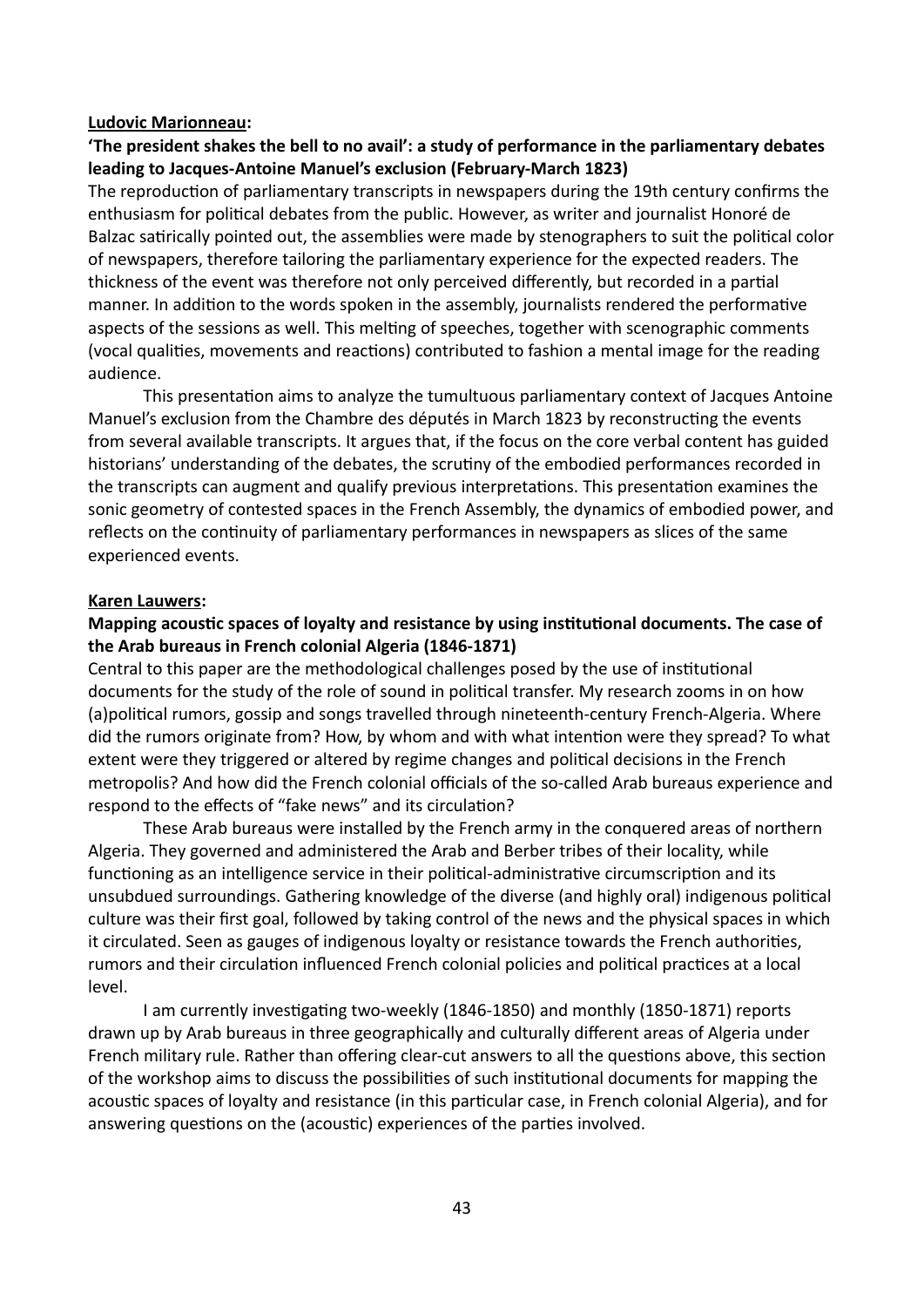#### **Josephine Hoegaerts:**

#### **The historian's ear: a challenge for those who love the silence of the archives**

The sepulchral silence of historical work – usually taking place in environments shared with other researchers – is often felt to be typical or even symbolic of the craft, a stint in the archives serving as a rite of passage for junior historians. But does this practice serve us well if our aim is to uncover historical experiences – often a matter of bodily turbulence more than the practiced stillness of archival work? And are there other ways to engage with documents that describe, prescribe, or denounce particular embodied actions?

Especially now that digitization projects have made a 'sensory' engagement with archival material less common for historians, it seems important to devise new ways conceptualizing not only historical experience, but the experience of the historian as well. Proposing a temporary break with professional silence, this section of the workshop delves into documents showcasing the various, creative ways in which archives of modern history represent sound through 'mute' media (such as texts, images and objects). And it attempts to engage with these media in equally creative ways, appealing to the historian's ears, throat and body to come to different understandings of the experience of sound in the nineteenth century. What if we read self-help manuals not just as normative discourse, for example, but as a direct exhortation to act; what if we took the claim of precision and veracity of transcriptions of sound seriously; what if we read objects as producers of sound and not as 'sediments' of history?

### *22) Experiences of Refuge and Terror, A4*

*Chair: Heikki Kokko*

#### **Outi Kähäri:**

#### **Transnational Insecurity among the Ingrian Community – Oral History from Sweden**

Conventional narratives of Finnish history have mainly omitted histories of refugees and displaced communities. For instance, experiences of Ingrians (Ingrian Finnish) have remained in the margin. In the field of Finnish history, partly ethnically motivated labor migration of Ingrians during the World War 2, and deportations of these Soviet citizens back to Soviet Union during the after-war period have been to some extend researched by using archive materials. However, this research has been quite disconnected from the European context. Moreover, the mundane experiences and voices of migrated and deported, or individuals lived under fear of deportation, have not been rigorously researched.

I argue, that during the World War 2, the majority of German and Finnish authorities used Ingrian people mainly for geopolitical and precarious labor purposes, and considered them as "undesirable Other" during the after-war period. In this context, I present actions, thoughts and emotions of Ingrians indicating insecurity and fear experienced with state authorities and employees in Finland during the World War 2 and after war-time period. In many occasions, institutional mistrust, generalized insecurity and fear of forced repatriation to Soviet Union made it impossible to stay in Finland. Hence, ca. 4000 Ingrians fled to Sweden during 1944–1953.

As a data, I use oral history and family memories of Ingrian people living in Sweden. The research material has collected in the project Ingria and Ingrians – recording histories, preserving memories (Finnish Literature Society) during the year 2019. Interviewees are all born in the Soviet Union, but grown in Finland and Sweden. I use sociological (mis)trust research as a background theory to analyze the data by the methods of content analysis.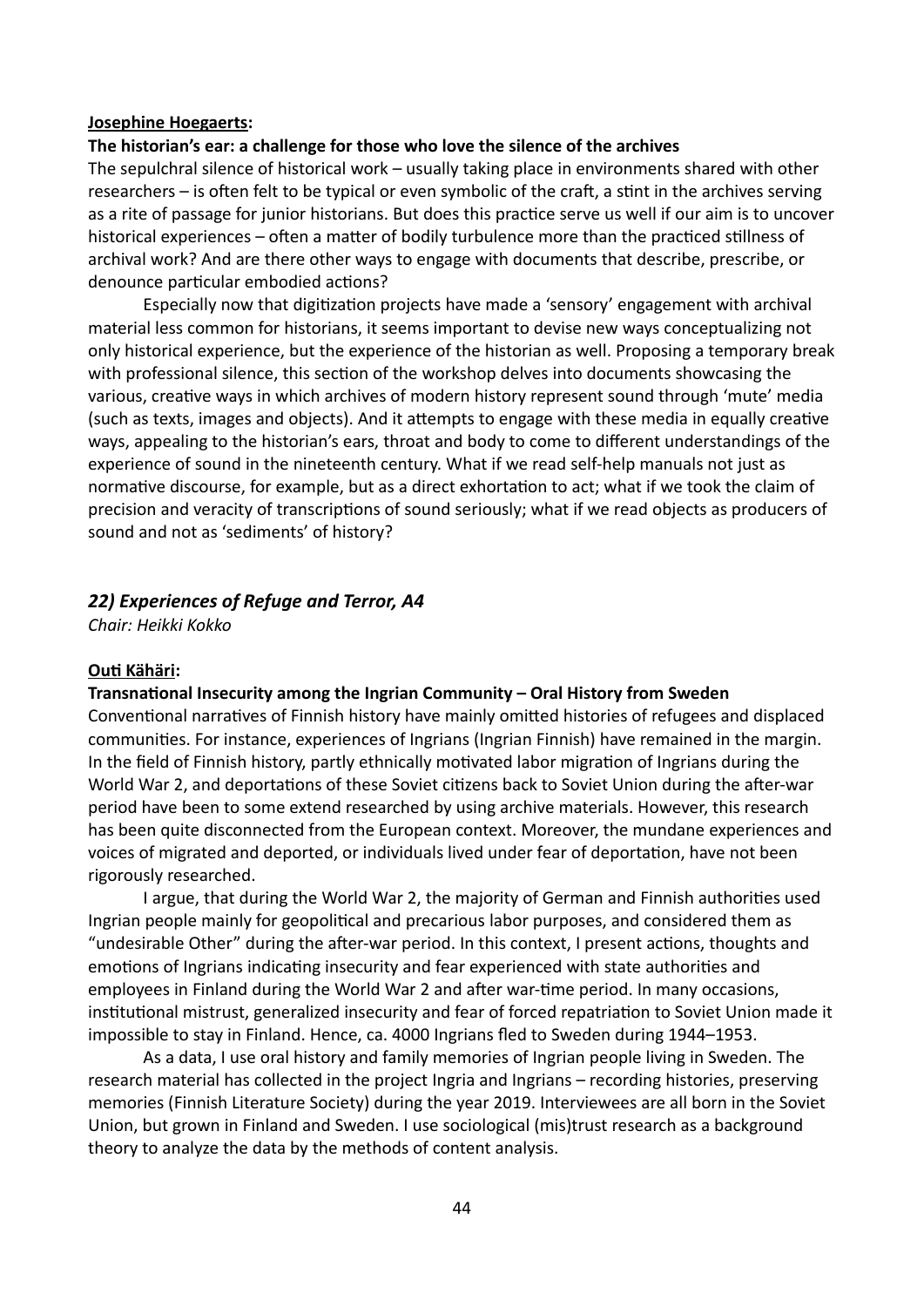### **Johanna Leinonen:**

### **Refugee Journey as an Experience, Memory, and a Metaphor**

My paper examines memories of refugee journeys in the narratives of Karelian evacuees during World War II and international refugees who arrived in Finland in the 2010s. While these periods of significant forced migration have been extensively examined, a crucial aspect of the refugee experience – the journey – has received less scholarly attention. This is even though the studies that exist on the topic suggest that displaced persons consider the journey as a formative experience. As BenEzer and Zetter argued in 2014, "the process of flight (…) is one of the most significant processes of 'becoming' and 'being' a refugee." The journeys that I study occurred in widely different historical, societal, and political contexts. Nevertheless, my research seeks to explore similarities and differences in the journey experiences – of being forced to leave one's home, journeying, and arriving and settling in new surroundings – regardless of these differences. The paper is based on 20 interviews with Karelian evacuees and 10 interviews with international refugees, along with archival materials. I tentatively conceptualize the refugee journey as a biographical rupture for those who experience it, one which is constituted by its spatiality and temporality as well as by its emotional, embodied, social, and material dimensions. I view refugees as mnemonic agents, for whom remembering the journey is part of the process in which they make sense of their past experience from the perspective of today, and in negotiation with the future.

### **Ulla Savolainen:**

## **Approaching Memory Ideologies: Ingrian Finnish Experiences and Testimonies of the Soviet Terror**

The presentation focuses on what will be termed 'memory ideologies', namely, the underlying conceptions concerning the nature, functions, and consequences of memory reflected in testimonies of Ingrian Finns of the Gulag and Soviet terror. Ingrian Finns are a historical Finnish speaking minority of Russia who used to live in the area surrounding the city of Saint Petersburg/Leningrad. Although individuals' and communities' experiences of the past have been studied in various research fields, the issue of what kinds of assumptions and communicative functions are assigned and attributed with the notion of memory has been to some extent bypassed. For this reason, the presentation approaches such reflexive regimentation in Ingrian Finnish testimonies through the concept of 'memory ideology', a term coined on the basis of the concept 'linguistic/semiotic ideology', developed in linguistic anthropology. Moreover, the presentation suggests that the significance of the notion of memory ideology is that it affords systematic analysis of the ways in which memory (as a relationship between the past, present, and future) is conceptualised on various levels of culture in general and mobilised in oral histories, testimonies, and life stories in particular. It is a useful concept for analysing conceptions and principles that people and societies reflexively associate with memory, its functions, and its corollaries. The importance of understanding memory ideologies lies in the fact that they reflexively regiment the ways in which people and societies use and interpret memory, and in these processes make evaluations with social, political, and ethical ramifications.